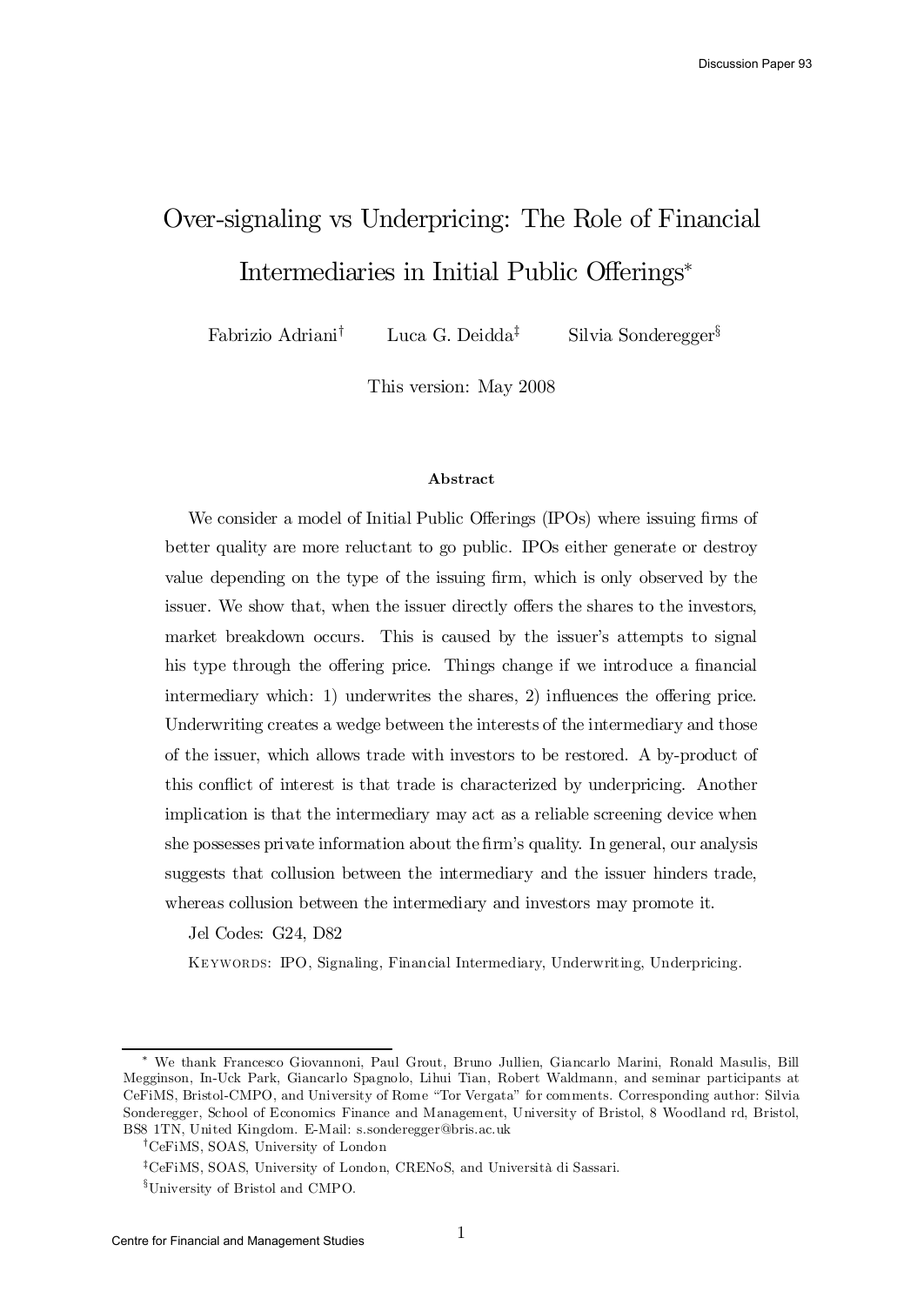# 1 Introduction

A standard feature of initial public offerings is the presence of financial intermediaries.<sup>1</sup> Typically, the intermediary acts as the underwriter and plays an active role in setting the offering price at which the shares are to be issued to the public. If the issuing firm and the intermediary find an agreement so that the IPO takes place, the firm receives the proceeds of the issue net of the commission fee, or gross spread, to be paid to the intermediary. Despite economists having long recognized the scope for intermediation in markets characterized by information imperfections (see for instance, Leland and Pyle 1977, Campbell and Kracaw 1980, and Diamond 1984), the rationale for the presence of intermediaries in IPOs has received relatively little attention. This paper aims at filling this gap in the literature by offering a theoretical justification for intermediation in IPOs.

We develop a model where, consistent with what happens in practice, the intermediary both underwrites the shares and sets the offering price in exchange for a fee. We show that, in the absence of an intermediary performing these functions, the market for IPOs may not be viable. By converse, the presence of an intermediary performing these two functions can ensure a positive amount of trade. This occurs because the intermediary's dual role as a buyer and a seller creates a wedge between her interests and those of the issuer, making her interests more aligned with those of the investors. A by-product of this conflict of interest is that trade is characterized by underpricing. More generally, our analysis suggests that, contrary to common perception, collusion between intermediaries and investors may promote rather than hinder the functioning of the market. By contrast, collusion between intermediaries and issuers should be avoided since a conflict of interests between these two parties is necessary for trade.

The model we consider has two types of issuers: those who own good (high quality) firms and those who own bad (low quality) firms. The issuer knows his type, while investors observe a private noisy signal. Owners of good firms are more reluctant to go public than owners of bad firms since their outside option – namely, keeping full ownership of the firm – is more valuable. Moreover, as in He (2007), going public generates gains from trade only if the firm is good. When firms are bad, trade is socially inefficient.

Under these assumptions, we compare IPOs in which the issuer directly offers shares to

<sup>&</sup>lt;sup>1</sup> As Ritter 2003, page 255, puts it "When a firm decides to issue securities to the public, it almost always hires an intermediary, typically an investment banking firm."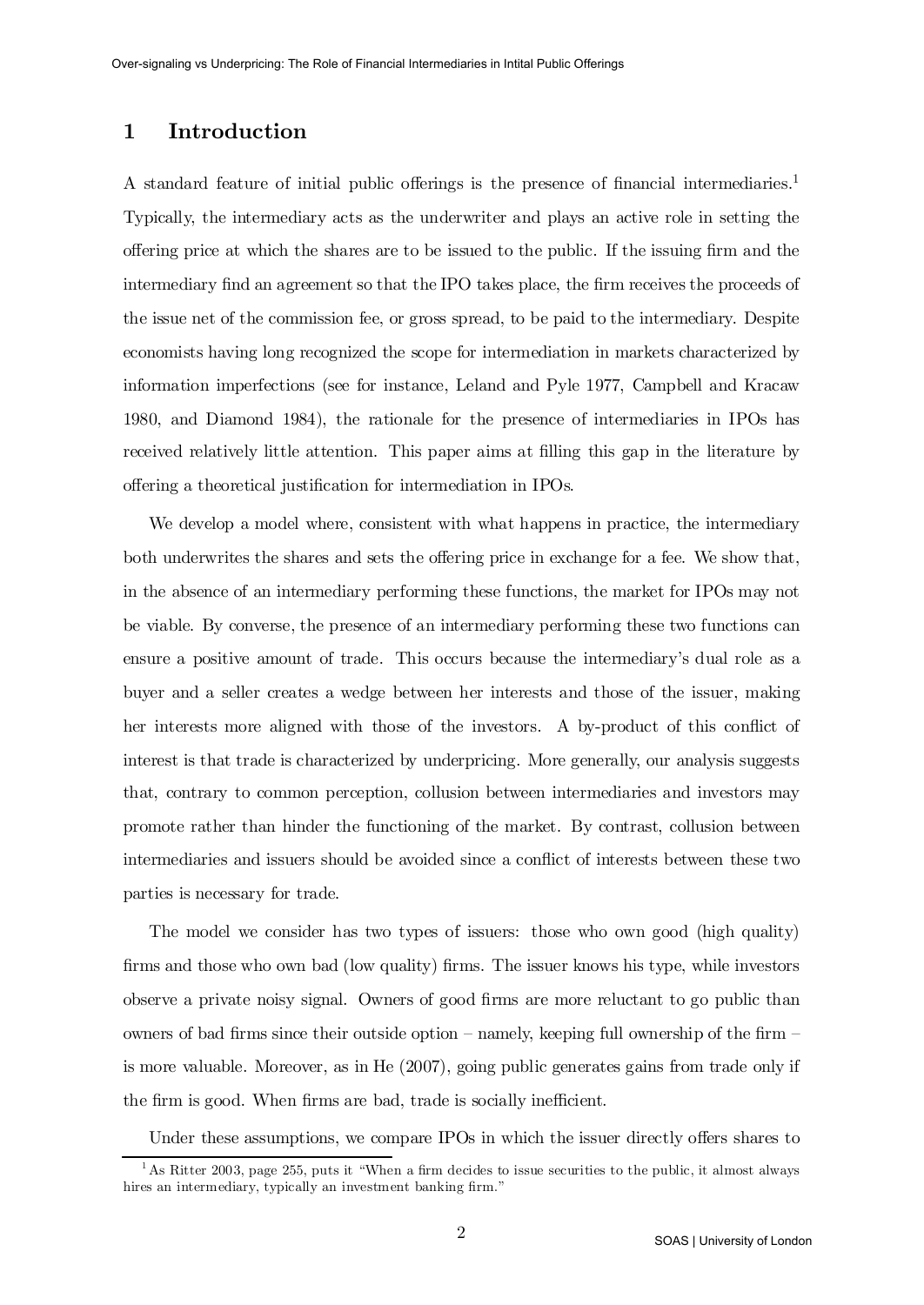the investors with situations in which the offering is managed by a financial intermediary.

Since the issuer has more information than the investors, an adverse selection problem emerges. Bad firms may want to mimic good firms. We show that this adverse selection problem is exacerbated by the issuer's attempt to signal his type through the choice of the offering price. Signaling creates an upward pressure on the offering price that eventually causes market breakdown. The intuition is that good types of issuers tend to raise the offering price to differentiate themselves. Bad types raise the offering price to mimic. This signaling spiral only stops when the offering price is too high for trade to occur. The behavior of the issuer is thus characterized by what we call "over-signaling": the issuer would be better off by committing to offering prices that do not depend on his information. In this case, a positive amount of trade would be possible.

Since issuing securities directly to the investors is not a viable option for the issuer, we ask whether a financial intermediary (investment bank) can do better. The investment bank underwrites the shares and is able to influence the offering price. We identify a key trade-off.

On the one hand, the presence of an intermediary may ensure that a positive amount of trade is restored. Since the investment bank underwrites the shares, a conflict of interest emerges between the bank and the issuer. While all the benefits from a high offering price accrue to the issuer, the investment bank bears the cost of subscribing potentially overpriced shares. This conflict between the bank and the issuer reduces the upward pressure on the offering price, preventing it from spiralling as in the case of a direct issue. As a result, there is no over-signaling and trade is therefore possible. This happens even when the investment bank is privately informed.

On the other hand, we show that the intermediary always makes losses from her underwriting activities. Intuitively, the intermediary suffers from a "seller's curse". The shares that she manages to sell on behalf of the issuer are, on average, underpriced. In contrast, the shares that she doesn't manage to sell – and for which she has to pay herself – are, on average, overpriced. As a result, the intermediary is only viable if the underwriting fee she obtains from the issuer is sufficiently high. This implies that, although the presence of the investment bank may allow trade to occur, part of the gains from trade must be used to compensate her for potential losses arising from underwriting.

The question then arises, whether it is possible to simultaneously restore trade, and keep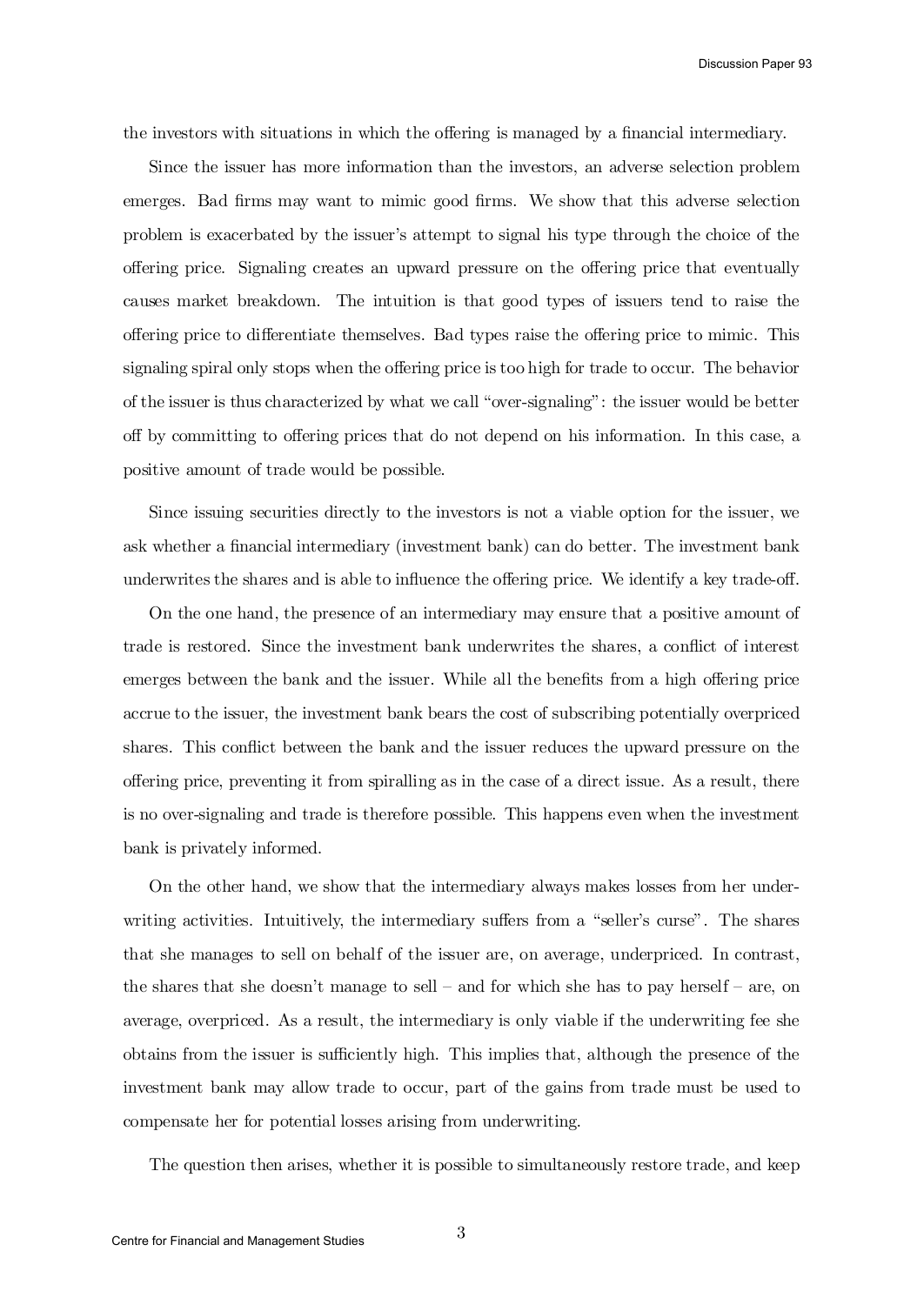the investment bank from making losses. We show that this is indeed the case, by fully characterizing the natural benchmark in which the investment bank makes zero profits in expectation. In this equilibrium, trade between the issuer and the investor is possible. Moreover, underpricing is particularly severe since the offering price is the lowest compatible with participation by the issuer. Finally, the underwriter acts as a screening device, weeding out those firms that are most likely to be of low quality. The bank only underwrites shares over which she receives favorable information. This function of the investment bank endogenously emerges in our model even in the absence of the reputation concerns or other motives that could apply in a multi-period setting.

Our theory of the role of intermediaries yields implications for two observed feature of the IPO market, namely (i) abnormal first day returns (underpricing), and (ii) increased popularity of the book-building method (see Jagannathan and Sherman, 2006).

We identify two channels through which our model generates systematic underpricing. First, the seller's curse suffered by the intermediary vis-à-vis the investor implies that, conditional on the investor purchasing the shares, these are on average priced below their value. In standard models of adverse selection the seller's curse would make sellers more reluctant to trade, thus driving prices upwards. In our setting this logic applies only in part, since the intermediary is both a buyer and a seller. On the one hand, a more pronounced seller's curse increases the underwriting fee that the intermediary requires to break even. This exerts an upward pressure on the price at which the issuer, who pays the fee, is willing to participate. On the other hand, the intermediary suffers from paying an excessively high price to the issuer. This exerts a downward pressure on the offering price.

Second, we show that shares that are traded are on average underpriced even when the intermediary's informational disadvantage with respect to the investor disappears. Overall, therefore, the very presence of an underwriter (whose interests conflict with those of the issuer) has a negative impact upon the offering price, independently of the information structure.

Book-building mechanisms facilitate collusion between the intermediary and investors and exacerbate the conflicts of interests between the intermediary and the issuer (see e.g. Reuter, 2006). <sup>2</sup> This could raise concerns that book-building may ultimately damage the IPO market

 $2A$  key feature of book-building mechanisms is that the intermediary has discretion over the allocation of shares to investors.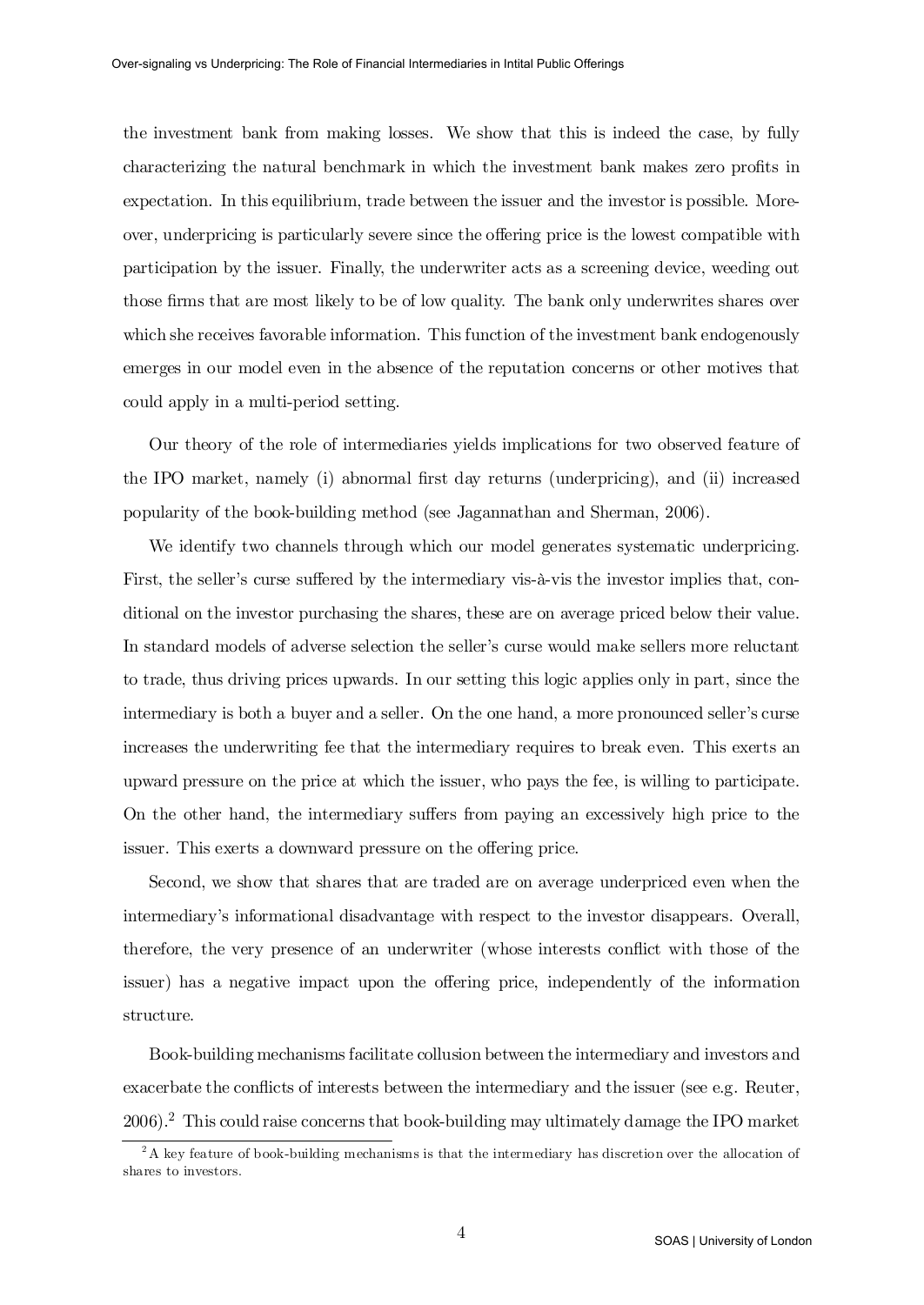(see for instance Biais, Bossaerts, and Rochet, 2002). However, the increase in popularity of the book-building method over the recent years suggests otherwise. Our theory shows that intermediaries are beneficial *precisely* because their interests are not perfectly aligned with those of the issuer. This implies that mechanisms that exacerbate the intermediaryissuer conflict of interests do not necessarily hinder the functioning of the IPO market. We formalize this intuition by showing that the adoption of book-building may actually promote trade.

The paper is organized as follows. The next section briefly reviews the existing literature. Section three informally discusses the key features of our environment. Section four outlines the model. Section five presents the result that direct issues fail. Section six focuses on intermediated issues, and derives implications for underpricing and book-building. Section seven addresses possible extensions and robustness. A final section presents conclusions and discusses future research. All proofs can be found in the Appendix.

# 2 Related literature

The literature on IPOs consists of various strands, including the relationship between issuers and intermediaries, the reasons to go public and, of course, underpricing. Baron (1982) analyzes the optimal delegation contract between an issuer and an investment bank. The investment bank has private information about demand (and therefore potential proceeds from the issue), and her distribution effort is unobservable.<sup>3</sup> Hölmstrom and Baron (1980) study the optimal contract in the context of negotiated sales where the asymmetry of information in favor of the banker emerges only after the contracting stage due to pre-selling activities. More recently, Biais, Bossaerts, and Rochet (2002) have analyzed the IPO mechanism that maximizes proceeds from sales in a setting where the issuer is again the less informed party.

In these contributions, the presence of an intermediary directly follows from the assumption that the intermediary has better information about demand. However, empirical evidence suggests that this information asymmetry may not play a key role in IPOs (see Muscarella and Vetsuypens, 1989). By contrast, we focus on uncertainty about the quality of the prospects of issuing firms (as in Myers and Majluf, 1984). This is known by the issuer but only imperfectly observed by the intermediary (and by investors). Hence, in our setting,

 $3$  Baron (1979) studies pricing and distribution of issuers when banks' distribution effort is unobservable and agents are risk averse. In that context, the optimal contract is such that issuer sacrifices some of the gains from risk sharing in order to provide the banker with the right incentives to distribute the issue.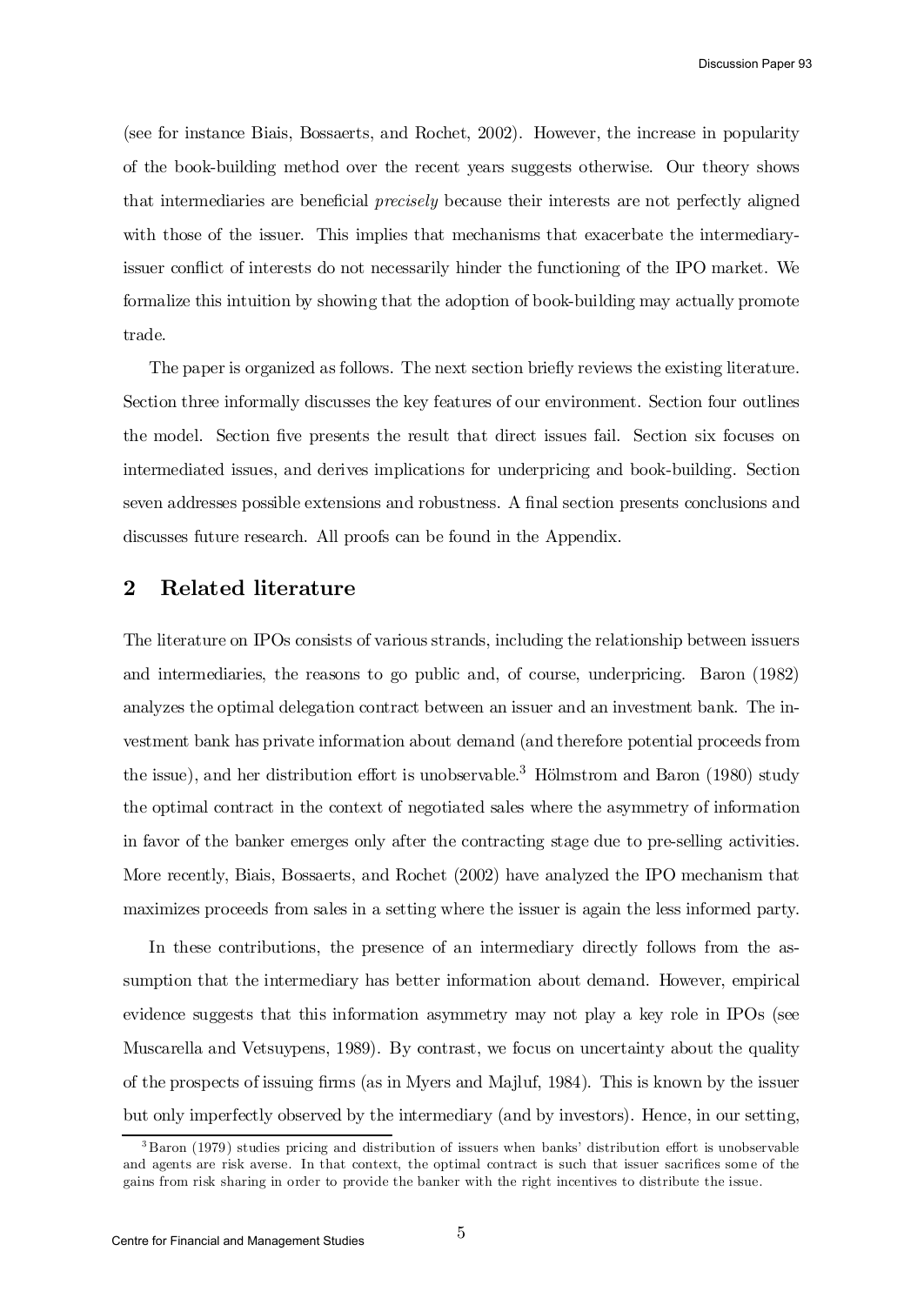the intermediary does not possess superior information. Eckbo and Masulis (1992), using the Myers and Majluf (1984) framework, argue that issuing firms may rely on underwriter certification to reduce costs associated with adverse selection. However, they do not explicitly model the underwriter's incentives to truthfully certify. This issue is addressed by Chemmanur and Fulghieri (1994). In their model, reputation concerns provide investment banks with the incentives to collect information and reveal it truthfully. A similar point is made by Sherman (1999) who allows for both reputation and litigation costs. Our results can be seen as complementary to theirs, since we show that underwriting can play a similar role to reputation or litigation costs in making the intermediary's incentives more aligned with those of the investors.

Some of the effects at work in our model echo results obtained in other frameworks. For instance, Jullien and Mariotti (2006) consider second price auctions in which an informed seller may convey information through the choice of the reserve price. They show that the presence of an uninformed intermediary may increase the ex-ante probability of trade.

Our paper is also related to the underpricing literature. According to Ritter and Welch (2002, p.11), there are probably "[..] no exceptions to the rule that the IPOs of operating companies are underpriced, on average, in all countries [..]". The existing literature on underpricing in IPOs is extensive and has offered various explanations for such stylized fact. In Benveniste and Spindt (1989), through underpricing, the investment bank compensates investors for revealing their information. However, this rationale only applies to book-building, while evidence shows that underpricing also occurs with fixed price offers. In Baron  $(1982)$ , underpricing emerges because the issuer has to sacrifice part of the proceeds to provide the investment bank with the right incentives. However, this result is questioned by Muscarella and Vetsuypens (1989) on empirical grounds. They find that even in the case of investment banks going public – a situation in which asymmetric information about the demand for the issue should not be relevant  $-$  IPOs are still characterized by significant underpricing.<sup>4</sup> As mentioned above, this suggests that asymmetry of information about demand does not play a central role in IPOs. By contrast, the fact that only operating companies are systematically underpriced suggests that uncertainty about the company's quality matters.

<sup>&</sup>lt;sup>4</sup> These IPOs are characterized by the presence of underwriting syndicates. Consistent with our story, institutions whose incentives are not perfectly aligned with those of the issuer participate in the underwriting and distribution of shares. Muscarella and Vetsuypens (1989) also report that in these IPOs the maximum offering price is decided by an independent underwriter. This could be interpreted as a way to avoid oversignaling.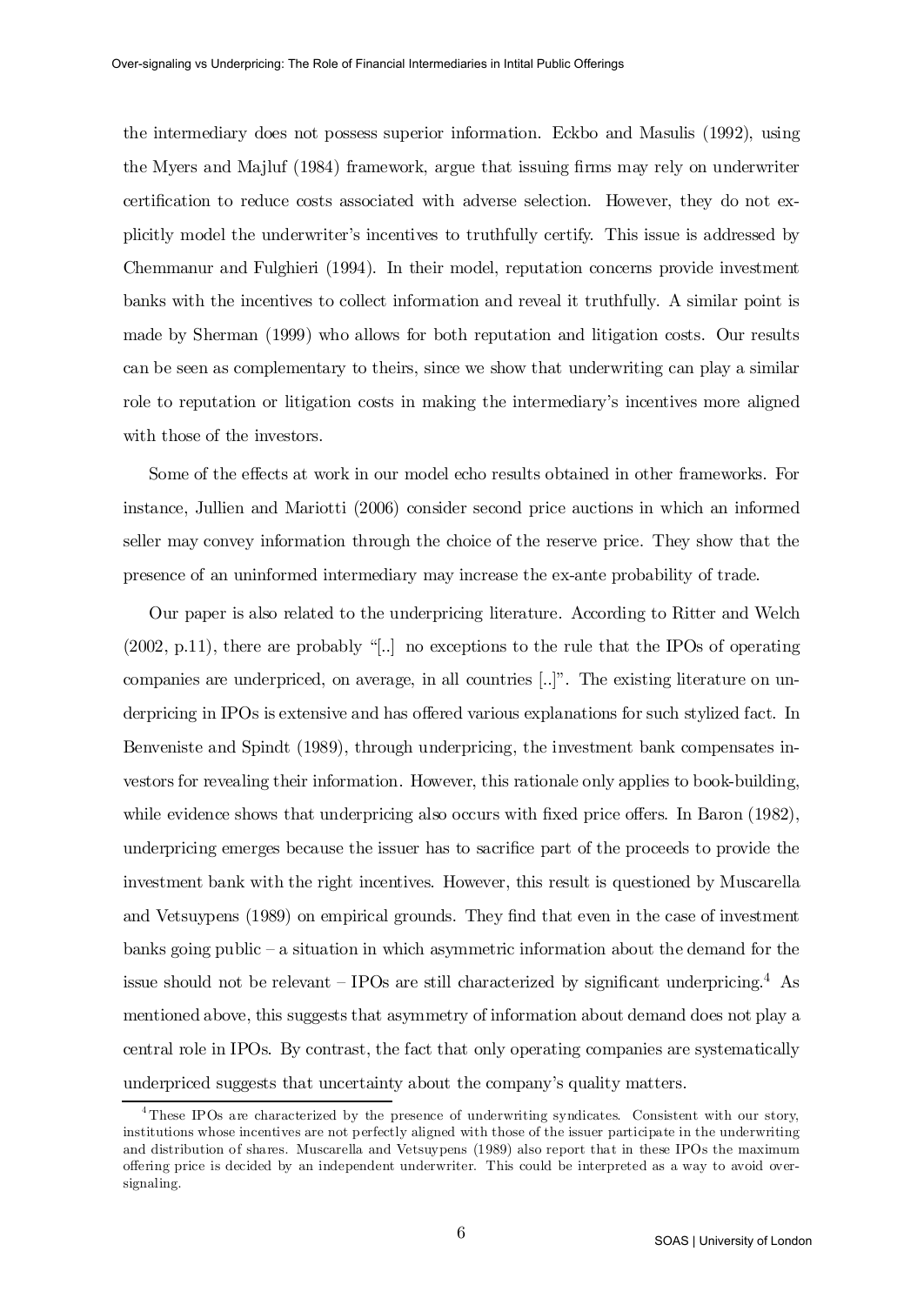Several papers have tried to explain underpricing as the product of signaling – examples are Allen and Faulhaber (1989), Grinblatt and Hwang (1989), and Welch (1989). 5 In these models, issuing firms have private information about their value and try to signal the quality of their prospects to outside investors through the offering price. The rationale for underpricing is that good firms prefer to "leave money on the table" when going public. This should credibly signal the issuing firm's type and allow the issuer to profit from future equity issues. A problem with this literature is that it predicts a relationship between first day returns and subsequent seasoned equity issues that is not found in the data, as shown by Michaely and Shaw (1994). By contrast, in our analysis underpricing emerges as the result of the conflict of interest between the privately informed issuer and the intermediary. As such, our explanation for underpricing does not rely on a "leaving money on the table" type of argument and is independent of seasoned equity offerings.

Finally, a further strand of literature on IPOs deals with the reasons to go public. Important contributions include Zingales (1995), Chemmanur and Fulghieri (1999), Mello and Parsons (2000), Brau et al. (2003), Faure-Grimaud and Gromb (2004). Although this is not the focus of our analysis, our modelling approach is consistent with several of the reasons highlighted by the literature.

# 3 Model Background

Recent empirical evidence (see Brau and Fawcett 2006) argues that one of the main reasons why firm owners may be reluctant to go public is their desire to retain ownership and/or control. Common sense suggests that the benefits from retaining ownership/control should increase with the firm's quality. Consistent with these ideas, a key feature of our analysis is that:

(a) Owners of high quality firms are more reluctant to go public than owners of low quality firms.

The point can be easily illustrated by analogy with a standard lemon setting. Consider a seller who wishes to sell a good, in exchange for a payment  $p$  from the buyer. The good

<sup>5</sup> Alternative or complementary explanations for underpricing are surveyed by Ritter (2003). Important contributions have focused on: information asymmetries among investors (Rock, 1986) information acquisition by the investment bank (Benveniste and Spindt, 1989), prospect theory (Loughran and Ritter, 2002), lawsuit avoidance (Hughes and Thakor, 1992), IPOs as marketing events (Chemmanur 1993, Aggarwal et al. 1992, Demers and Lewellen 2003, Habib and Ljungqvist, 2001).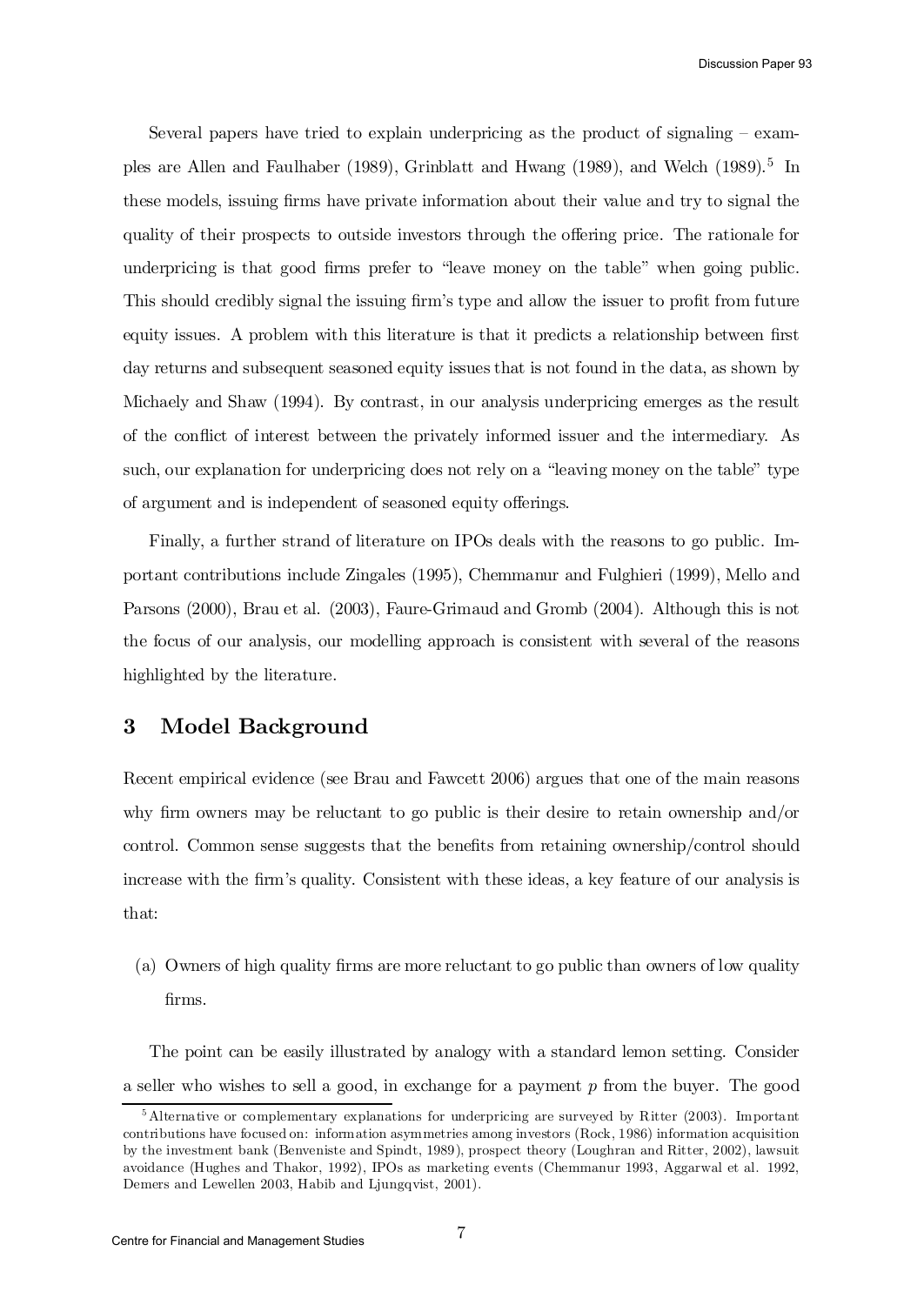may be either of type H (high quality) or of type L (low quality). The seller's valuation for a type  $q = H, L$  good is  $v_q$ . Since type H goods have greater value, it is natural to assume that

$$
v_H > v_L \tag{1}
$$

Condition (1) implies that, when contemplating trade, the outside option of the owner of a high quality good – namely, keeping the good – is higher than that of the owner of a low quality good. In turn, this makes owners of high quality goods more reluctant to sell. Assumption (a) applies this notion to the case of firms undertaking an IPO. Owners of high quality firms are more reluctant to go public in the sense that any payment that would induce them to go public would also induce owners of low quality firms to do so  $-$  but not vice versa.

Is this consistent with existing theories of why firms go public? There is no general agreement on the theoretical motivations of the decision to go public. However, there is some consensus (see Ritter and Welch 2002) that

- $(i)$  a firm's owner desire to finance further investments/growth opportunities within the firm and/or;
- (ii) his desire to liquidate his position in the firm (cashing out) in order to finance new ventures

constitute important reasons.<sup>6</sup> Brau and Fawcett (2006), in a survey of chief financial officers, find strong support for (i) and moderate support for (ii).<sup>7</sup> In section A.1 of the appendix, we formally show that assumption (a) is compatible with both classes of situations, (i) and  $(ii).$ <sup>8</sup> In both cases, the issuer accepts to share (or forgo) the return of some assets he owns in order to raise cash. The issuer's outside option to going public is therefore determined by the quality of the assets already in place. Consistent with Tirole (2006, pp. 245-246), the higher the value of these assets, the more reluctant the issuer is to go public. The model we

 $6$  Alternative explanations for why firms go public comprise: i) to facilitate acquisitions (Brau et al. 2003), ii) to establish a market price for the firm (Zingales 1995, Mello and Parsons 2000, Faure-Grimaud and Gromb 2004), iii) to obtain ownership dispersion (Chemmanur and Fulghieri 1999).

<sup>&</sup>lt;sup>7</sup> More precisely, they report that more than  $30\%$  of CFOs felt that the IPO provides a chance to cash out for the principal and/or for the venture capitalist.

<sup>&</sup>lt;sup>8</sup>It should however be stressed that other theories of going public are not necessarily in conflict with our assumption. For instance, in Chemmanur and Fulghieri (1999), the alternative to going public for a firm consists of raising finance privately with a venture capitalist. In equilibrium, high quality firms obtain better conditions from the venture capitalist. Hence, when considering whether to go public, high quality firms have a higher outside option.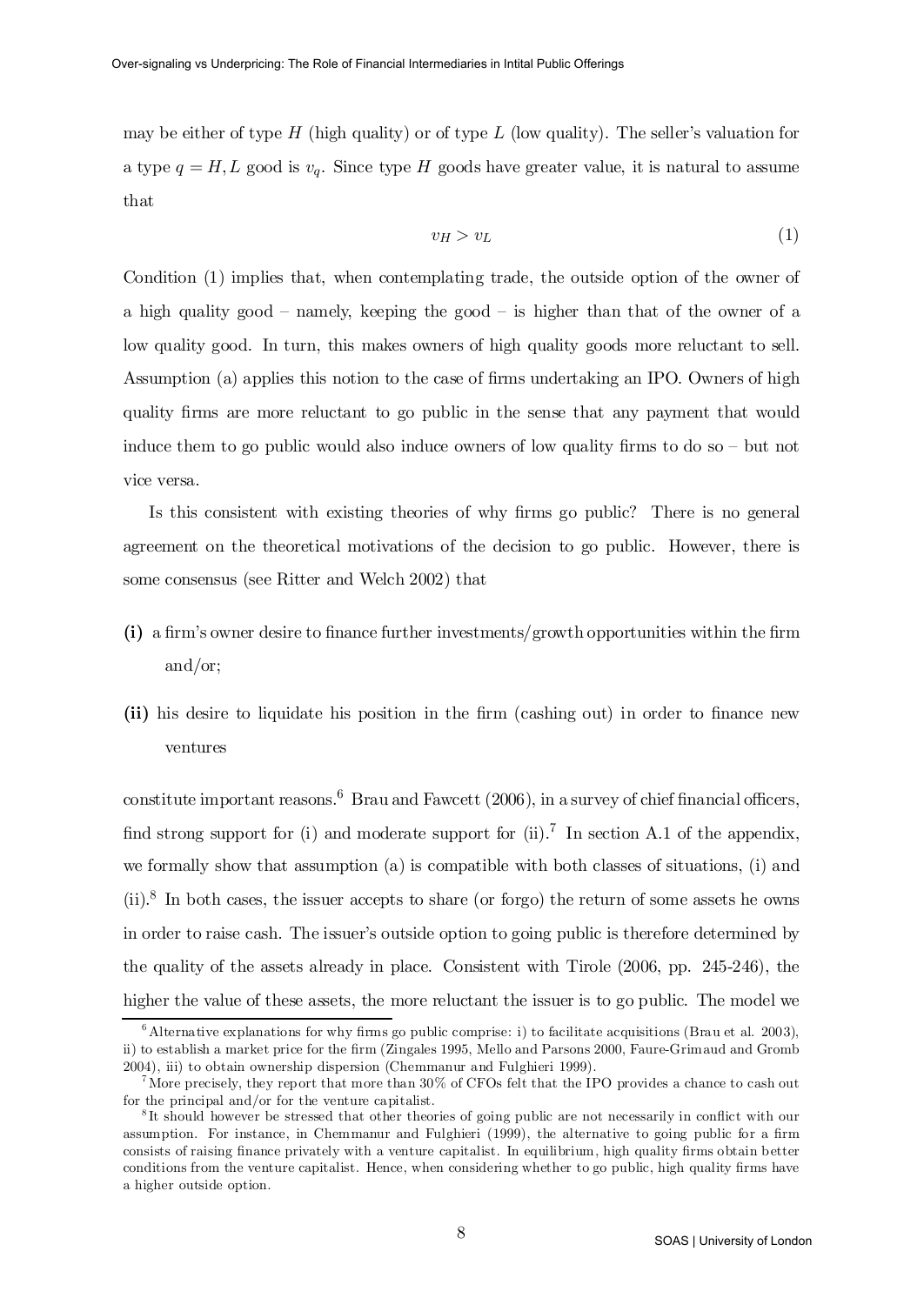Discussion Paper 93

consider thus differs from existing signaling models of IPO underpricing, in that we assume that the outside option of the issuer depends on his type.<sup>9</sup> (In what follows, we will use the expressions "owner of a type  $q$  firm" and "type  $q$  issuer" interchangeably.)

Another feature of our setup is that

(b) Going public is socially efficient (inefficient) if the firm is of type  $H$  (type  $L$ ).

Consider again a standard lemon setting. Suppose that there is a single buyer, and the maximum payment he is willing to make for a type q good is  $u_q$ . When a type q is sold, value is created so long as  $u_q > v_q$ , i.e. the maximum payment that the buyer is willing to make is above the minimum payment that the seller would accept. The requirement in (b) can be thus summarized by the following:

$$
u_H > v_H, \quad u_L < v_L \tag{2}
$$

In a frictionless world, going public never destroys value. In reality, however, there are compelling reasons why going public may entail costs that private companies do not face. A typical example is the cost of complying with a more stringent regulation. For instance, a survey by CRA international, a consultant, finds that the cost of complying with section 404 of the Sarbanes Oxley act ranges between 1:5 billion dollars for small companies to 7:5 billions for large companies. Alternative examples include the costs resulting from executives having to spend time negotiating with shareholders and regulators, rather than "getting things done". For going public to be efficient, the potential gain from trade must be sufficiently high to outweigh such costs. In our model, this happens only for type  $H$  issuers. This shares similarities with He (2007).

In section A.1 of the appendix, we discuss how examples (i) and (ii) are compatible with assumption  $(b)$  when  $(a)$  is also satisfied. The key factor is that the value of the assets in place is positively correlated with the value of the investment opportunity to be financed. A natural explanation for this correlation is the persistency of issuer-specific factors such as entrepreneurial ability, human capital, business or political connections. Issuers with more

<sup>&</sup>lt;sup>9</sup>Signaling models of IPO underpricing typically assume that the issuer seeks to raise cash to finance a project by offering a share of the future cash flows to investors. While projects differ in their expected value, issuers of both types have identical outside options. This implies that issuers of type L are more reluctant to go public than issuers of type  $H$ . Whatever share of future cash flows an issuer of type  $L$  would be willing to forgo, a type  $H$  issuer would also be willing to forgo. This in turn allows type  $H$  issuers to reveal their type by "leaving money on the table", i.e. by offering a relatively high share of future cash flows to investors. A stylized version of these types of models is discussed in Tirole 2006, pp. 262-264.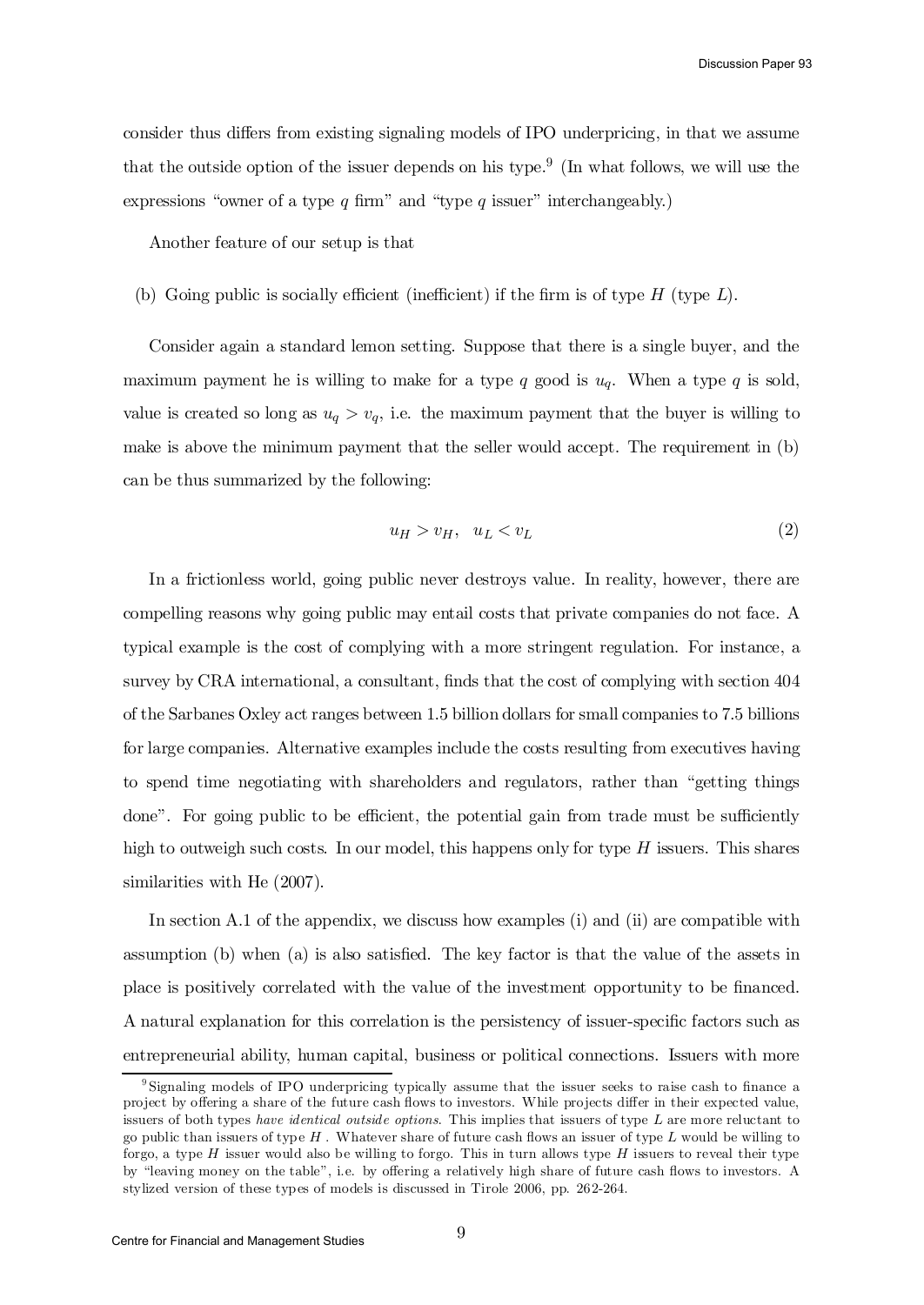valuable investment opportunities are thus more reluctant to go public because they have more valuable assets in place.

It should be noted, however, that, while assumption (b) allows us to derive our results in a particularly striking form (especially in section 5, where the issuer tries to market the shares directly to the investors), it is not the driving force of our story. This point is discussed further in section 7.

# 4 The model

We consider issues in the primary market through fixed price offers. (The case of bookbuilding is discussed in section 6.4). There is an issuer  $(S)$ , an investor  $(I)$ , and an investment bank  $(B)$ . We compare two possible mechanisms for issuing stocks: 1) direct issues, 2) intermediated issues. In a direct issue,  $S$  chooses the offering price,  $I$  decides whether to buy, and B retains a passive role. In an intermediated issue, B acts as an underwriter. She is the only counterparty for both  $S$  and  $I$ , and can bargain with  $S$  over the offering price.

For simplicity, we concentrate on a model in which the offering price is the only choice variable. This naturally arises in IPOs where either the amount of cash that the issuer wishes to raise or the number of shares on offer are determined by exogenous forces.<sup>10</sup> As discussed in section 7, this assumption does not play a crucial role for our results.

## 4.1 Payoffs

In this section, we formally introduce and discuss payoffs of the issuer and of the investor. Section A.1 of the appendix illustrates how these payoffs may emerge within the context of the examples (i) and (ii) mentioned in section  $3$  – namely financing further growth and cashing out.

#### Issuer

The issuer S is risk neutral. S's firm can be of two types:  $q \in \{H, L\}$  where H indicates a high quality firm, while  $L$  denotes a low quality one. We assume that  $S$ 's type is private information to S.

 $10$  The first case emerges when for instance the investment opportunity to be financed through the IPO is characterized by indivisibilities. The second case applies for instance to privatization IPOs, where the share of the firm that remains in public hands is fixed by regulators. More generally, as argued by Biais, Bossaerts and Rochet (2002), in IPOs "[..] the number of shares is indeed most of the time set a priori".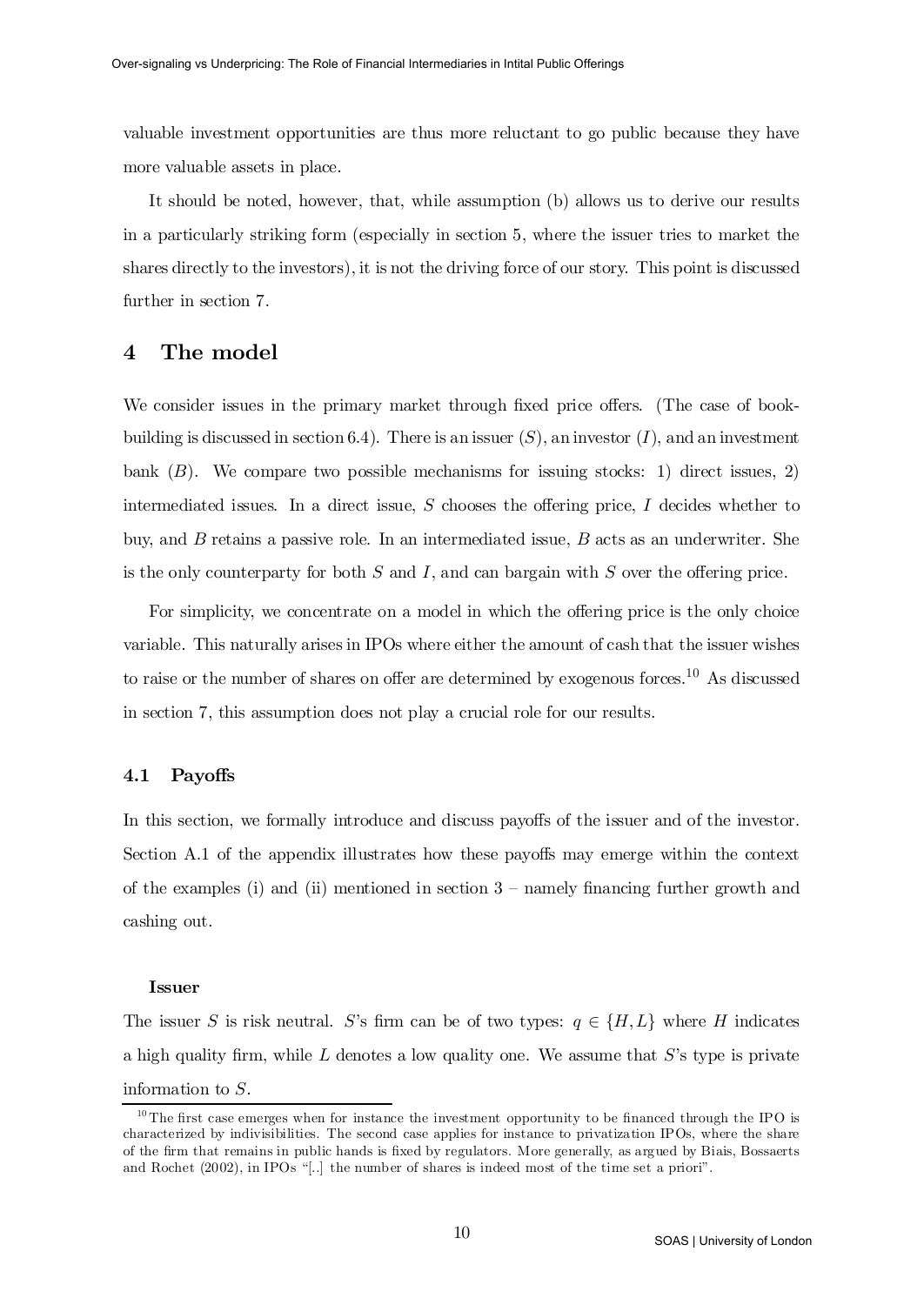The issuer's payoff from going public net of his outside option is  $V(p,q)$ , where p is the offering price and  $q \in \{L, H\}$ .  $V(., q)$  is assumed to be continuous and differentiable, and to satisfy the following monotonicity conditions:

## A 1.

- (i) For all  $p, p' \in \mathbb{R}^+, p > p'$  and  $q \in \{L, H\}$  $V(p,q) > V(p)$  $(s, q)$  (3)
- (ii) For each  $q \in \{L, H\}$ , there exists  $v_q \in \mathbb{R}^+$  such that

$$
V(v_q, q) = 0 \tag{4}
$$

(iii) For all  $p \in \mathbb{R}^+$ 

$$
V(p, H) < V(p, L) \tag{5}
$$
\n
$$
\mathbf{A} \mathbf{2.} \text{ For all } p \text{ and } p' \text{ such that } p > p' \ge v_H, \frac{V(p, H)}{V(p, L)} > \frac{V(p', H)}{V(p', L)}.
$$

Assumption  $A_1(i)$  states that the benefit from going public to the issuer increases in the price at which shares are sold to the investors. The intuition is straightforward if the issuer aims at cashing out by going public. However, the assumption stands even if the purpose of the IPO is to raise finance to be invested in the firm. Intuitively, keeping the amount of finance raised constant, a higher offering price implies that the issuer retains a larger stake in the firm. He will therefore be able to claim a larger share of the firm's future cash flows.

Assumption A1(ii) guarantees the existence of reservation prices  $(v_H$  and  $v_L$  for type H and  $L$  respectively). A type  $q$  issuer would never choose to go public if the offering price were below  $v_q$ . Assumption A1(iii) ensures that a type L issuer would profit more from going public than a type H issuer. Notice that assumptions A1(ii) and A1(iii) imply  $v_H > v_L$ , namely condition (a) described in section 3.

Assumption A2 provides a sorting condition. It implies that whenever type L weakly prefers the highest among two offering prices, type  $H$  strictly prefers the highest. Formally, let  $p \geq v_H$  and  $p' < p$  be two offering prices and let x and x' denote the probabilities that the IPO is successful at p and p' respectively. Then A2 implies that  $xV(p,H)$  $x'V(p', H)$  whenever  $xV(p, L) \geq x'V(p', L)$ . Intuitively, type H benefits relatively more than type  $L$  from a higher price even when this reduces the chances of selling the shares.

#### Investor

The investor I is risk neutral. We denote  $\Gamma$ 's net payoff from investing in the firm through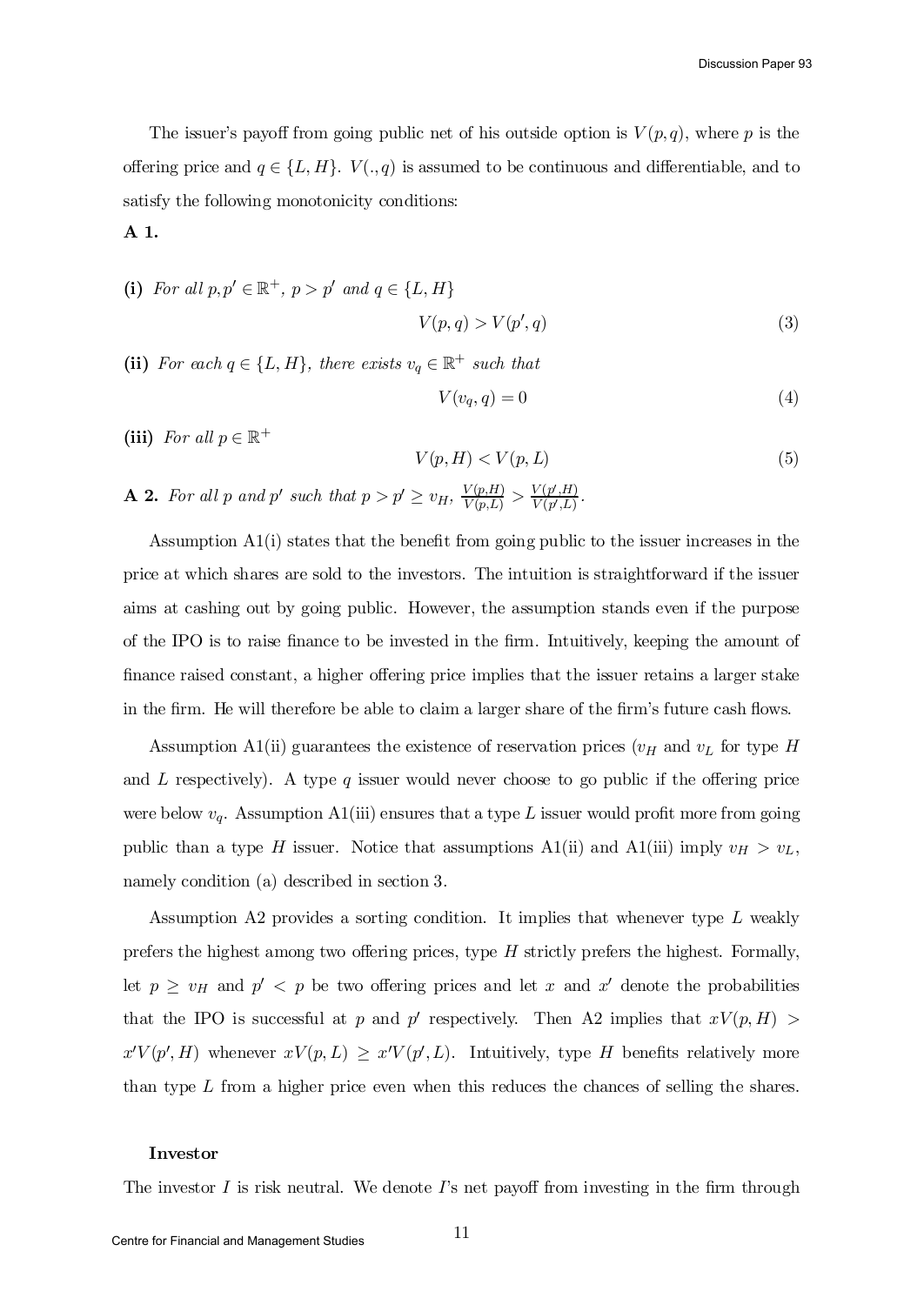the IPO with  $U(p,q)$ , where  $U(.,q)$  is continuous and differentiable. The restrictions on  $U(p,q)$  are symmetric to those in A1. A 3.

(i) For all  $p, p' \in \mathbb{R}^+, p > p'$  and  $q \in \{L, H\}$ 

$$
U(p,q) < U(p',q) \tag{6}
$$

(ii) For each  $q \in \{L, H\}$ , there exists  $u_q \in \mathbb{R}^+$  such that

$$
U(u_q, q) = 0 \tag{7}
$$

(iii) For all  $p \in \mathbb{R}^+$ 

$$
U(p, H) > U(p, L) \tag{8}
$$

Assumption  $A3(i)$  ensures that I's net payoff is decreasing in the offering price. Assumption A3(ii) guarantees the existence of I's reservation prices for type H and L  $(u_H$  and  $u_L$ ) respectively. With perfect information, I would accept to buy shares in a type  $q$  firm only if the offering price were less than  $u_q$ . Assumption A3(iii) ensures that I prefers type H to type L. Finally, as in the case of the issuer, assumption  $A3(ii)$  combined with assumption A3(iii) imply  $u_H > u_L$ .

A simple example of payoffs that satisfy assumptions A1-A3 is the linear case  $V(p, q)$  =  $p - v_q$  and  $U(p, q) = u_q - p$ . This corresponds to a standard lemon model where the value of the firm is  $v_q$  for the issuer and  $u_q$  for the investor.

We concentrate on situations where the adverse selection problem is particularly severe, in that, on efficiency grounds, low quality firms should not go public at all. This is condition (b) discussed in the previous section. Accordingly, we make the following assumption:

**A 4.** The surplus generated when a type  $q \in \{H,L\}$  firm goes public

$$
V(p,q) + U(p,q) \tag{9}
$$

is independent of p and is positive for  $q = H$  and negative for  $q = L$ .

Note that assumption A4 implies that  $u_H > v_H$  and  $u_L < v_L$ . The requirement that the surplus generated by trade be independent of the offering price is natural if we interpret  $p$ as a mere transfer of wealth from the investor to the issuer. This is for instance the case in the simple linear example sketched above. More generally, A4 allows us to establish a clear benchmark under which to evaluate direct and intermediated issues. This is because social welfare is only affected by trade and not by the prices at which trade occurs.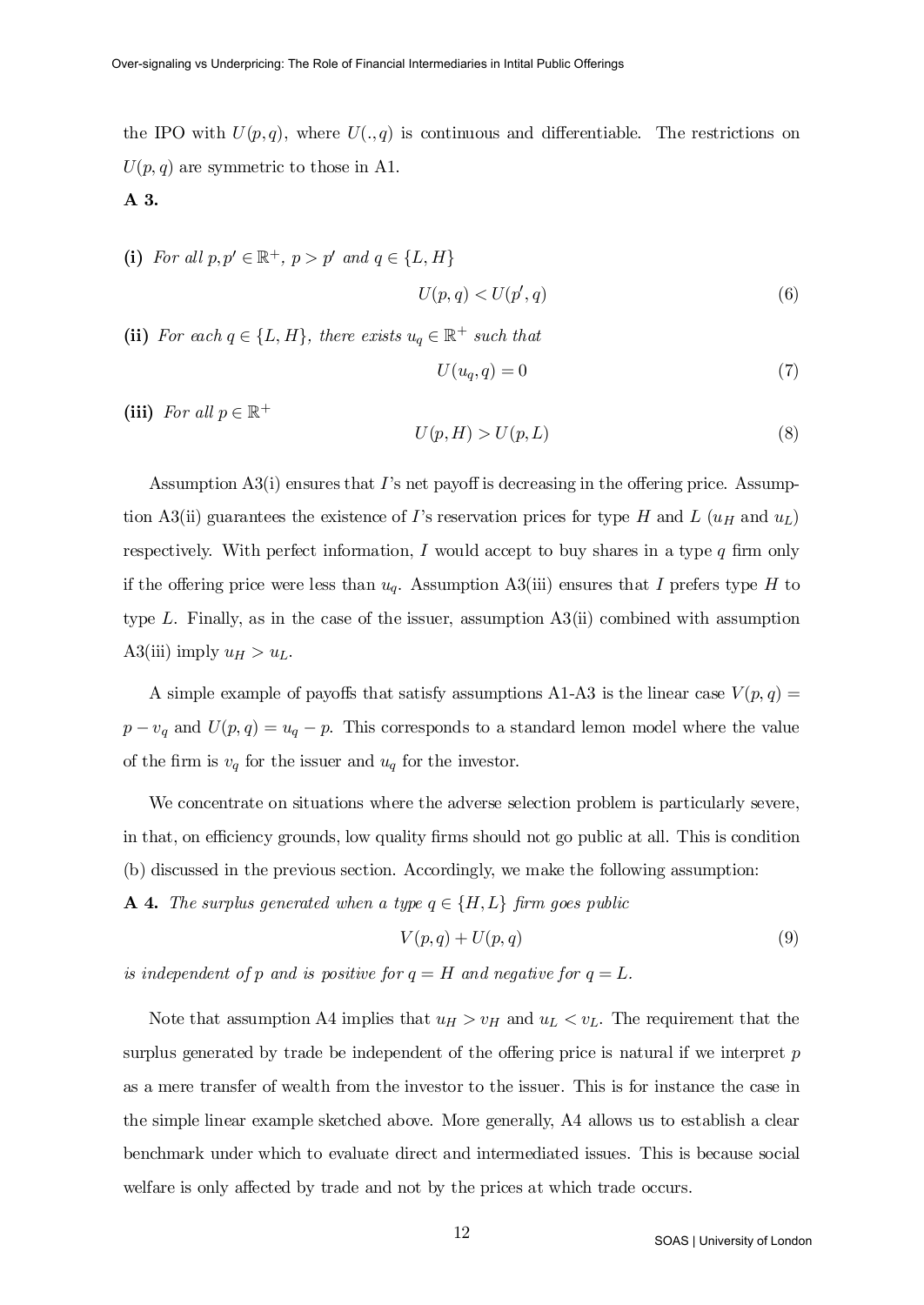#### Investment Bank

The intermediary B performs an active role only in intermediated issues, which are discussed in section 6. We postpone the discussion of the presentation of  $B$ 's payoff to that section.

## 4.2 Information structure

The issuer perfectly observes the firm's type. The information structure of other agents is as follows.

**Investor.** I's prior is that S is of type H with probability  $\lambda$  and of type L with probability  $1-\lambda$ . Prior beliefs are common knowledge to all players. I observes two signals: the offering price, p, and an exogenous private noisy signal,  $s \in [s, \overline{s}]$ , with conditional density  $f(s|q)$ and cumulative distribution  $F(s|q)$ .

We assume that  $f(s|q)$  is continuous and satisfies the Monotone Likelihood Ratio Property (MLRP) so that  $\frac{f(s|H)}{f(s|L)}$  $\frac{f(s|H)}{f(s|L)}$  is a strictly increasing function of s and has full support  $(0, \infty)$ .

**Investment Bank.** We assume that B receives a signal  $\sigma \in \{h, l\}$  about S's type;  $\sigma$  is not observed by  $I$  and is distributed as follows

$$
\Pr(\sigma = h|H) = \eta \tag{10}
$$

$$
\Pr(\sigma = h|L) = 1 - \eta \tag{11}
$$

for  $\eta \in (1/2, 1).$ <sup>11</sup> B's posteriors  $\pi_h \equiv \Pr(H|h)$  and  $\pi_l \equiv \Pr(H|l)$ , with  $\pi_h > \pi_l$ , are thus

$$
\pi_h = \frac{\eta \lambda}{\eta \lambda + (1 - \eta)(1 - \lambda)}\tag{12}
$$

$$
\pi_l = \frac{(1 - \eta)\lambda}{(1 - \eta)\lambda + \eta(1 - \lambda)}\tag{13}
$$

<sup>&</sup>lt;sup>11</sup> The cases in which the intermediary is perfectly informed  $(\eta = 1)$  or uninformed  $(\eta = 1/2)$  are qualitatively similar and are discussed in section 7.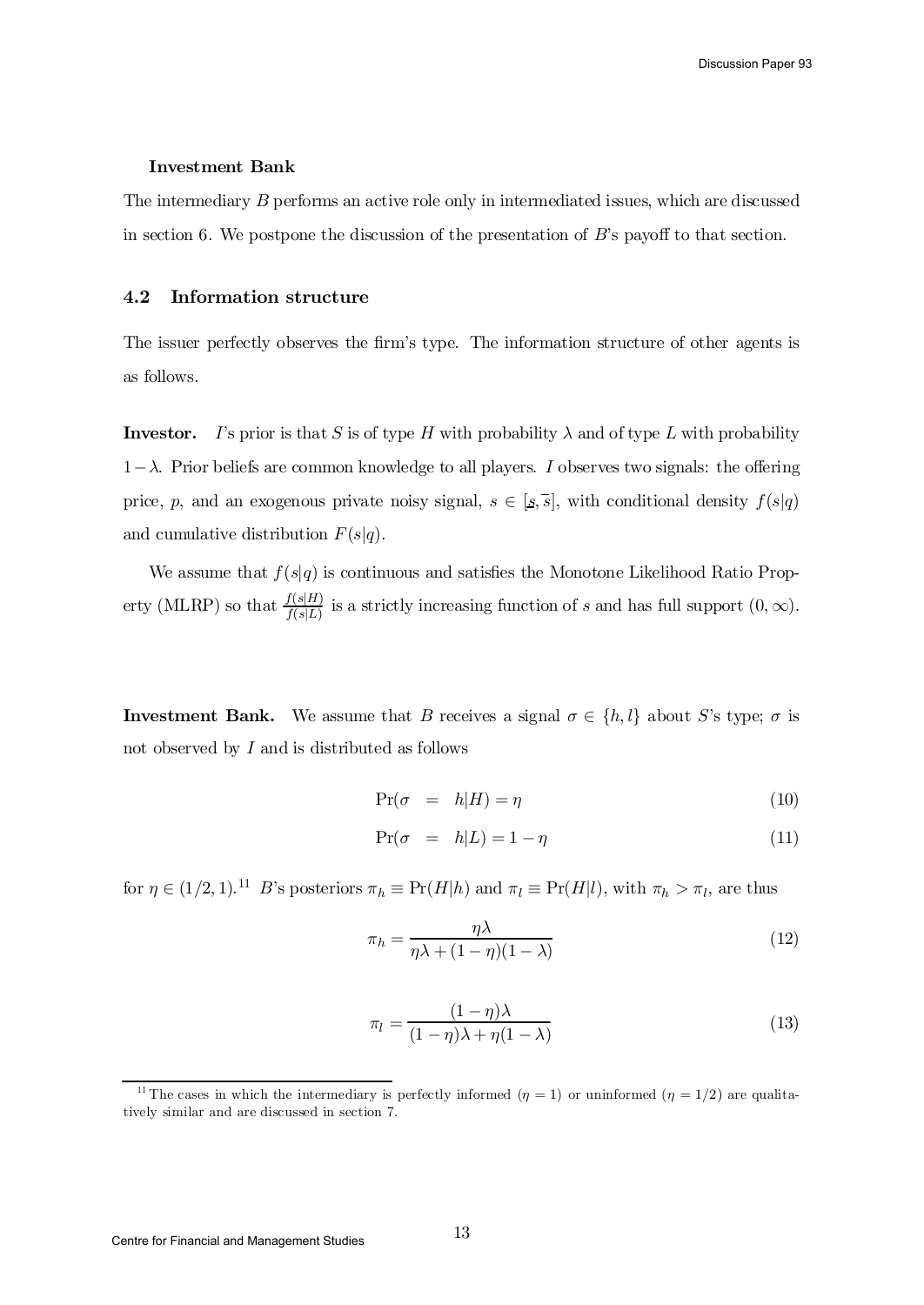# 5 Direct Issues

The timing of a direct issue is as follows:

**Stage 0** Nature draws  $q \in \{H, L\}$  from a Bernoulli distribution with  $Pr(q = H) = \lambda$ .

**Stage 1** S observes q and selects an offering price  $p \in \mathbb{R}^+$ .

**Stage 2** I observes p, his private signal  $s \in [s, \overline{s}]$  and chooses whether to buy or not.

Stage 3 payoffs are realized.

If no trade occurs at stage 2, then both S and I obtain their outside options.

The game just described is a signaling game between S and I and the appropriate equilibrium concept is Perfect Bayesian Equilibrium (PBE). Denote with  $\mu(q|p,s)$  the belief function giving I's probability assessment that S is of type q given p and s. A PBE is a strategy profile for S and I and a belief function  $\mu^*(q|p,s)$  which satisfy the usual conditions: 1) S's best reply, 2) I's best reply, 3) consistency of  $\mu^*(q|p,s)$  with Bayes rule for all p that are selected with positive probability in equilibrium. In order to avoid the common "unsent message" problem, we refine the PBE concept with Cho and Kreps (1987) version of "Never a Weak Best Response" (NWBR). Intuitively, for any p that is selected with probability zero in equilibrium, if the set of I's best responses for which a type q issuer weakly benefits from selecting p (relative to his equilibrium payoff) is contained in the set for which a type  $q'$ issuer strictly benefits, then I, upon observing p, assigns probability zero to type q. This a standard refinement in the signaling literature.<sup>12</sup> Section 7 analyzes the robustness of our results to the use of this equilibrium concept.

We are now ready to state the main result of the section.

**Proposition 1.** Under direct issue, there exists a unique NWBR-refined equilibrium outcome and is such that S charges some price  $p \geq u_H$  and no trade occurs.

The proof relies on two observations. The first is that there is no separating equilibrium in which trade occurs. Consider an equilibrium in which a type q issuer selects action  $p<sub>q</sub>$ with  $p_L \neq p_H$ , and trade occurs with positive probability. In this equilibrium, type L would not be trading since, when  $q = L$ , trade would make either the issuer or the investor worse off. This follows from the assumption that it is socially inefficient to trade type  $L$  firms

 $12$  See for instance Fudenberg and Tirole (1991, pp. 454-56).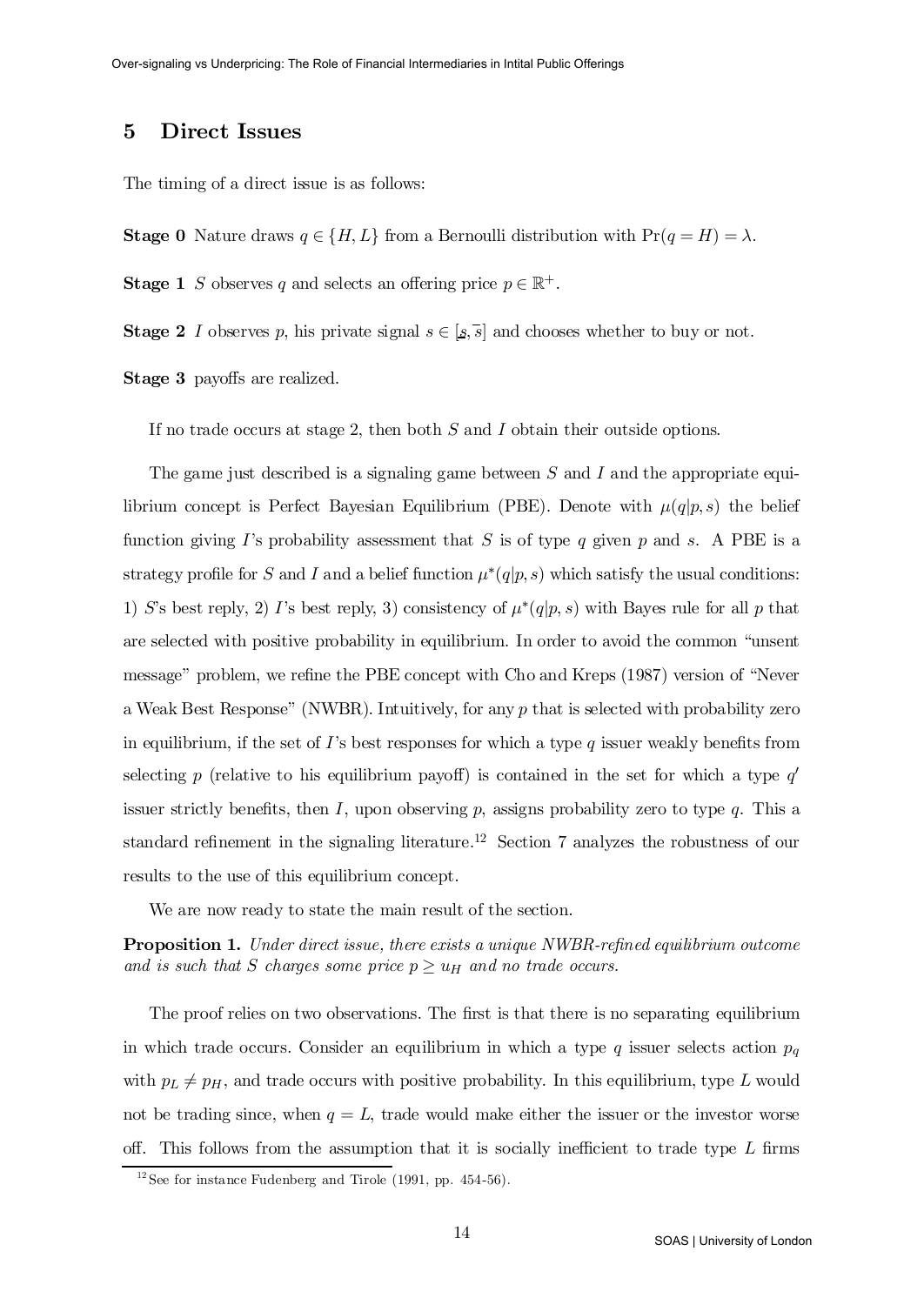Discussion Paper 93

(S's reservation price  $v<sub>L</sub>$  is greater than I's reservation price  $u<sub>L</sub>$ ). However, if type H were trading, this equilibrium would violate type L's incentive compatibility.

The second observation is that other types of equilibria in which trade may occur (pooling or hybrid) would violate NWBR. Whenever both types of issuer are pooled together at the same price, say  $p^*$ , a type L issuer would benefit from trading more than a type H issuer, since  $v_H > v_L$ . This implies that the set of I's best responses for which type L weakly benefits from a deviation,  $p > p^*$ , is contained in the set of best responses for which type H strictly benefits. According to NWBR,  $I$ 's beliefs should then assign probability zero to the event that a type  $L$  issuer deviated to  $p$ . This gives the issuer a strong incentive to raise  $p$ in order to signal that he is of type  $H$  and hence increase the likelihood of trading.

A perhaps more intuitive way to explain the result of proposition 1 is the following. If offering prices were perfectly revealing, type  $L$  issuers would want to increase their price to mimic type H issuers. If offering prices were not perfectly revealing, type H issuers would want to raise their price to differentiate themselves from type  $L$ . This "upward race" would only stop when the offering price hit the investor's reservation utility for a type  $H$  firm. At that price, I never chooses to buy the shares as long as the price is selected by type  $L$  with positive probability. Hence, the market breaks down.

Although of similar flavor, the result of proposition  $1$  is thus different from the classic example of Akerlof(1970). In Akerlof's case the market breaks down because adverse selection exerts a downward pressure on the price. In our case, the reverse happens. The market breaks down because signaling concerns exert an upward pressure on the price. In a sense, there is "over-signaling". If  $S$  could ex-ante commit not to use the offering price as a signal for his type, he would always be able to trade with a positive probability. This is because, conditional on his private signal being sufficiently high, the investor would be willing to buy at any pooling price that does not exceed his reservation utility. Hence, rather than solving the adverse selection problem, signaling through prices exacerbates it.

# 6 Intermediated Issues

In the previous section we have seen how trade collapses when  $S$  tries to market his shares directly to I. In this section, we ask whether the presence of an intermediary may solve this problem. We show that the inefficiency that characterizes direct issues can be mitigated by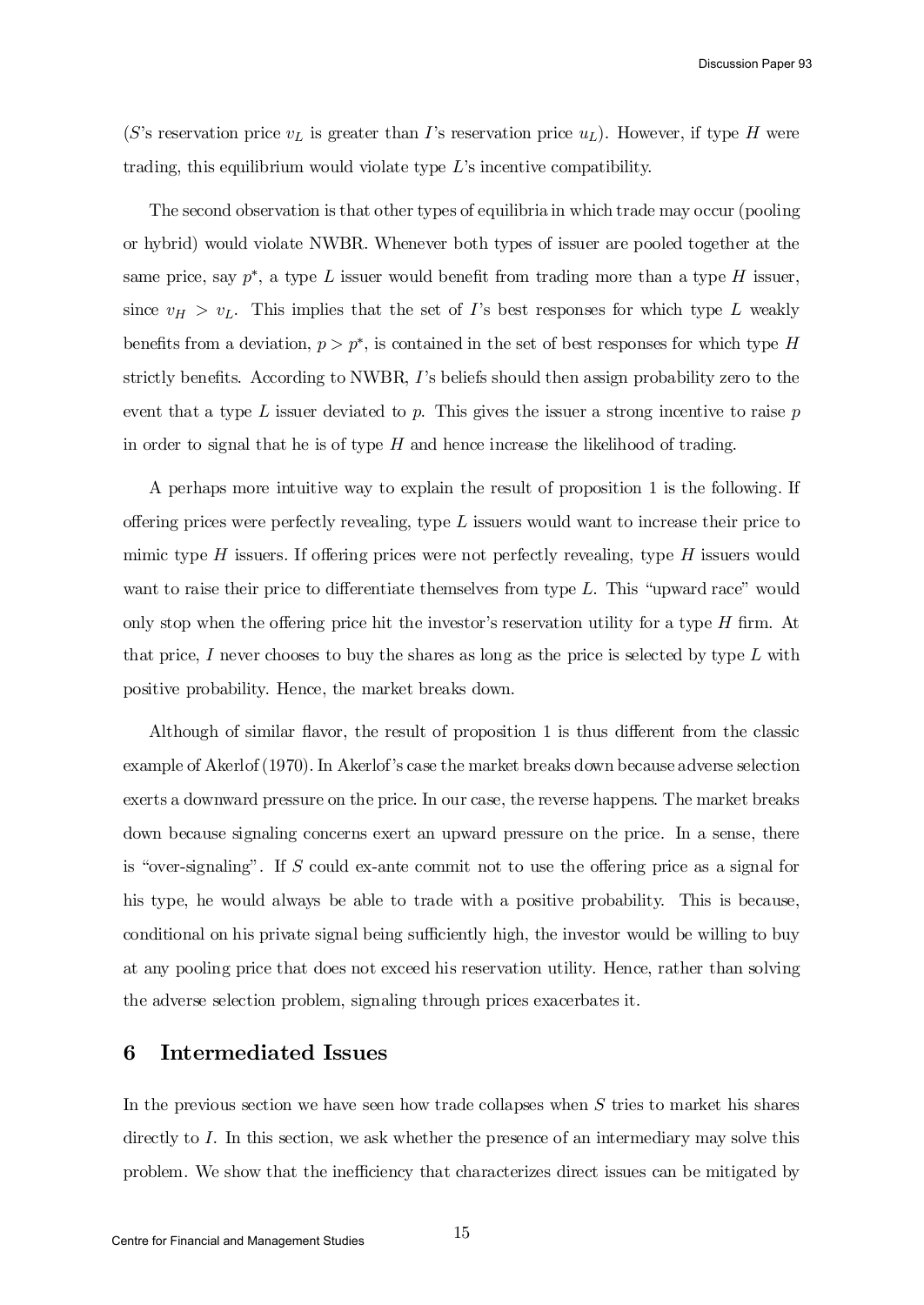the presence of an investment bank acting as an underwriter. Key to the result is the fact that the intermediary's objectives differ from those of the issuer. Clearly, if the intermediary and the issuer were to collude (i.e. if their interests were perfectly aligned) the outcome would be identical to that under direct issues. We identify conditions under which the intermediary can restore trade between  $S$  and  $I$  and avoid losing money in the process.

As an underwriter, B buys all shares from the issuer and resells them to the investor. (In what follows, we use the expressions "the IPO takes place" and "B underwrites the shares" interchangeably, to signify that trade occurs between  $B$  and  $S$ .) For this service,  $B$  receives from S a fixed compensation, denoted with  $\phi$ . The transfer  $\phi$  is essentially an underwriting fee which is paid to B in exchange for her underwriting services. The payment of  $\phi$  is therefore contingent on the IPO taking place. We do not explicitly model the market for underwriting services, but rather assume that  $B$  takes  $\phi$  as given. The notion that underwriters do not condition their compensation on the characteristics of the IPO but instead stick to a given (common) fee is backed by recent evidence by Chen and Ritter  $(2000).$ <sup>13</sup>

The offering price is determined after B observes her signal  $\sigma$  about S's type. An aspect in which this model differs from existing literature is that  $B$  is able to influence the offering price. In order to avoid the complications that naturally arise when considering bargaining under asymmetric information, we assume an extreme form of bargaining in which  $B$  makes a take it or leave it offer to S about the offering price. If S accepts the price offered by  $B$ , then the IPO takes place. In this case S makes the transfer  $\phi$  to B and B announces the offering price to the investor. S's net payoff is thus  $V(p,q) - \phi$ . For future reference we denote with  $v_H^{\phi}$  the offering price such that

$$
V(v_H^{\phi}, q) - \phi = 0 \tag{14}
$$

If  $S$  rejects  $B$ 's offer, then no IPO takes place and all players obtain their outside options. For simplicity, we assume that in this case S cannot use a different underwriter.<sup>14</sup>

The timing of an intermediated issue is thus as follows.

**Stage 0** the market for underwriting services determines  $\phi$ .

<sup>&</sup>lt;sup>13</sup> They show that, for the US, in more than 90% of IPOs raising between 20 and 80 million dollars, the underwriter compensation was exactly 7% of the value of the issue.

 $14$  Although not explicitly modelled here, one can suppose that the investor interprets using a different underwriter after the underwriter has acquired information as a signal that the information about the issuer is unfavorable.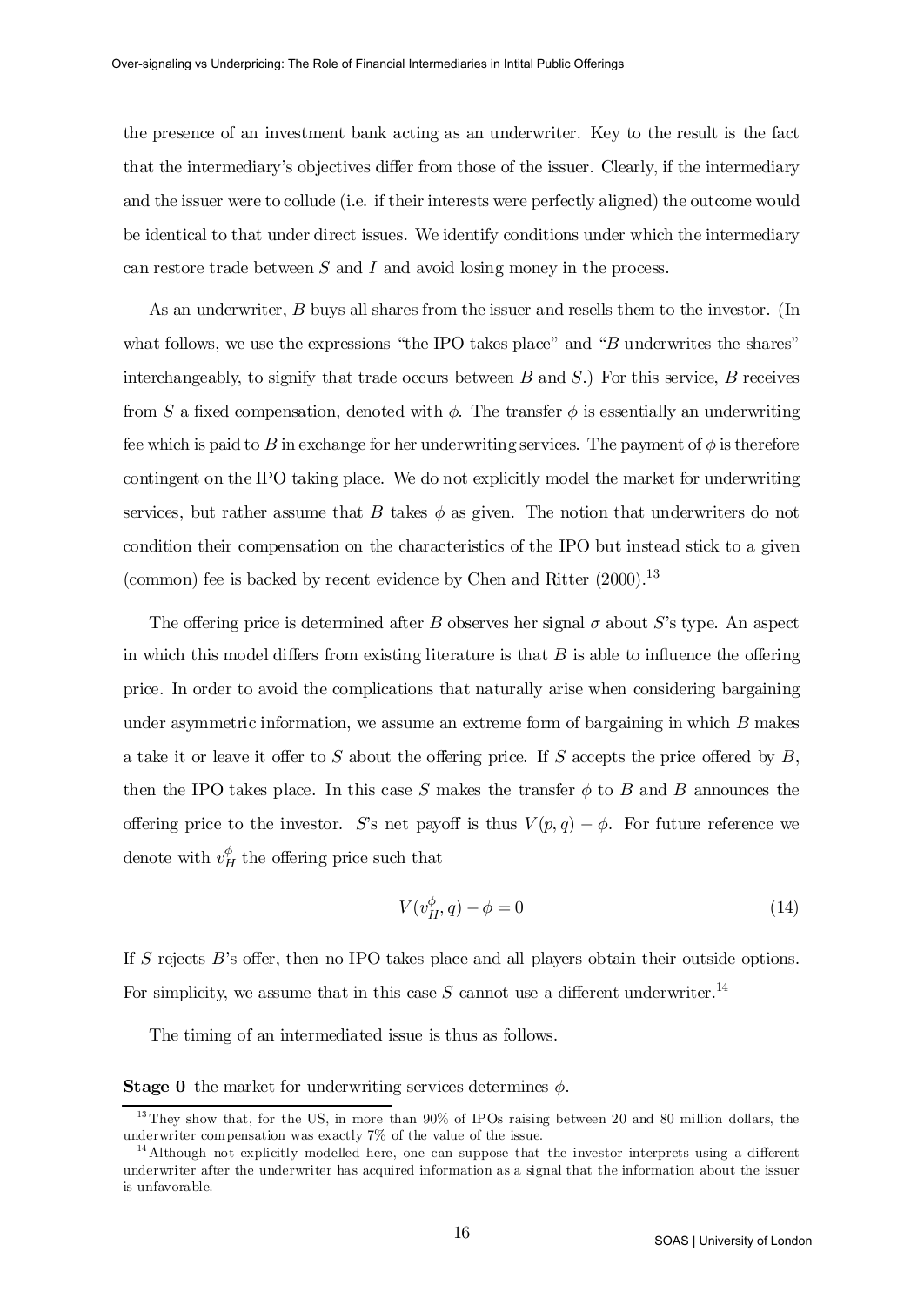**Stage 1** Nature draws a type  $q \in \{H, L\}$  for S which is observed by S only.

**Stage 2** B observes  $\sigma$  and makes an offer p to S.

**Stage 3** S chooses whether to accept of reject  $B$ 's offer.

If the offer is rejected the game ends and players obtain their outside options. If it is accepted,

**Stage 4** B announces  $p$  to I.

**Stage 5**  $I$  observes  $p$  and  $s$  and chooses whether to buy or not.

Stage 6 payoffs are realized.

A feature of our setup is that it rules out any form of contracting on the offering price prior to stage 2. As discussed by Ellis et al. (1999), this is consistent with typical IPO procedures. The firm and the underwriter generally meet to choose the offering price only on the day prior to the placement of the stocks. By that time, the process of information collection by the underwriter has already taken place.

Given  $B$ 's role as underwriter, it is natural to assume that  $B$  acts as a self-interested agent with incentives that may be different from those of other players. We assume that when the IPO does not take place,  $B$  obtains a payoff equal to zero. When the IPO takes place and I chooses to buy, shares are transferred from  $S$  to I and  $B$ 's payoff is equal to  $\phi$ . If, by converse, I chooses not to buy, the shares remain in the hands of B. In this case, we need to determine the utility that  $B$  derives from holding a stake in the firm. A natural starting point is to assume that there are gains from trade between  $B$  and  $I$  – namely that holding shares is more valuable to  $I$  than to  $B$ . If this were not the case, then it would be unclear why  $B$  should act as an intermediary rather than being an investor. On the other hand, if both have access to the stock market, then the return that  $B$  and  $I$  can realize from owning shares in a type  $q = H, L$  firm should be the same. For instance, I may want to buy shares in order to resell them on the stock market at a later date, when the firm's type has been observed. If this can be replicated by  $B$ , then their returns should coincide. But then, the gains from trade between  $B$  and  $I$  may only arise from different opportunity costs.<sup>15</sup>

 $15$  Different opportunity costs may for instance arise if the investment bank has investment opportunities not available to the average investor, as in Sherman (1999).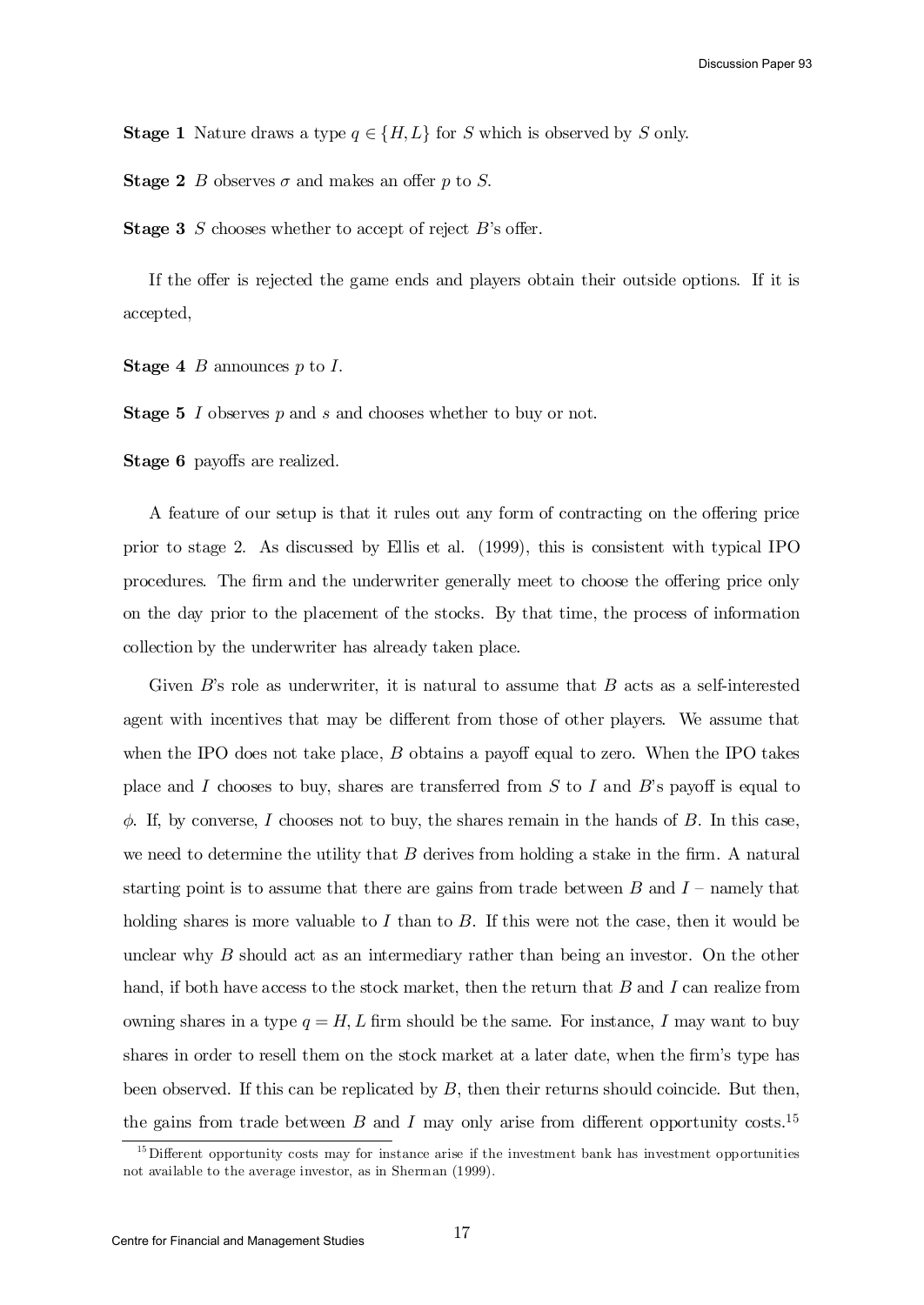This is the route we take here. We assume that the net payoffs of  $B$  and  $I$  are identical up to a constant capturing the difference in opportunity costs.  $B$ 's net payoff from a type q firm when I chooses not to buy is therefore  $U(p,q) - K + \phi$ , where the constant  $K \geq 0$ represents the gains from trade between B and I.

A strategy for B is a map from the set of realizations of  $\sigma$  into the set of probability distributions over  $\mathbb{R}^+$  (i.e. the set of admissible values for p). A strategy for S is a map from  $\{H, L\} \times \mathbb{R}^+$  (i.e. the set of realizations of q and the set of possible p offered by B) into the set of probability distributions over {accept, reject}. Finally, a strategy for  $I$  is a map from  $\mathbb{R}^+ \times [s, \overline{s}]$  into the set {buy, not buy}. A PBE is a profile of strategies and belief functions for  $B, I$ , and  $S$  such that at any stage of the game: 1) strategies are optimal given beliefs, 2) beliefs are consistent with Bayes rule for all actions played with positive probability in equilibrium. An equilibrium for the intermediated case is then a PBE of the game just described and a level of  $\phi$  such that B makes non-negative expected profits. Again, we focus on equilibria that pass NWBR.

From assumption A1(iii),  $V(p, L) - \phi > V(p, H) - \phi$  for all  $\phi$  and  $p \in \mathbb{R}^+$ . This implies that, whenever a type H is willing to accept  $B$ 's offer, a type L issuer would also accept. An offering price is therefore either accepted by both types or only by type  $L$ . B is thus unable to weed type  $L$  out of the market by appropriately selecting the offering price. On the other hand, before choosing the price,  $B$  observes a signal that is not observed by  $I$ . Hence, although the choice of the offering price cannot perfectly reveal the issuer's type, it may nevertheless convey information about the realization of B's signal.

The remainder of this section is organized as follows. We first provide two results that illustrate the tension that emerges between the intermediary's ability to restore trade and her viability. We then turn to the full characterization of the benchmark case in which B's expected profits are exactly zero, showing that this is compatible with trade.

## 6.1 Trade vs Viability

In section 5, we saw how the issuer's signaling concern led to market breakdown. In this section we analyze the trade off between the requirements that trade should occur and that the intermediary should break even. We start off by considering the intermediary's pricing strategy.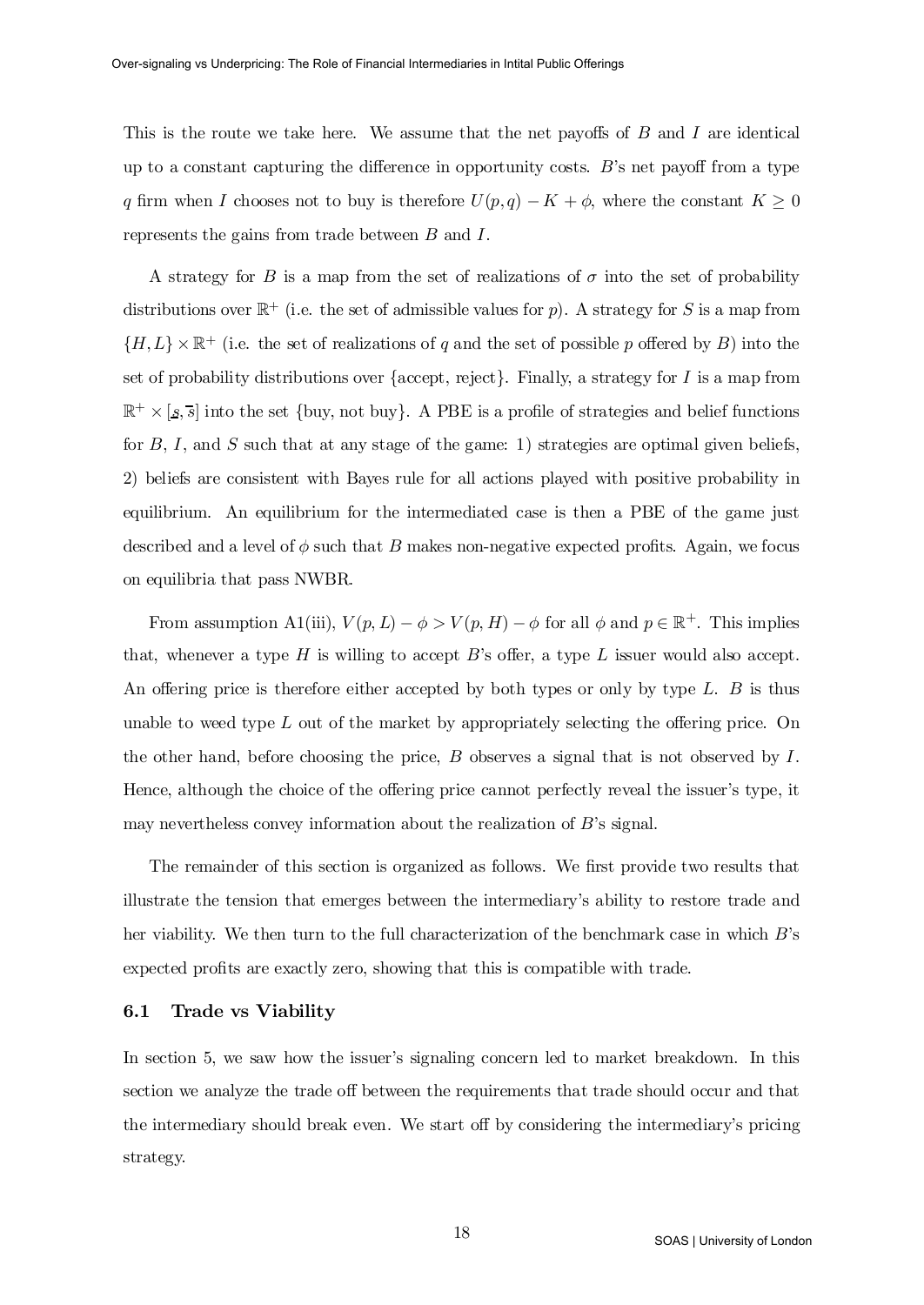If the offering price is too low to be accepted by type  $H$ , but is accepted by type  $L$ , then B would surely lose from underwriting the shares. Intuitively, this follows from the assumption that no gain from trade can be reaped from trading type L shares.<sup>16</sup> Hence, B may find it optimal to go ahead with the IPO only at a price  $p$  that is acceptable to a type H issuer, i.e. at a price greater than or equal to  $v_H^{\phi}$ . Conditional on  $p \geq v_H^{\phi}$ , I believes that issuer's type is  $H$  with a positive probability. If the offering price is also lower than his valuation for type H shares,  $u_H$ , I is willing to buy the shares whenever his signal s is sufficiently high. Hence, trade between  $B$  and  $I$  occurs with positive probability. The next lemma shows that  $B$  would always find it optimal to select a price lower than  $u_H$  whenever this is compatible with type  $H$ 's participation. Hence, once  $B$  has chosen to underwrite the shares, the "no trade" equilibrium identified in proposition  $1$  can no longer emerge.

**Lemma 1.** Assume that there is trade between  $B$  and  $S$  (i.e. the IPO takes place). Then,  $v_{H}^{\phi} < u_{H}$  is both necessary and sufficient to ensure that trade between B and I occurs with positive probability.

The proof relies on the following argument. Suppose that B chooses a price  $p \geq u_H$  so that I never buys. At this price, shares are on average overpriced.  $B$  would certainly gain by paying a lower price to the issuer. Hence,  $B$  has an incentive to decrease price below  $u_H$ . But then, trade with I occurs with positive probability.

Lemma 1 highlights how  $B$ 's incentives on price setting differ from those of the issuer. Intuitively, although  $B$  is a seller when dealing with  $I$ , she is a buyer when dealing with S. As a buyer, B suffers from a higher price – since, given  $\phi$ , her payoff from owning the shares,  $U(p,q) - K$ , is decreasing in p. In contrast, the issuer's payoff  $V(p,q)$  is increasing in p. This difference in B and S's price-setting incentives implies that, when the intermediary is present, the upward pressure on price that characterizes direct issues is mitigated. Trade may therefore occur at equilibrium.

This discussion stresses the desirability of a conflict of interest between the issuer and the intermediary. This is in contrast with the existing literature on intermediaries on IPOs, which has mainly focused on the design of mechanisms geared at aligning the two parties' incentives. 17

The natural next question is whether  $B$  can gain from underwriting the shares. Since  $B$ has imperfect information, I's choice of buying or not conveys information about the value

 $16$  This intuition is formally proved by lemma C.2 in the Appendix.

<sup>&</sup>lt;sup>17</sup> See for instance Baron (1982), Hölmstrom and Baron (1980), and Biais, Bossaerts, and Rochet (2002).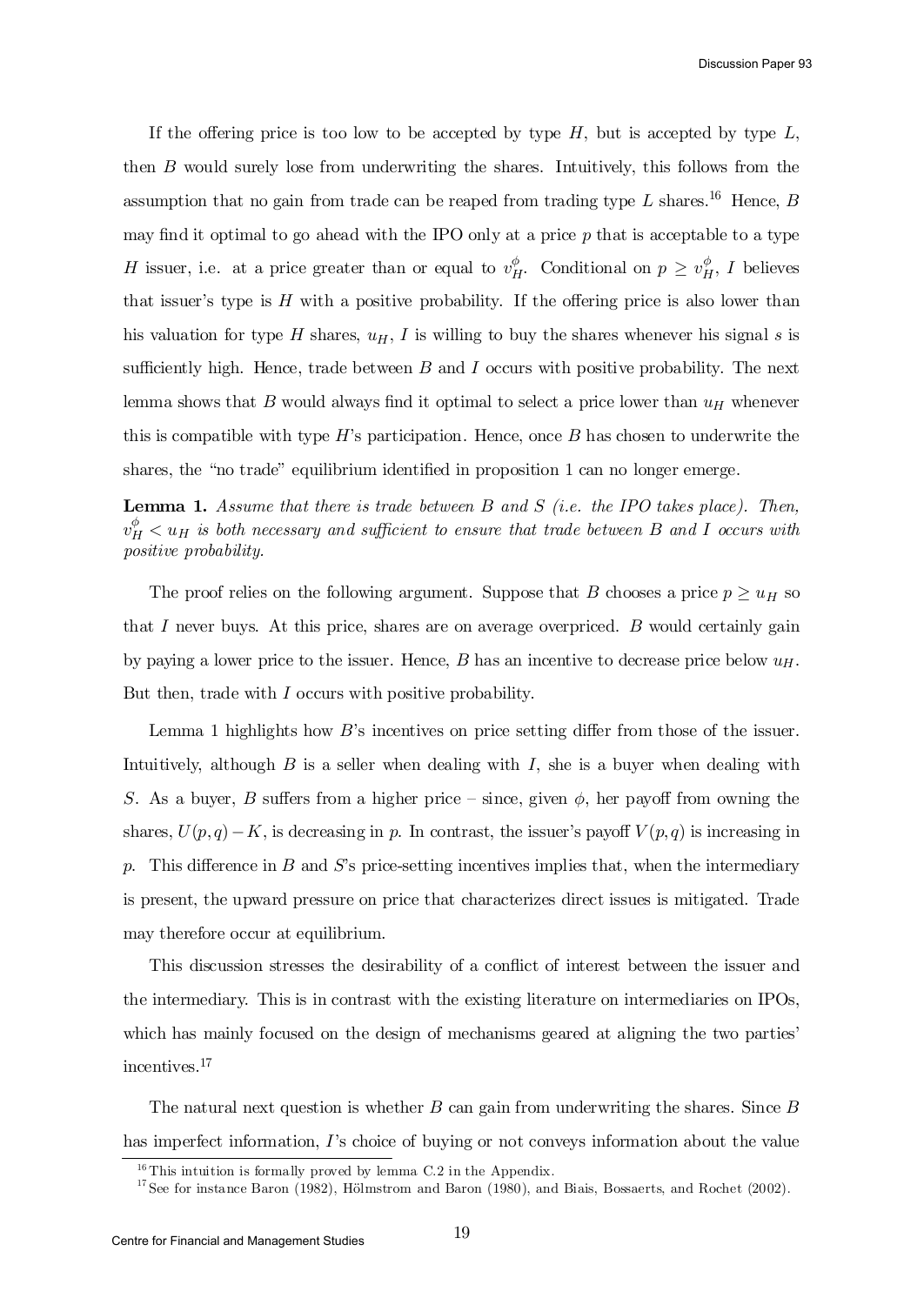of the shares. Hence, whenever I chooses to buy at the offering price, B upwardly revises her valuation for the shares. Similarly, whenever  $I$  chooses not to buy at the offering price,  $B$ should revise her valuation downwards. Essentially, B faces an adverse selection problem, or "seller's curse". As a result,  $B$  on average makes losses from her underwriting activities. For B to break even, it is therefore necessary that  $\phi$ , the underwriting fee, be strictly positive. This shares similarities with a well known result in the literature on market microstructure. Glosten and Milgrom (1985) show that, in the presence of informed traders, a risk neutral dealer would need a positive bid-ask spread in order to break even.

**Lemma 2.** In any equilibrium in which the IPO takes place,  $B$  makes no expected losses only if  $\phi > 0$ . If the IPO takes place at price p, the following conditions are satisfied:  $p \ge v_H^{\phi} > v_H > v_L > u_L.$ 

As lemma 2 illustrates, the role of  $\phi$  is that of compensating B of the expected losses from underwriting.

The requirement that  $\phi > 0$  has implications for the price at which the IPO may occur. As seen above, a type  $H$  issuer is willing to accept  $B$ 's offering price only if this is greater than  $v^\phi_B$  $_H^{\varphi}$ , which is increasing in  $\phi$ . Intuitively, the larger the fee the issuer must pay, the higher the offering price must be in order to induce him to sell the shares. Hence, the higher the expected losses from underwriting, the higher the offering price.

Lemma 1 and lemma 2 highlight a key tradeoff. On the one hand, the presence of an intermediary may allow trade by mitigating the upward pressure on price that is present with direct issues. On the other hand, the requirement that this intermediary should be viable introduces a different sort of upward pressure on the price. Formally, this tension is illustrated by the requirements imposed on  $\phi$  by the two lemmata. From lemma 1, trade between B and I requires  $v_H^{\phi}$ , and therefore  $\phi$ , to be sufficiently small. However, lemma 2 suggests that the intermediary is viable only when  $\phi$  is sufficiently large. These two requirements are in conflict with each other. The main question is therefore whether viability and trade may coexist. We show that this is indeed possible, by characterizing the benchmark case in which  $B$  makes exactly zero profit. Recent evidence suggests that this case is also empirically relevant (Hansen, 2001).

#### 6.2 Characterization and existence of the zero profit equilibrium

In this section we restrict attention to the case where  $B$  makes exactly zero profit. We divide the analysis in two parts. First, we characterize the zero-profit equilibrium. We then discuss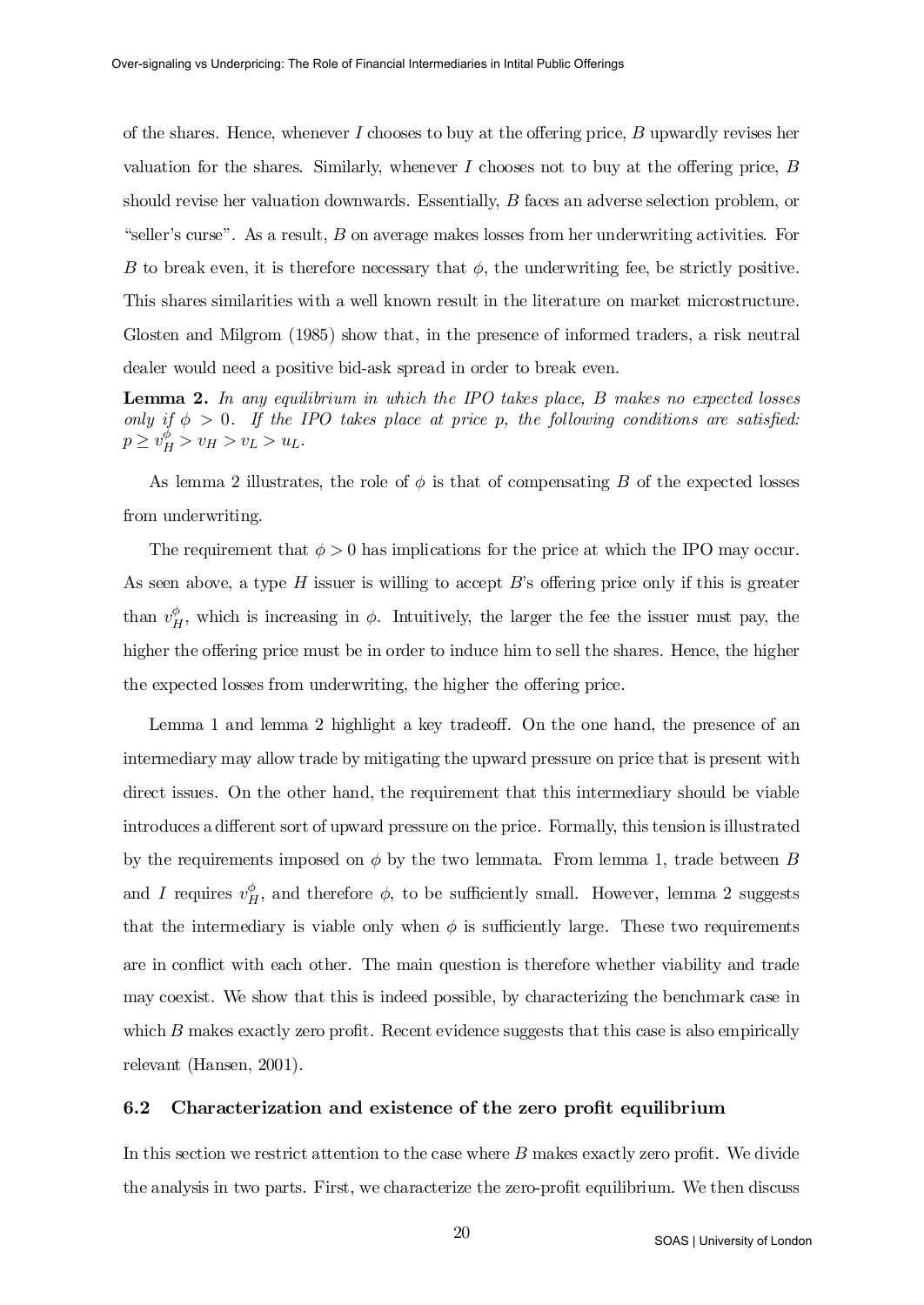the sufficient conditions for the equilibrium to exist, and for it to be unique.

**Lemma 3.** (Characterization of the zero-profit equilibrium) Let  $\Phi$  denote the set of values of  $\phi$  for which trade between B and I occurs with positive probability and B makes zero profits. Whenever  $\phi \in \Phi$ , a NWBR-refined equilibrium with trade exhibits perfect separation. The IPO takes place only when B observes  $\sigma = h$ , in which case she offers the lowest price satisfying the participation constraint of type H (i.e.  $v_H^{\phi}$ )  $_{H}^{\varphi}$ ). When  $\sigma = l$  is observed, B offers a price that violates the participation constraint of both types of issuers and no IPO takes place.

Lemma 3 establishes several results. First, in a zero profit equilibrium the IPO takes place only when B receives favorable information about S's type  $(\sigma = h)$ . By contrast, when information is unfavorable  $(\sigma = l)$ , B proposes a price so low that the offer is always rejected by S, and no IPO takes place. Lemma 3 thus highlights how the presence of an intermediary may allow separating equilibria to emerge. As seen in section 5, when the issuer sells his shares directly to the investor, mimicking behavior by type  $L$  issuers would systematically destroy any separating equilibrium. By contrast, when B observes  $\sigma = l$ , her incentive to pretend otherwise is rather weak. So long as  $I$  trades on the basis of his private information, the likelihood of being stuck with overpriced shares is relatively high if  $B$  underwrites them when  $\sigma = l^{18}$  Upon receiving unfavorable information, B therefore prefers to forgo the IPO altogether. This result suggests that the intermediary acts as a screening device, ensuring that firms that manage to go public have, on average, higher quality than those that do not. This benefits I, since  $B$ 's choice to underwrite or not credibly reveals her information. In a sense, through underwriting,  $B$  is forced to "put her money where her mouth is".

Second, when the IPO takes place,  $B$  selects the lowest price at which the high quality issuer is willing to sell the shares. A higher price would benefit the issuer, but would hurt the intermediary. By setting a higher price,  $B$  would sell the shares with a lower probability since I would only buy for higher realizations of his signal. As seen in the discussion of lemma 2,  $B$  revises her valuation for the shares downwards when  $I$  chooses not to buy them. Paying a higher price to the issuer and selling with a lower probability is thus unambiguously detrimental to  $B$ . Therefore, conditional on type  $H$ 's participation, the intermediary's expected profits are strictly decreasing in p. Lemma 3 thus shows how  $B$ 's pricing strategy in the zero-profit equilibrium totally diverges from  $S$ 's pricing strategy under direct issues:  $B$  selects the lowest possible price that satisfies type  $H$ 's participation constraint.

 $18$  On the other hand, mimicking would allow B to profit from the underwriting fee. However, it turns out that the value of  $\phi$  ensuring that B makes zero profit when  $\sigma = h$  is low enough to discourage mimicking when  $\sigma = l$ .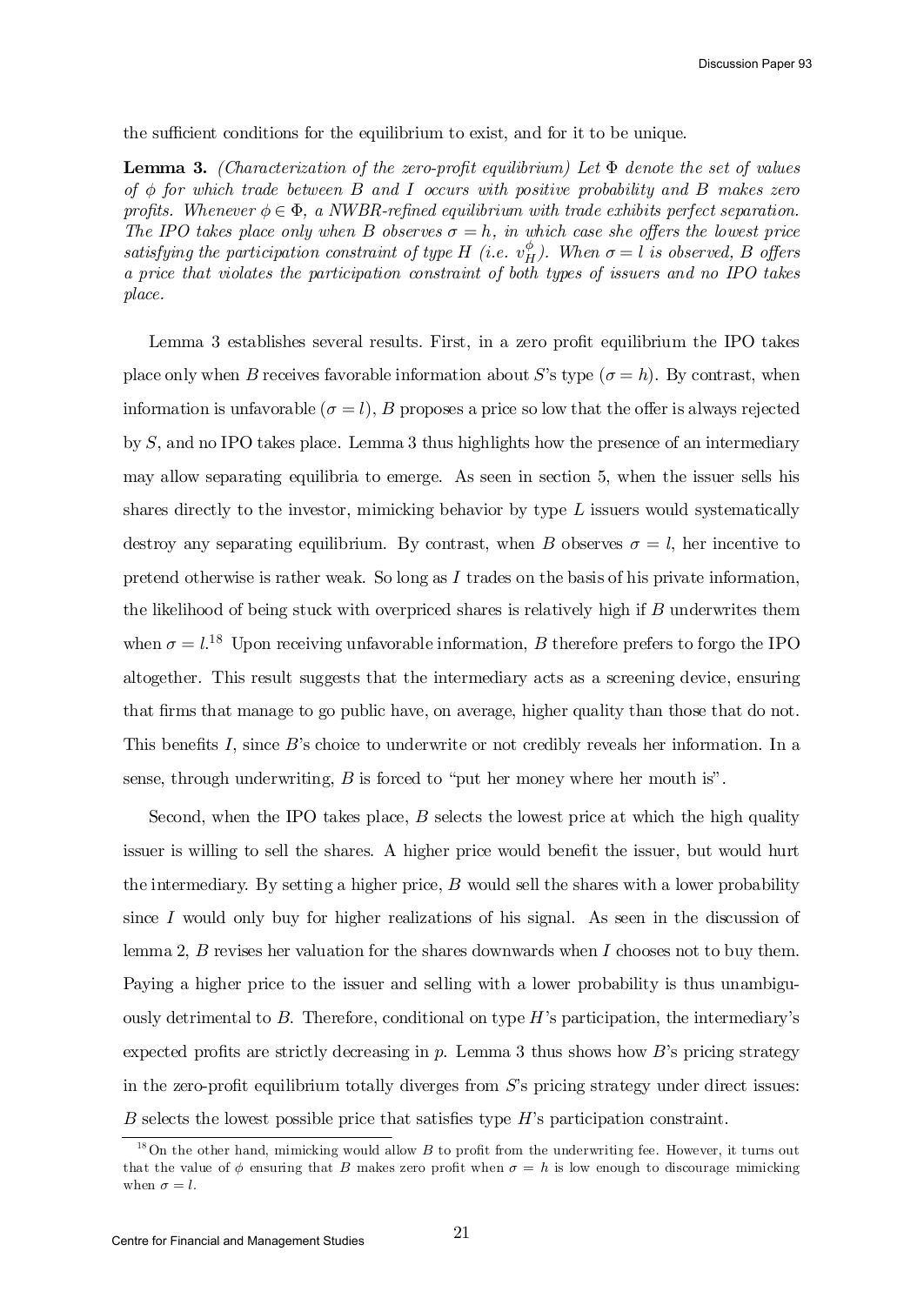The next lemma provides sufficient conditions for existence and uniqueness of a zero profit equilibrium.

**Lemma 4.** (Existence and uniqueness of a zero-profit equilibrium) If  $(1 - \pi_h)U(u_H,L)$  +  $V(u_H, H) - K > 0$ , then  $\Phi$  is non-empty. If  $U(p, H) - U(p, L)$  is non-increasing in p,  $\Phi$  is a singleton for  $K$  sufficiently small.

The condition  $(1 - \pi_h)U(u_H, L) + V(u_H, H) - K > 0$  ensures the existence of a fee such that B makes zero profits and trade between B and I occurs with positive probability. The expression  $(1-\pi_h)U(u_H, L) - K$  represents the maximum expected loss that the intermediary may suffer from underwriting.<sup>19</sup> The term  $V(u_H, H)$  corresponds to the maximum fee that is compatible with participation by a high quality issuer. When this is greater than the maximum expected loss, a positive probability of trade is assured.

Note that, given  $u_H > v_H > u_L$ ,  $V(u_H, H) > 0$  and  $U(u_H, L) < 0$ . Hence, provided that K is not too large, existence is ensured for sufficiently high values of  $\pi_h$ . This makes clear that our results do not rely on  $B$  having inferior information to  $S$ . Indeed, trade is most likely to occur when B's information is almost perfect. Note that  $\pi_h$  is increasing both in  $\eta$  and in  $\lambda$ . This can be used to make predictions on the conditions that favor trade while ensuring the viability of the intermediary. If type L are frequently drawn (low  $\lambda$ ), B's information should be very precise (high  $\eta$ ). In other words, when bad firms are frequent, B must be an effective screening device. By converse, if  $B$ 's information is not precise, type  $L$ firms must be infrequent.

The requirement that  $K$  should not be too large has a natural interpretation. In equilibrium, I only buys when his signal s is sufficiently high. Hence, B stands to keep the shares with a positive probability. If K is too large, then the value of  $\phi$  required to compensate B from losses incurred in that instance would be so large as to outweigh any gain from trade between I and S.

Finally, the requirements for uniqueness ensure that the marginal gain from quality to the buyer  $(U(p, H) - U(p, L))$  does not increase with the price. This is however not necessary for the existence of the equilibrium.

The following proposition summarizes the results discussed in this section.

**Proposition 2.** When B makes zero expected profits, trade from S to I may occur with positive probability provided that B's information is not too imprecise and/or K is not too

<sup>&</sup>lt;sup>19</sup>When the price is equal to  $u_H$ , I never buys. Hence, the expected loss from underwriting is  $\pi_h U(u_H, H)$  +  $(1 - \pi_h)U(u_H, L) - K = (1 - \pi_h)U(u_H, L) - K.$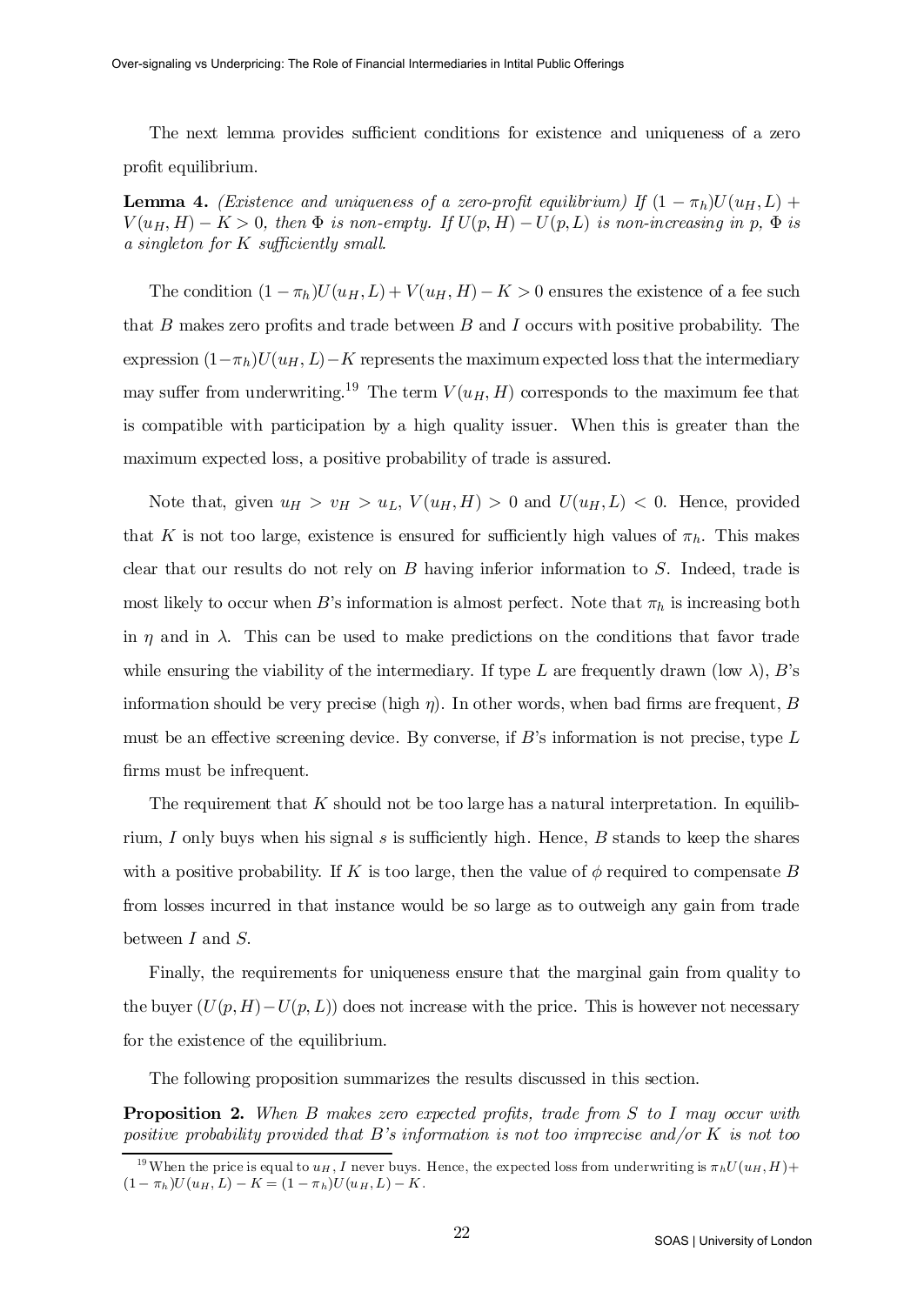large. Under these conditions, B goes ahead with the IPO only when her signal is favorable, in which case she selects the lowest price at which the type H issuer is willing to trade.

## 6.3 Implications for underpricing

We now discuss the implications of the model for underpricing. The objective is to assess whether shares that change hands are on average under or overpriced. We define as underpricing (overpricing) a situation in which, at the offering price, the investor would make a profit (loss) if buying.<sup>20</sup> Average underpricing then occurs if, at the equilibrium price, the expected quality on offer is such that the investor would make expected profits.

We show that the causes of underpricing are twofold. First, the intermediary suffers from an informational disadvantage vis- $\hat{a}$ -vis the investor. This implies that shares bought by I are on average underpriced while shares bought by  $B$  are on average overpriced. Second, the pricing behavior of the intermediary results in shares being on average underpriced (independently of who buys them) even when B's informational disadvantage becomes vanishingly small.

Proposition 3 summarizes the first point.

**Proposition 3.** Assume that B's expected profits are zero and trade between B and I occurs with positive probability (i.e.  $\phi \in \Phi$ ). Then, in equilibrium: i) shares in the hands of I are on average underpriced; ii) shares in the hands of B are on average overpriced.

This result is a direct consequence of the adverse selection problem suffered by  $B$  when trading with I. In the zero profit equilibrium this problem is especially pronounced since  $B$ 's pricing strategy perfectly reveals her information to  $I$ . By contrast,  $I$ 's information remains private. Hence,  $I$  has an informational advantage vis-à-vis  $B$ . The seller's curse is therefore extreme. On average, when  $B$  manages to sell the shares, these are underpriced; when she is unable to sell them, they are overpriced.

The result has an implication for the relationship between underpricing and amount subscribed. In equilibrium, shares of both type  $L$  and type  $H$  issuers are underwritten by the investment bank with positive probability. Those of type  $H$  issuers are underpriced while those of type  $L$  issuers are overpriced.  $I$  is more likely to observe a high realization of his private signal s when the issuer is of type  $H$  than when the issuer is of type  $L$ . Hence, he is more likely to buy when the issuer is of type  $H$ . This implies that there is a positive correlation between  $\Gamma$ 's decision to buy and the likelihood that shares are underpriced. This is

<sup>&</sup>lt;sup>20</sup> Using B rather than I as a benchmark for defining under/overpricing would not change any of the results.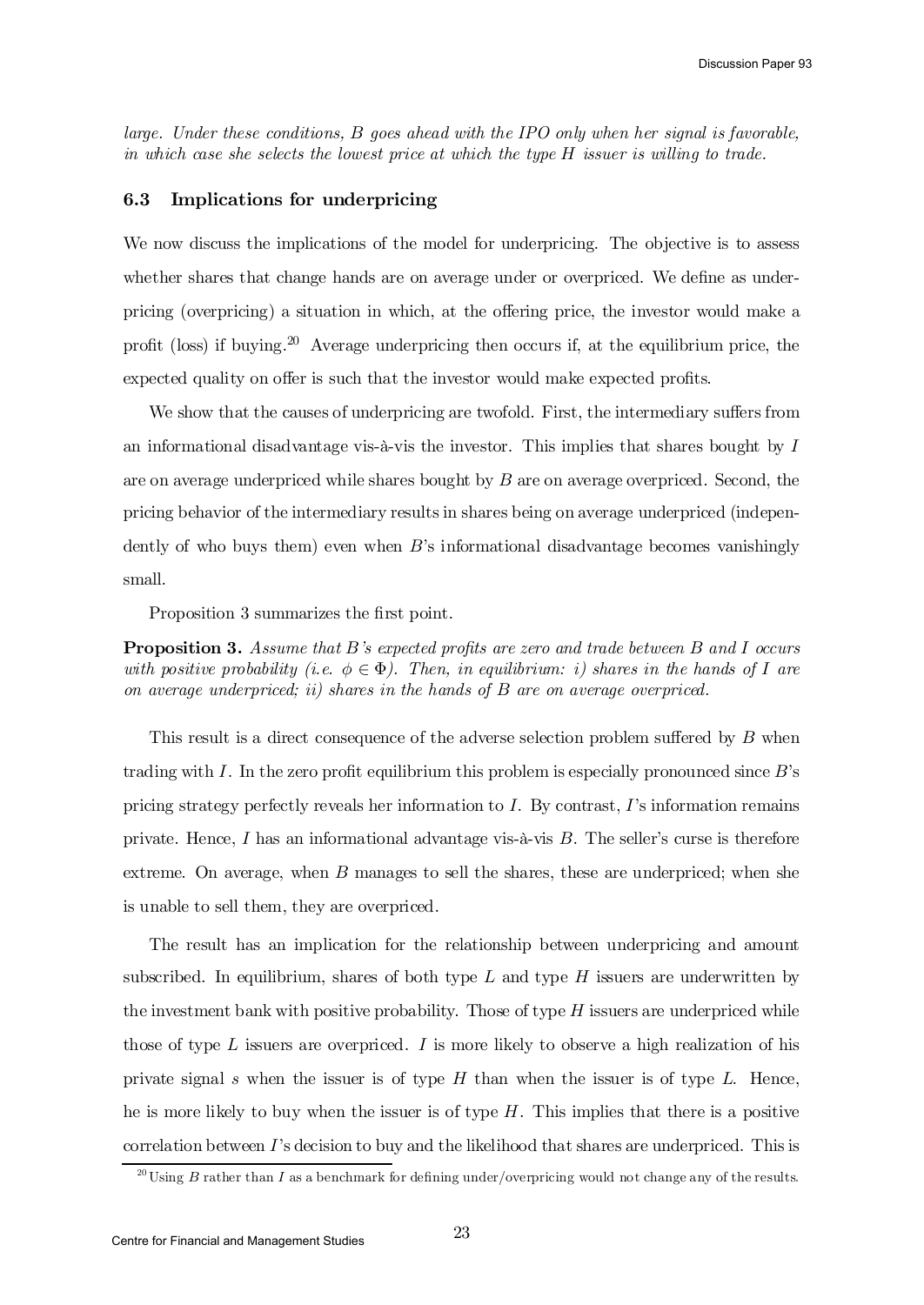line with the findings of Cornelli and Goldreich (2003) who find positive correlation between underpricing and oversubscription.

To fully appreciate the role of the intermediary, it is important to assess whether average underpricing emerges simply as a result of the intermediary's informational disadvantage or it is also driven by her pricing incentives. To this purpose, we consider what happens when B's informational disadvantage disappears. We accordingly analyze the limiting case where B is almost perfectly informed, i.e.  $\pi_h \to 1$ .

**Proposition 4.** For  $\pi_h \to 1$ , trade between B and I occurs with positive probability if and only if shares are on average underpriced.

Proposition 4 shows that, in the limiting case, trade occurs if and only if shares are on average underpriced. The intuition relies on the positive relationship between the equilibrium price and  $B$ 's informational disadvantage vis-à-vis  $I$ . The greater this informational disadvantage, the more severe the seller's curse, and the greater the fee necessary to cover  $B$ 's expected losses from her underwriting activities. In order to ensure  $S$ 's participation,  $B$ then has to charge a higher price. Otherwise,  $S$  would not accept to trade, given that he has to pay a large fee to  $B$ . By converse, when  $B$ 's signal is sufficiently precise, the fee necessary for  $B$  to break even is small. The price charged by  $B$  is accordingly low and underpricing occurs.

### 6.4 Implications for book-building

The analysis so far has highlighted the informational disadvantage that B may have with respect to I and its consequences for trade and underpricing. Two features of real world IPOs are relevant for this problem. First, differently from the issuer, the intermediary may be involved in a repeated interaction with some investors (e.g. institutional investors).<sup>21</sup> Second, as discussed by Jagannathan and Sherman (2004), there is a general trend towards investment banks adopting book-building mechanisms in which they retain discretion over share allocation. Through repeated interaction and discretionary share allocation, the intermediary could be able to induce the investor to reveal his information and/or to commit to purchase the shares on offer.<sup>22</sup> This idea is consistent with the information extraction literature pioneered by Benveniste and Spindt (1989).

 $21$  See for instance Chen and Wilhelm  $(2008)$ .

<sup>&</sup>lt;sup>22</sup> Cornelli and Goldreich (2003) provide evidence for the information extraction hypothesis. Griffin et al.  $(2007)$  discuss the institutional investors commitment to subscribe shares in "cold" offers.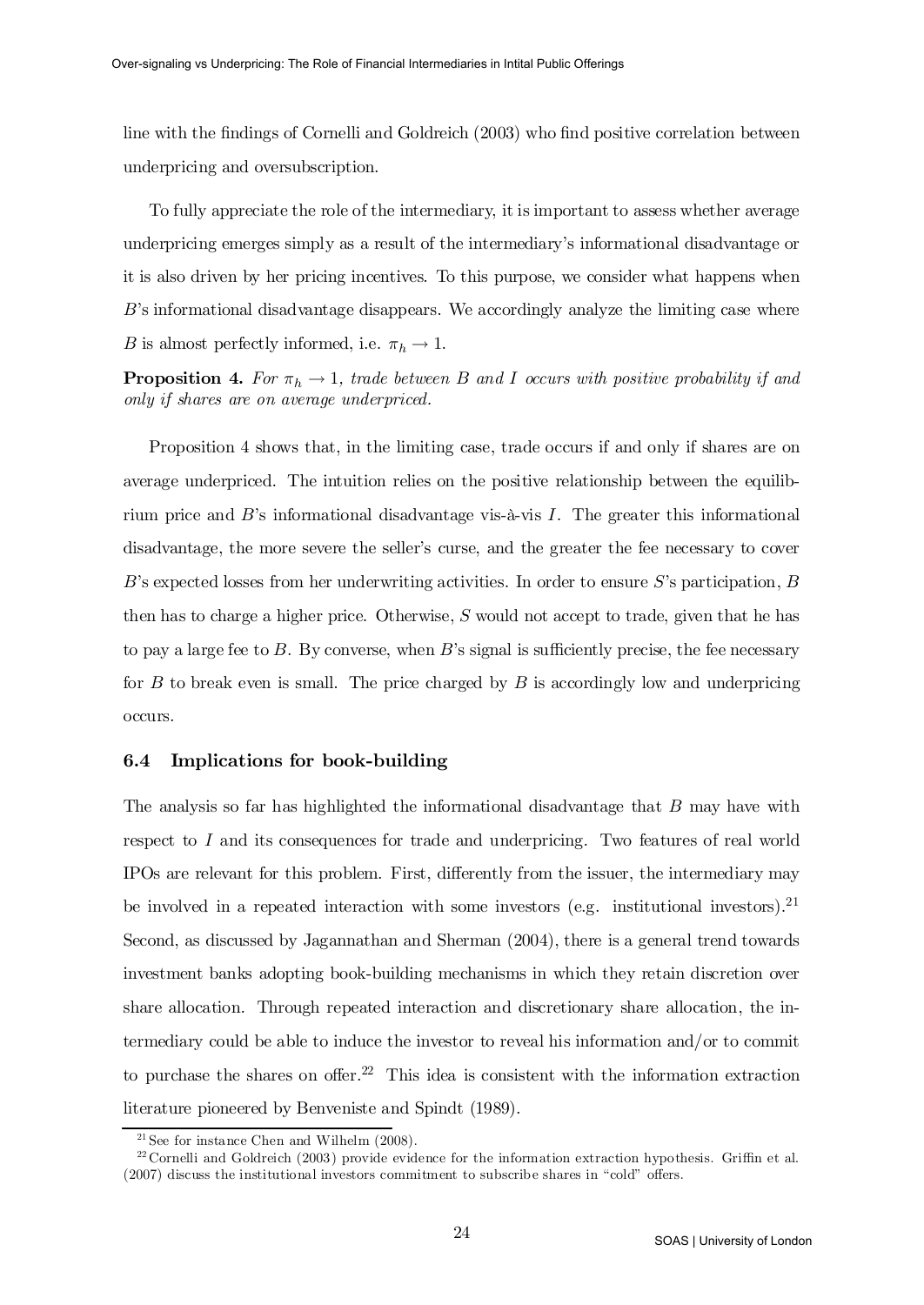We do not explicitly model the repeated game between the intermediary and the investor. We instead take it as given that, through book-building, the intermediary and the investor are able to perfectly align their incentives. The two parties therefore form a coalition whose information is summarized by the signals  $\sigma$  and s. For  $K \geq 0$ , the joint expected profits of the coalition are maximized when traded shares are held by the investor rather than by the intermediary. Hence, we restrict attention to this case. For a given tuple  $\{\sigma, s, p, \phi\}$ , it is easy to show that the coalition's joint expected profits when the IPO takes place can be written as:

$$
\frac{\pi_{\sigma}f_{H}(s)U(p,H) + (1 - \pi_{\sigma})f_{L}(s)U(p,L)}{\pi_{\sigma}f_{H}(s) + (1 - \pi_{\sigma})f_{L}(s)} + \phi
$$
\n(15)

We refer to this extreme case of perfect alignment of interests as "perfect book-building". Although in reality one expects the interests of the two parties to be less than perfectly aligned, the analysis of this extreme case provides us with a useful benchmark against which we may evaluate fixed price offers.

**Proposition 5.** (Perfect book-building) Given  $\phi$  such that trade occurs with positive probability with a fixed price offer, trade also occurs with perfect book-building, but not vice-versa.

Removing the asymmetry of information between the intermediary and the investor has two effects. On the one hand, it eliminates the seller's curse suffered by the intermediary, who can now avoid ending up holding overpriced shares that have been "dodged" by the investor. On the other hand, it eliminates the opportunity for the intermediary to "fool" the investor, by selling him shares over whom she has received unfavorable information.<sup>23</sup> While the first effect clearly benefits the intermediary, the second may not. Nevertheless, proposition 5 shows that the first effect is dominant. Hence, book-building always softens the trade-off between trade and viability identified in section 6.1 for fixed price offers.

Since book-building aligns the interests of the intermediary and those of the investor, one may be tempted to conclude that book-building practices must necessarily hurt the issuer. Proposition 5 shows that this argument may be misguided. By reducing informational asymmetries between the intermediary and the investor, book-building removes a major obstacle to the intermediary's viability. Since the intermediary's viability is a necessary condition for trade, book-building may thus indirectly benefit the issuer.

 $^{23}$  This does not occur in the zero profit equilibrium discussed in the previous section, but it could occur in other equilibria (pooling or hybrid).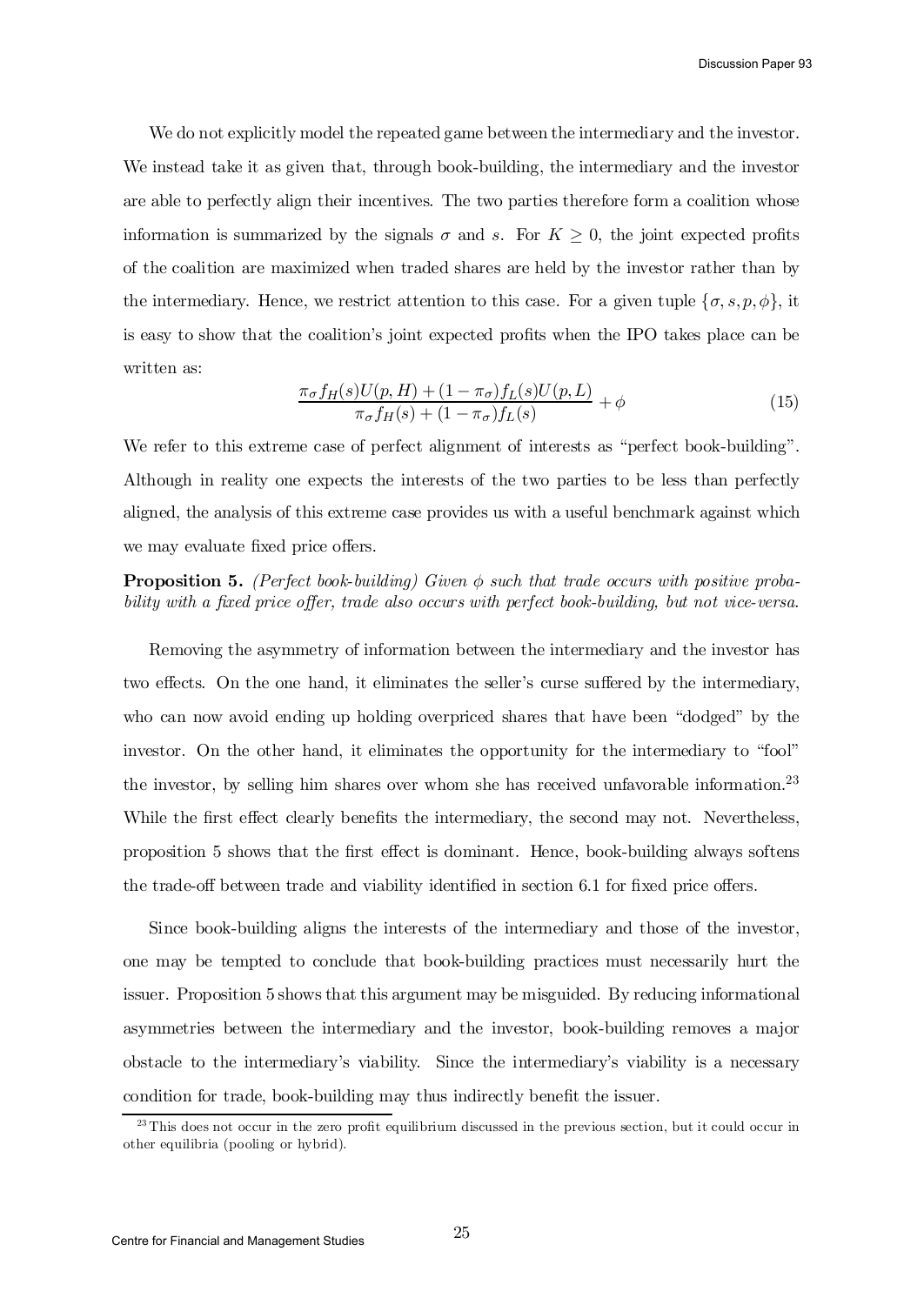It is worth noting that proposition 5 holds even if we restrict attention to simple arrangements where the intermediary cannot benefit from the profits realized by the investor and vice-versa. Side transfers between the intermediary and the investor are therefore not necessary for the result. This is important since in most countries these types of transfers are illegal.

So far, we have modelled book-building as an information sharing coalition in the spirit of the information extraction literature. In a recent paper, Gondat-Larralde and James (2008) propose an alternative theory of book-building. Rather than trying to extract information from the investors, the intermediary uses repeated interaction to punish investors when they refuse to purchase the shares on offer. The side product of such "block-booking" arrangements is that investors lose incentive to acquire information, since they cannot trade on it. The following corollary proves that the result highlighted in proposition 5 continues to hold even if we allow for this potential shortcoming of book-building.

# Corollary 1. Proposition 5 holds even if the intermediary-investor coalition only observes  $\sigma$ .

Intuitively, although block-booking does not allow the intermediary to acquire any additional information, it is nevertheless sufficient to ensure that the she does not suffer from a seller's curse. This in turn ensures that the set of parameters for which trade may occur is larger than under fixed price offers.

Finally, it is straightforward to show that the intermediary-investor coalition always finds it optimal to charge the lowest price that is acceptable by a high quality issuer. This matches the result in lemma 3 for fixed price offers. Hence, our theory implies that pricing incentives are independent of the issuing mechanism used by the intermediary. This may be relevant in the light of the fact that underpricing seems to emerge independently of whether investment banks use fixed price offers or book-building (see e.g. Jagannathan and Sherman, 2006).

# 7 Robustness and Extensions

In this section, we informally discuss how our results may apply also when some of our assumptions do not hold. We concentrate on four issues. First, we consider a situation where the issuer may potentially signal his type through his choice of both a share price and the number of shares he puts up for sale on the market. Second, we discuss possible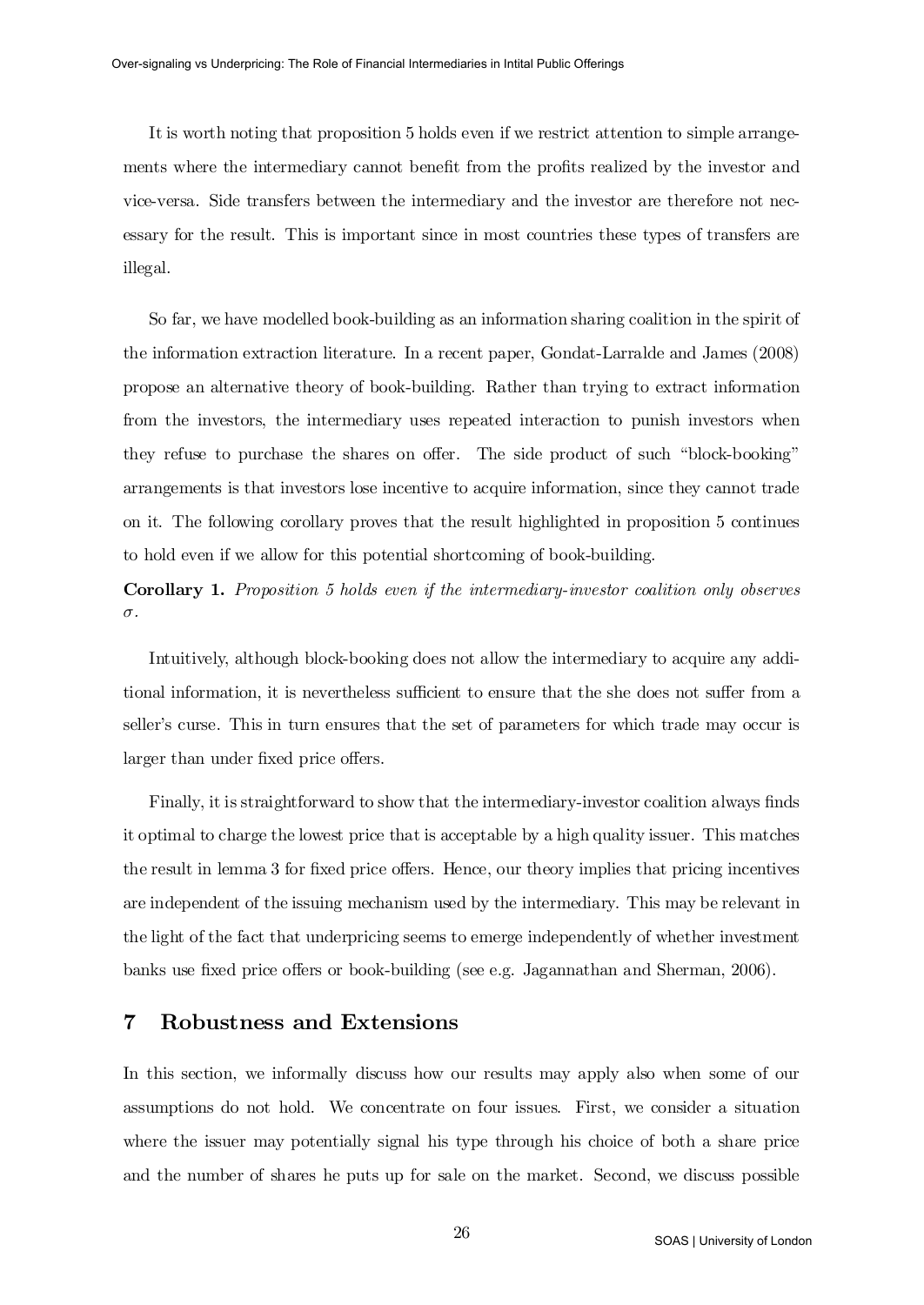modifications of the information structure. As a third point, we address the implications of ignoring equilibrium refinements, and allowing multiple equilibria to emerge in the model. Finally, we consider a situation where, under perfect information, both high and low quality firms should be traded.

As will become clear below, all cases are characterized by a common theme. The key idea is that under direct issue, low quality firms have a strong incentive to mimic high quality firms. This reduces either the average quality or the amount of trade that can be achieved in equilibrium. By contrast, the intermediary's incentive to mimic when she has received unfavorable information are comparatively weak. As a result, distortions are reduced.

Most of the claims we make in this section are formally proved in section D of the appendix.

#### 7.1 Allowing for two instruments

The model analyzed in previous sections assumes that the only instrument available to the issuer to signal his type is the share price. What would happen if the issuer could vary both the share price and the number of shares on sale? In that case, he would have two rather than one instrument at his disposal. It is therefore legitimate to wonder whether this greater scope for manoeuvre could allow the high quality issuer to credibly signal himself, eliminating the problems highlighted in Section 5. We argue that this conjecture is misguided. Under conditions (a) and (b) of Section 3, mimicking behavior by low quality firms may not be prevented, even if the issuer can use both price and number of shares as signals. Intuitively, any combination (price, number of shares) such that the high quality issuer wishes to undertake the IPO would also attract the low quality issuer. This point can be illustrated using the simple linear payoffs framework. Suppose that the value of  $S$ 's firm is  $v_q$ . By going public, S sells a fraction  $1-z$  of the firm for a payment p. The issuer's net payoff from going public is:

$$
V(p, z, q) = p - (1 - z)v_q
$$
\n(16)

Since  $v_H > v_L$ , it follows that  $V(p, z, H) < V(p, z, L)$  for all  $z \in (0, 1)$  and  $p > 0$ . In this case, any pair  $(p, z)$  that satisfies type H's participation constraint would also satisfy type L's. Consider now type  $L$ 's incentive compatibility. In a separating equilibrium, type  $L$  would be unable to trade (given  $u_L < v_L$ ). It follows that he would always profit from mimicking type  $H$ . Separating equilibria are therefore not possible.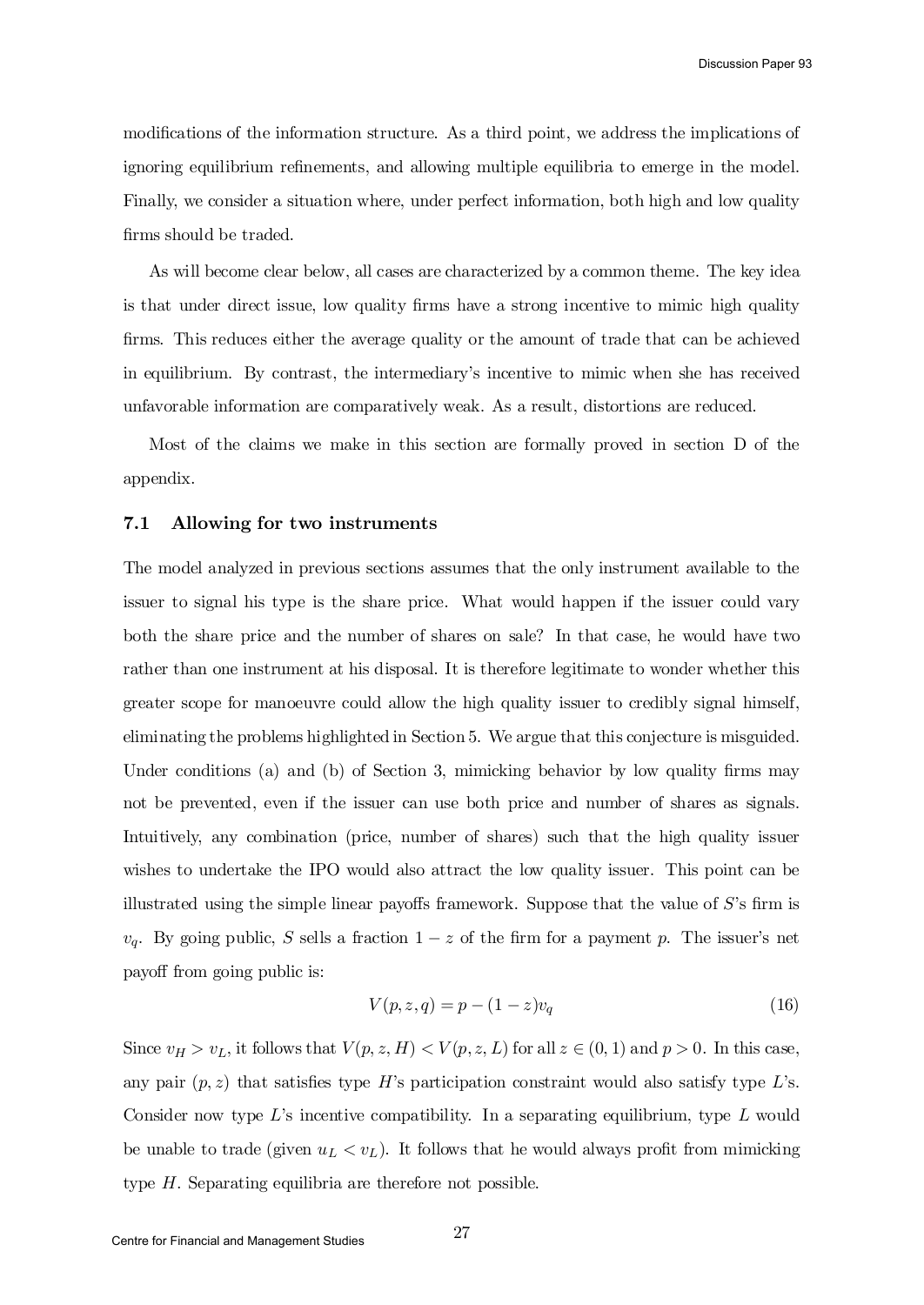## 7.2 Information Structure

The information structure introduced in section 4 may raise a number of concerns: (1) Does it matter that the issuer has better information than the investment bank? (2) What would happen if the investment bank had no private information? We argue that our results are robust to these modifications of the information structure.

To address question (1) suppose that both the issuer and the intermediary perfectly observe the issuer's type. Since the intermediary is perfectly informed, she no longer suffers from an informational disadvantage vis-à-vis the investor. As a result,  $\phi > 0$  is no longer required for her to break even. It can be shown that there exist a continuum of zero-profit equilibria such that  $\phi$  is zero and the IPO takes place only when the issuer is of type H, in which case the investor buys with probability one. However, contrary to the result in lemma 3, the equilibrium price is no longer uniquely determined under NWBR, but can take any value in  $[v_H, u_H]$ . Underpricing still emerges in all but one of the possible equilibria.

Now consider question (2). If the intermediary possesses no private information, her pricing decisions do not convey any information. The intermediary's incentives, however, are unchanged. In the zero-profit equilibrium, her expected payoff is strictly decreasing in the offering price. Hence, she selects the lowest price acceptable to a type  $H$  issuer. However, here the informational disadvantage the intermediary suffers vis-à-vis the investor is maximal, and the value of  $\phi$  required for her to break even is correspondingly large.

The arguments sketched above make clear that our results are qualitatively independent of the precision of the intermediary's information. Although having a well-informed intermediary may be desirable, this is not a necessary condition for intermediaries playing an important role in the market.

## 7.3 Direct Issues are Viable

As suggested by proposition 1, without intermediaries, the IPO market would collapse. Throughout the paper, we have relied on this result to justify the existence of intermediaries in IPOs. Here, we extend the analysis to cases in which proposition 1 may not fully apply so that direct issues could be viable. One may wonder whether there is any need for intermediaries in these cases. We argue that, in most circumstances, the presence of an intermediary increases either the amount or the average quality of trade (or both). This could provide a possible justification for the existence of intermediaries even when direct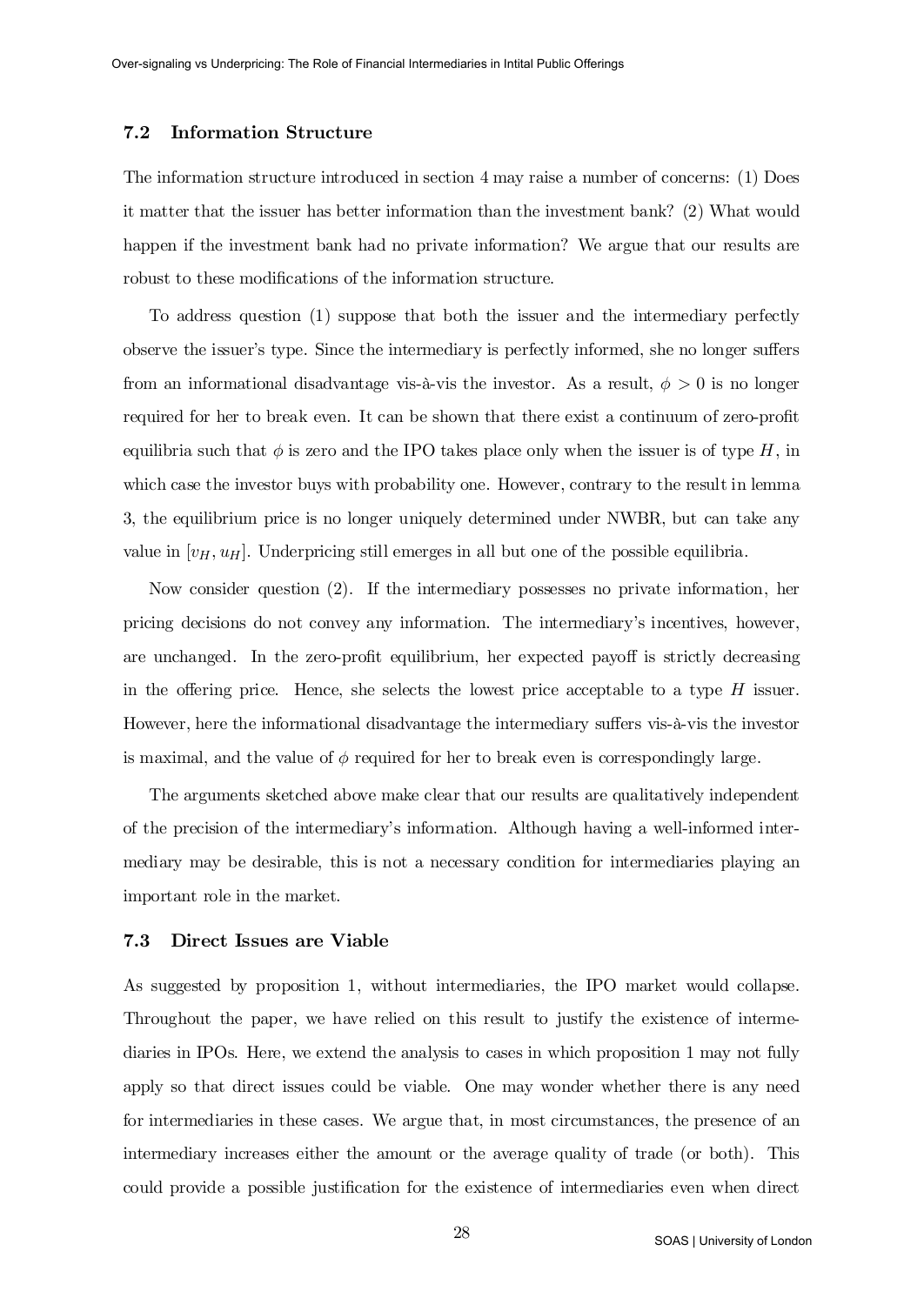Discussion Paper 93

issues would be viable.

## 7.3.1 Equilibria that fail NWBR

In the main body of the paper we use an equilibrium refinement (NWBR) that dramatically reduces indeterminacy. The refinement predicts that, when considering direct issues, the unique (refined) equilibrium involves no trade at all, and that, under intermediated issues, the offering price is unique when the intermediary's profits are zero. An alternative approach is that of ignoring the refinement and allowing for multiple equilibria. We argue that this would not invalidate our results. To see this, consider first the case of direct issues. There exist a continuum of perfect Bayesian equilibria such that both types are pooled at some offering price  $p \in [v_H, u_H]$ . In these equilibria, I uses a threshold strategy on his signal when observing  $p$  and chooses not to buy when observing any other price. This strategy is in turn sustained by  $(NWBR-failing)$  beliefs assigning probability one to type L when observing any price different from  $p$ . Efficiency would require that  $H$  firms be traded with probability one and  $L$  firms with probability zero. These equilibria are thus inefficient, since low quality firms may be traded with a positive probability and high quality firms are traded with probability less than one.

Consider now intermediated issues. As noted in 7.2, if the intermediary is perfectly informed, then a situation where the IPO takes place only when the issuer is of type  $H$  (in which case the investor buys with probability one) is an equilibrium. In this equilibrium, the intermediary achieves full efficiency, something that could not be reached through direct issues. Hence, the use of an intermediary is clearly beneficial. What if the intermediary is only imperfectly informed? Without refinement, the equilibrium price in the zero-profit equilibrium is not necessarily  $p_h = v_H^{\phi}$ . However, perfect Bayesian equilibria still involve full revelation of the intermediary's information through the price choice (the intermediary goes on with IPO only when she receives favorable information). This stands in contrast with the case of direct issues in which no information is revealed. However, it also introduces a different source of inefficiency. If the intermediary has received misleading information, she may prevent the investor from trading with a high quality issuer. A trade-off then arises. On the one hand, in the separating equilibrium, the intermediary reveals her information to the investor. Keeping everything else equal, this improves efficiency. On the other hand, the intermediary may also mistakenly prevent good firms from going public. As her information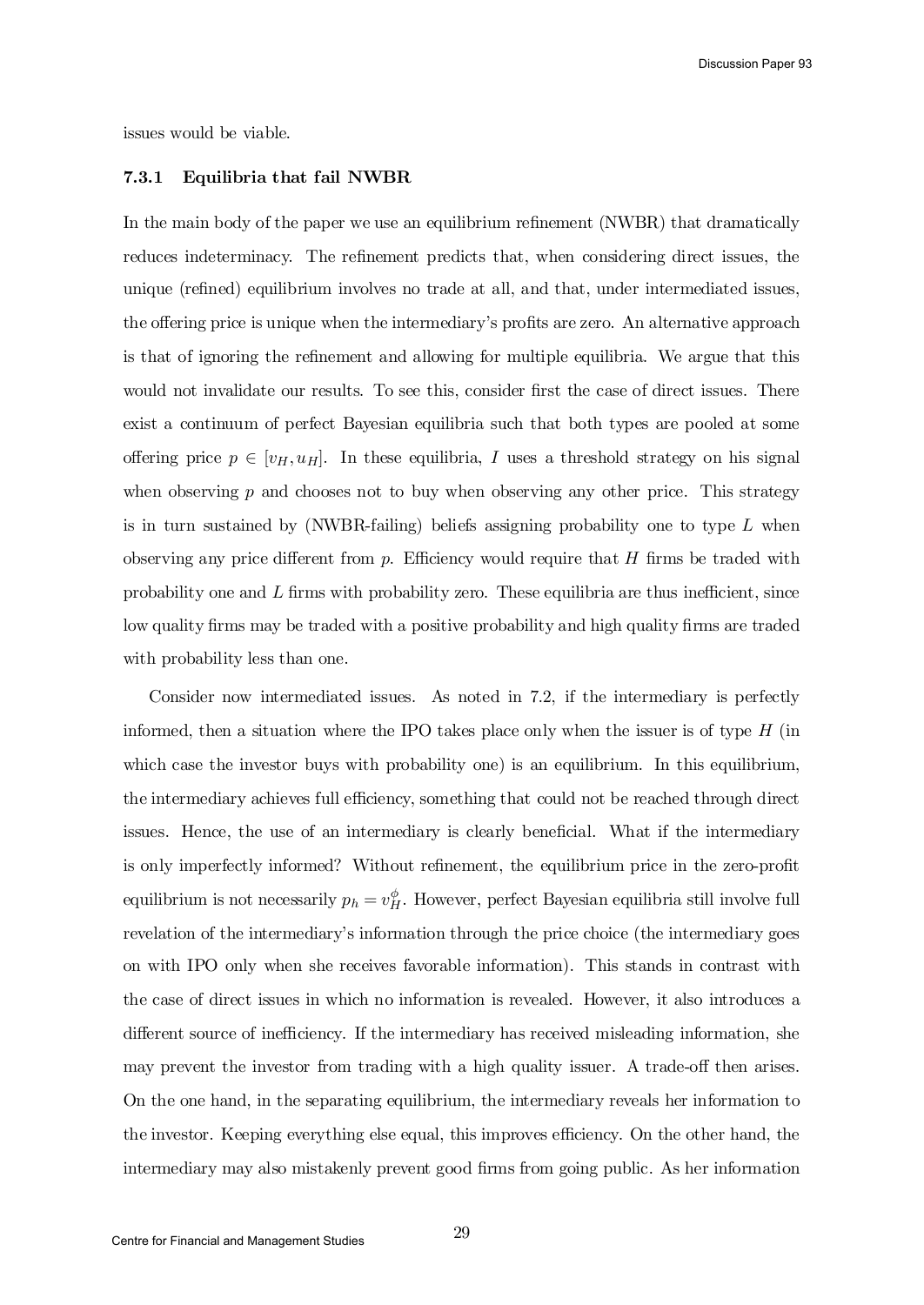becomes more precise, the second effect weakens, while the first becomes stronger. When the intermediary is perfectly informed, the second effect disappears altogether.

#### 7.3.2 Low quality firms should also be traded

A running hypothesis of our model is that low quality firms would not be traded under perfect information. This assumption plays an important role in ensuring that, under direct issues, no separating equilibrium is possible, and trade may collapse altogether. A natural question is therefore whether the case for intermediaries would collapse if all firms generated gains from trade when going public independently of their quality. We argue that this is not the case. As discussed in Ellingsen  $(1997)$ , in this case the only refined equilibrium that may emerge with direct issues is a separating equilibrium where trade is rationed for high quality  $\lim_{n \to \infty}$  i.e., high quality firms sell their shares with probability less than one. By contrast efficiency would require that all types of firms be traded with probability one.

Consider now intermediated issues. First, suppose that the intermediary is perfectly informed. In this case, there exists a continuum of equilibria in which trade occurs for sure. We refer to these equilibria as "efficient equilibria" since they maximize social welfare. In an efficient equilibrium, the intermediary selects

$$
p = \begin{cases} p_H \in [v_H, u_H] \text{ when } q = H \\ p_L \in [v_L, u_L] \text{ when } q = L \end{cases}
$$
 (17)

the issuer always chooses to sell at  $p_q$ ,  $q = H, L$ , and the investor always buys. Efficient equilibria are typically separating (i.e.  $p_H \neq p_L$ ) – although a pooling can also be efficient when  $u_L > v_H$ . These equilibria are sustained, for instance, by beliefs assigning probability one to type H when observing any out of equilibrium price in the interval  $[v_H, u_H]$  and probability one to type L for prices lower than  $v_H$ . It is easy to check that these beliefs pass NWBR. Given the other party's strategy, both the investor and the intermediary have no incentive to deviate. It is then immediate to check that selling at  $p<sub>q</sub>$  is a best reply for S. When one of these equilibria is selected, the presence of an intermediary unambiguously improves welfare, since it ensures full efficiency.

Now suppose that the intermediary is not perfectly informed. As seen in lemma 3, the intermediary then selects the price to maximize the probability of selling the shares she has underwritten. Suppose that  $u_L > v_H$ . Then, if  $v_H^{\phi} < u_L$ , by selecting a price  $p \in \left[ v_H^{\phi}, u_L \right]$ the intermediary would be able to sell the shares with probability one. This is clearly her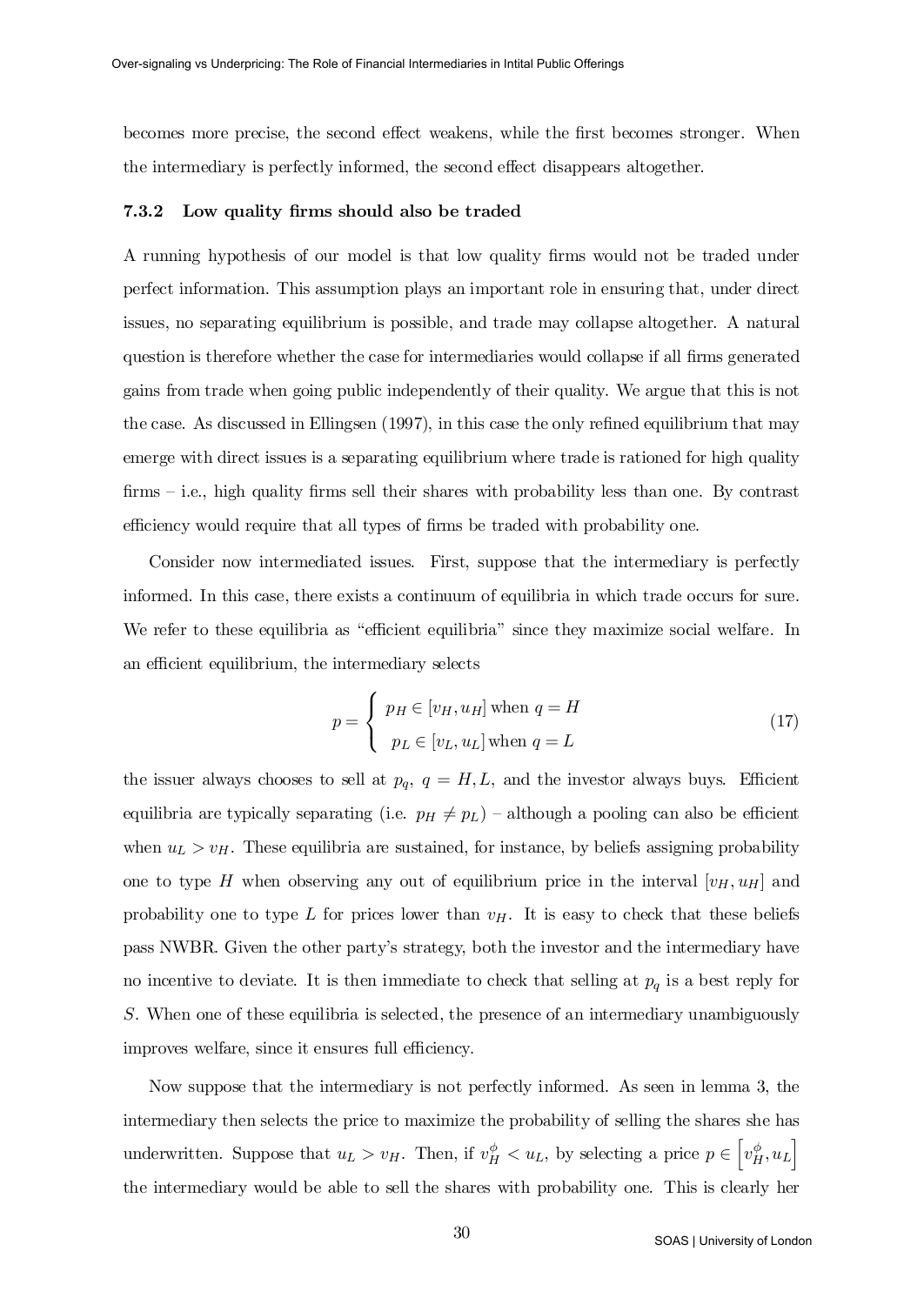favorite course of action. Intuitively, therefore, the zero-profit equilibrium outcome would have:  $\phi = 0$ ,  $p \in [v_H, u_L]$ . This outcome would again generate full efficiency, since trade between the issuer and the investor would occur with certainty. Overall, therefore, the case where the intermediary is fully informed and the case where  $u_L > v_H$  provide examples of how the use of an intermediary may be desirable, even when both high and low quality firms should be traded.

# 8 Concluding Remarks

This paper provides a possible rationale for the presence of financial intermediaries in IPOs, an issue that has been largely ignored by previous theoretical literature. We have shown how, in certain circumstances, signaling concerns by issuers may cause the market to break down when intermediaries are absent. The presence of a price-setting intermediary acting as an underwriter restores trade. However, the intermediary is not financially viable unless the underwriting fee she receives from the issuer is sufficiently high. This is potentially problematic, since hefty fees may dissuade issuers from going public, even when this would be efficient. Nonetheless, we show that a zero-profit equilibrium – where the intermediary just breaks even on average – can exist. In this equilibrium, the intermediary acts as a screening device, by agreeing to underwrite only the shares of firms over which she has favorable information. Consistent with empirical evidence, our model predicts that whenever the IPO takes place, shares subscribed by investors are underpriced.

Our model opens up several avenues for future research. For instance, it would be interesting to provide an explicit analysis of the market for intermediary services. In principle, competition in this market may take two different forms. On the one hand, we may have intermediaries competing to attract firms wishing to go public. On the other hand, we may have different firm-intermediary pairs competing to attract investors. Whether fully unregulated competition would deliver trade is not entirely clear. Our paper has shown that, for trade to occur, a conflict of interests must exist between the issuer and the intermediary. However – at least in the first case described above – in order to become more attractive to potential clients, intermediaries may have an incentive to find devices that align their interests with those of the issuers. So, in the absence of any form of regulation, market forces could potentially act against efficiency. Interventions that limit investment banks' scope for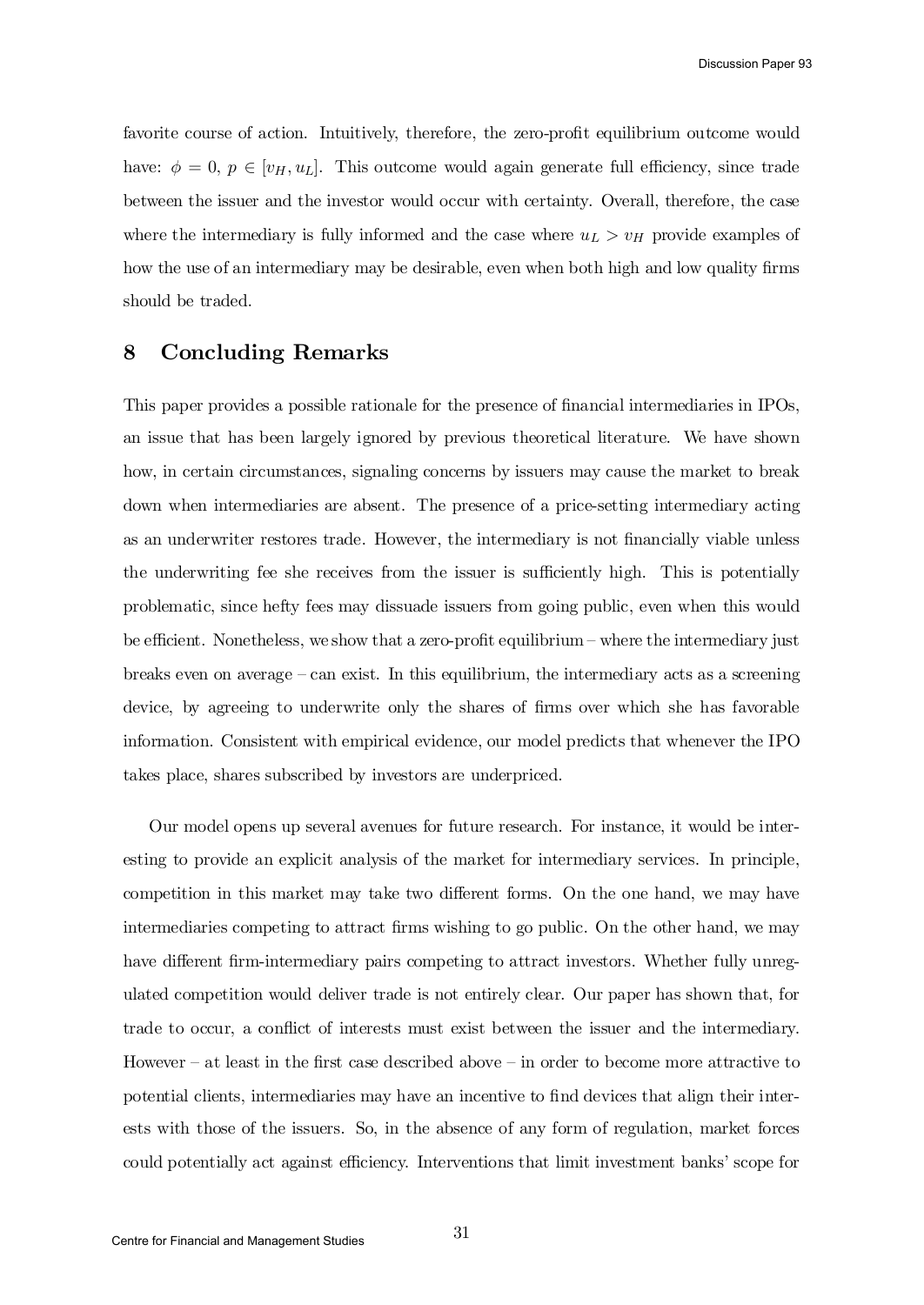manoeuvre in aligning their interests with the issuers' could then enhance efficiency.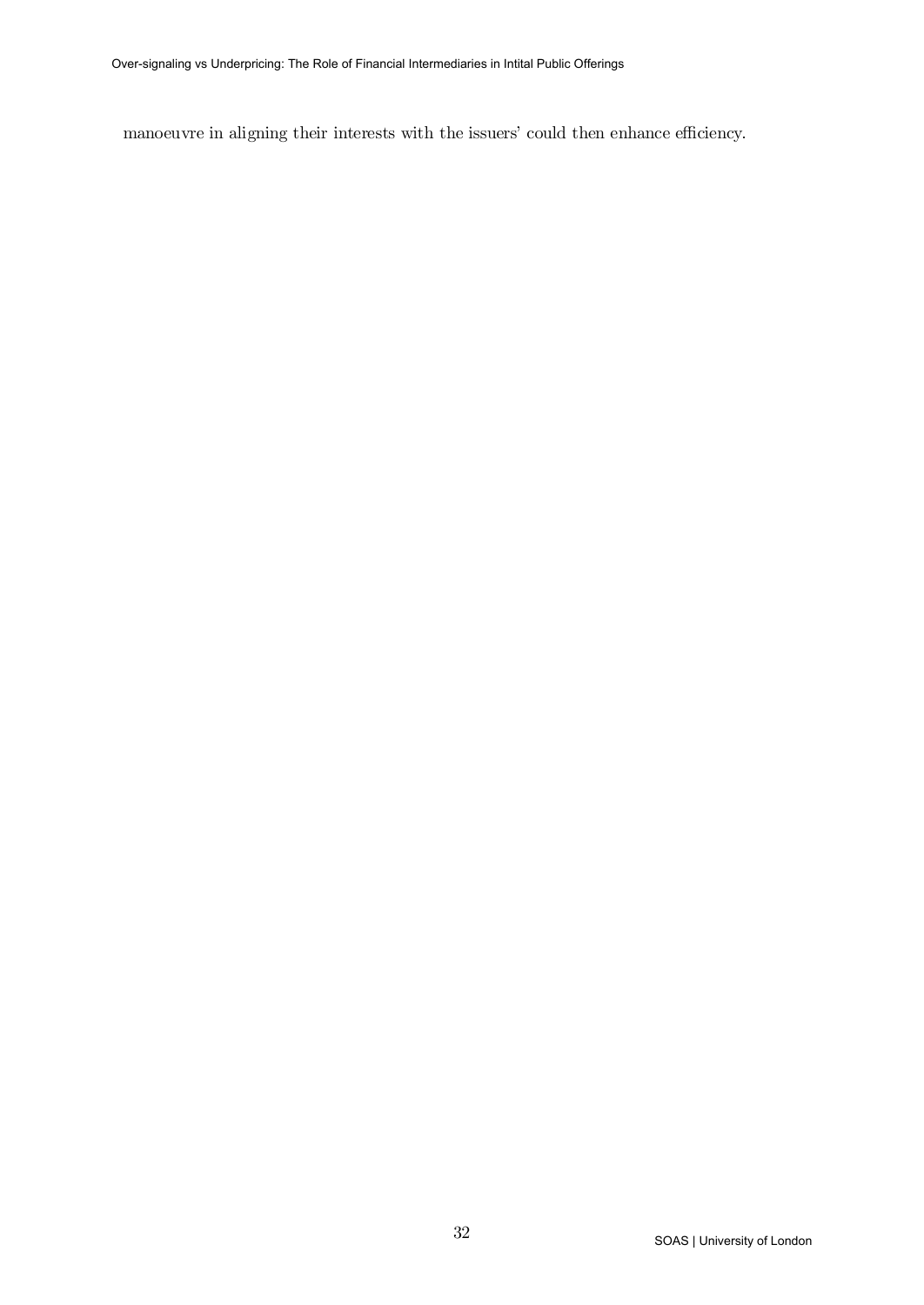# A Appendix

# A.1 Model Background

In this section we provide a rationale for the assumptions on the payoffs. We sketch two stories. In the first the issuer seeks cash to finance an expansion of the firm's activities. In the second a venture capitalist wants to cash out part of the value of his current venture in order to invest in a new venture. Several elements are common to both examples:

- All players can invest at the market rate  $r \geq 1$ .
- The issuer cannot borrow.
- There is a small cost in going public: a small amount  $c > 0$  of resources is wasted in order to complain with regulatory requirements (transparency etc.).
- The issuer has already invested an amount  $a > 0$  in the firm.
- Only type  $H$  firms yield above market returns. The per unit of finance return of the initial investment a is  $R_H > r$  for firms of type H and is  $R_L = r$  for firms of type L.

For both stories, we discuss the assumptions that ensure that conditions (a) and (b) discussed in section 2 are met. We also provide simple numerical examples that illustrate how, under (a) and (b), all the other assumptions we make are met rather naturally.

(i) Financing Further Growth. Consider the case of an entrepreneur who relies on the stock market to finance a possible expansion of his firm. There are two types of entrepreneurs: high ability (type  $H$ ) and low ability (type  $L$ ). Firms of type  $H$  entrepreneurs are high quality firms, in that they have growth opportunities (positive NPV projects), while firms of type L entrepreneurs do not. More precisely, entrepreneurs of type  $H$  can make further investments with positive NPV. We assume for simplicity that these further investment opportunities consist of one project to be conducted within the firm, which requires one unit of finance. If less than one unit of finance is invested, the project is unsuccessful, and yields a zero return. Provided that the unit of finance is invested, the project is successful and yields an above market return. We let this return be denoted as  $R_H^{IPO} > r$ . Following Tirole (2006, p. 244), we assume that it is not possible to contract on the cash ‡ow generated by this additional project separately from that of the projects already in place within the firm. Moreover, since the entrepreneur is credit-constrained, we restrict attention to situations where the IPO allows him to raise the whole unit of finance he requires.

Type  $L$  firms have no positive NPV projects, but only carry projects that yield the market rate  $r$ . Hence, they have the same unit return whether they go public and raise finance or stay private:  $R_L^{IPO} = R_L = r$ .

Given  $R_H$  the return of assets in place for  $q = H$ , the present value of the firm to the entrepreneur in the absence of IPO is

$$
\begin{cases}\n\frac{R_H a}{r} & if q = H. \\
a & if q = L.\n\end{cases}
$$
\n(A.1)

This represents the opportunity cost incurred by the entrepreneur when going public. Note that, since  $R_H > r$ , this opportunity cost is always greater when  $q = H$  than when  $q = L$ .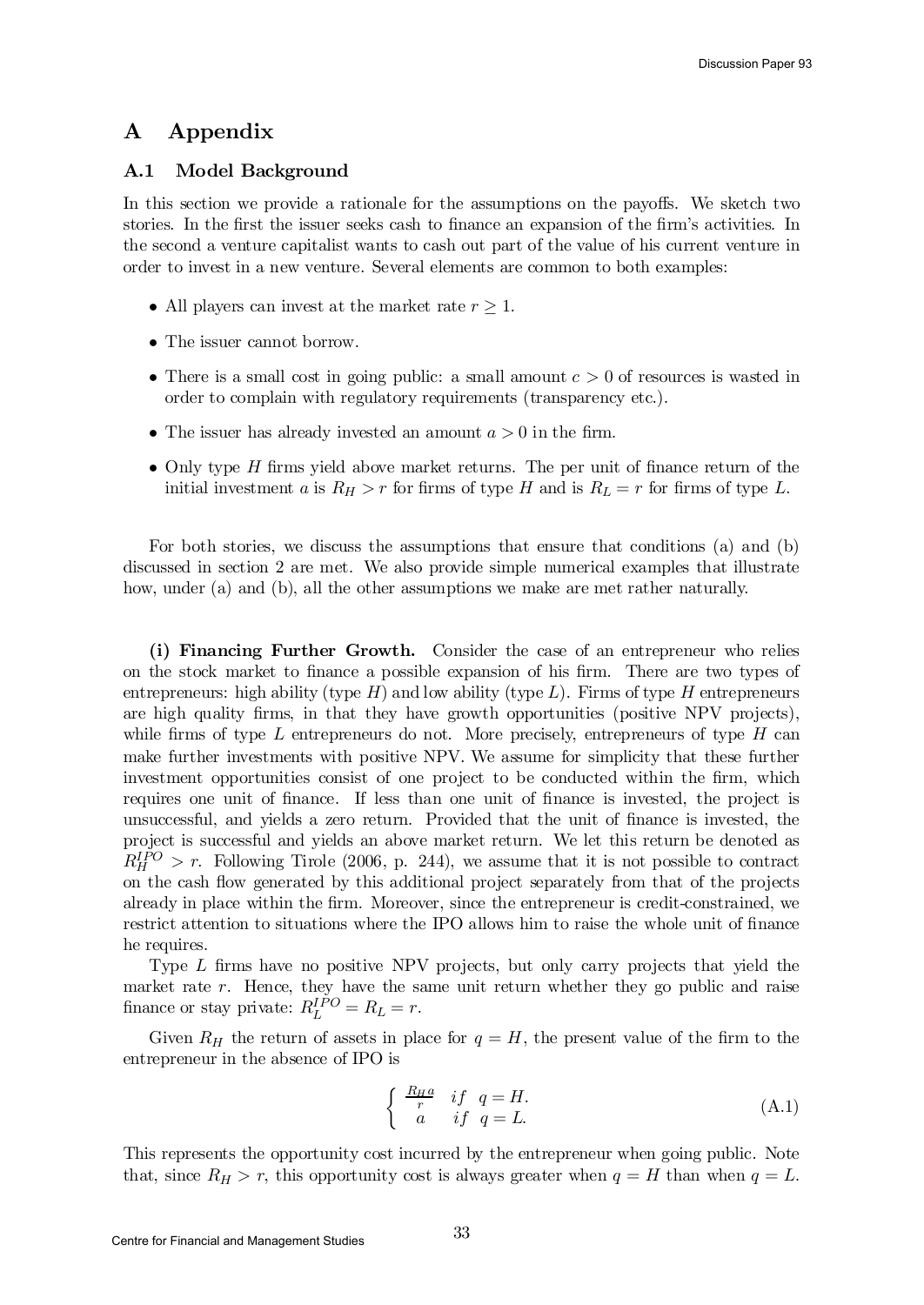This reflects the persistence of entrepreneurial ability: not only do type  $H$  entrepreneurs have better investment opportunities, they also have more valuable firms.

The value of the firm after the IPO has taken place (and one extra unit is injected in the  $firm$ ) is

$$
\begin{cases}\n\frac{R_{\rm H}^{IPO} + R_{\rm H}a}{r} - c & if \quad q = H. \\
1 + a - c & if \quad q = L.\n\end{cases}
$$
\n(A.2)

The investor's alternative to purchasing the shares is that of investing his unit of capital at the market rate. The net surplus generated when the firm goes public is thus equal to

$$
\begin{cases}\n\frac{R_H^{IPO} - r}{r} - c & if \quad q = H. \\
-c & if \quad q = L.\n\end{cases}
$$
\n(A.3)

Given  $c > 0$ , it is clear that, from an efficiency standpoint, low quality firms should not go public (condition  $(b)$ ). This is because, when quality is low, going public entails no benefit  $(\text{since the cash raised is used to finance a project that yields the same return as the market}),$ but only costs. In contrast, provided that c is not too large – so that  $(R_H^{IPO}-r)/r-c>0$  $-$  high quality firms should indeed go public. By going public, the entrepreneur is able to finance a project that yields returns exceeding those provided by the market.

We now turn to condition (a). This is satisfied if a type  $L$  entrepreneur would be willing to go public for all offering prices such that a type  $H$  entrepreneur would be willing to do so, but not vice versa. Suppose that the entrepreneur offers a fraction  $1 - z$  of the company's profits in exchange for one unit of finance to be injected into the company. Let the total number of shares be normalized to one. The price of a share is thus  $p = \frac{1}{1-z}$  so that  $z = 1-\frac{1}{p}$ (henceforth denoted as  $z(p)$ ). The net payoff of a type  $q = H, L$  entrepreneur is:

$$
V(p,q) = \begin{cases} z(p) \left(\frac{R_H^{IPO} + R_H a}{r} - c\right) - \frac{R_H a}{r} & \text{if } q = H. \\ z(p) \left(1 + a - c\right) - a & \text{if } q = L. \end{cases}
$$
 (A.4)

while the net payoff for the investor is:

$$
U(p,q) = \begin{cases} (1 - z(p)) \left( \frac{R_H^{IPO} + R_H a}{r} - c \right) - 1 & if q = H. \\ (1 - z(p)) (1 + a - c) - 1 & if q = L. \end{cases}
$$
(A.5)

The conditions that need to be satisfied to induce the entrepreneur to go public are

$$
z(p) \ge \begin{cases} \frac{R_{H}a}{R_{H}^{IPO} + R_{H}a - cr} & if \quad q = H. \\ \frac{a}{1 + a - c} & if \quad q = L. \end{cases}
$$
 (A.6)

Condition  $(a)$  is satisfied whenever

$$
c < \frac{R_H - R_H^{IPO}}{R_H - r} \tag{A.7}
$$

Condition  $(A.7)$  ensures that the minimum share price at which type H issuers are willing to go public is higher than for type  $L$ . This is always the case whenever  $c$  is not too large and

$$
R_H > R_H^{IPO} \tag{A.8}
$$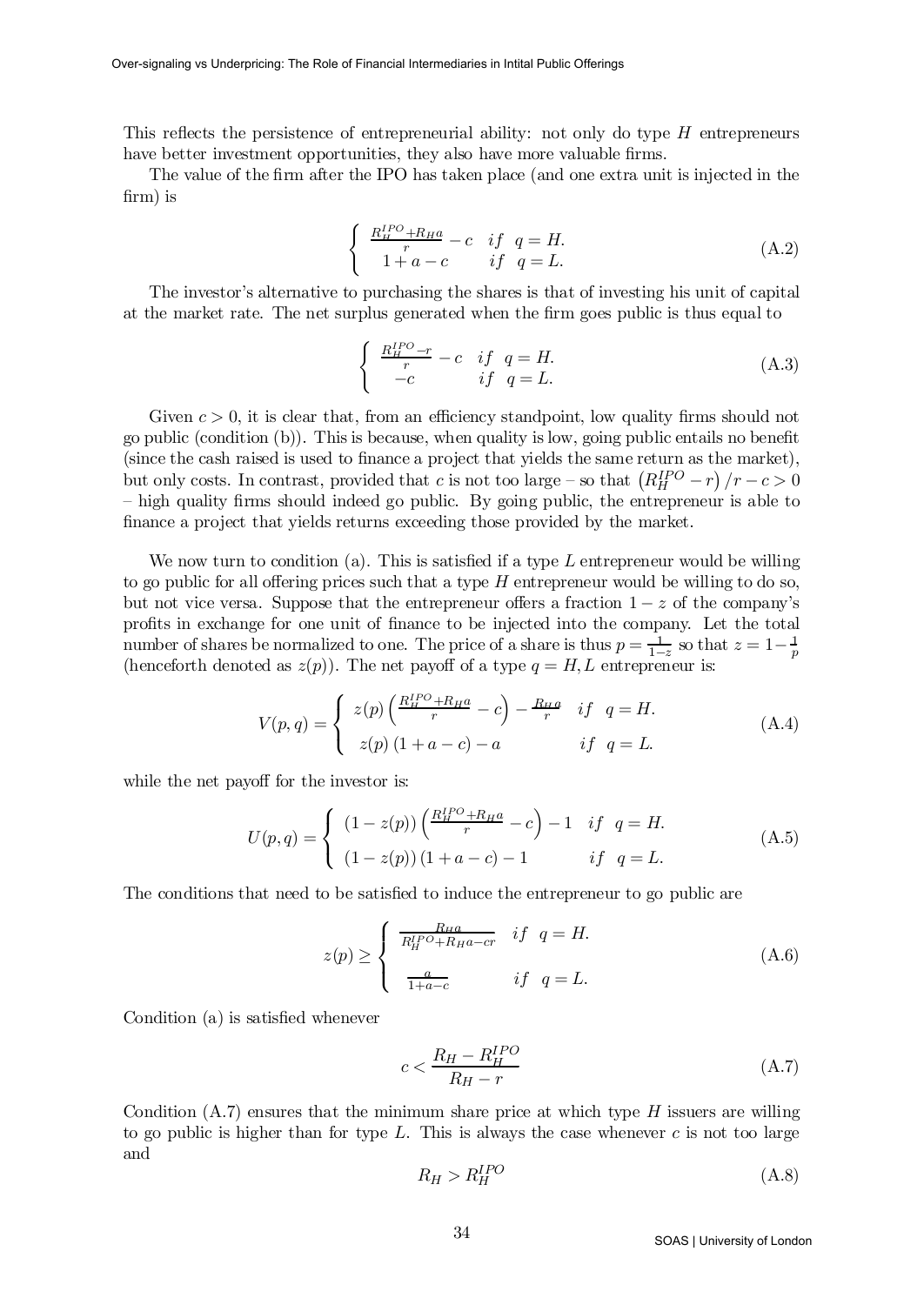Inequality (A.8) states that there are decreasing returns to investment. For instance, the  $(\text{financially constrained})$  issuer may have allocated the initial  $a$  to the project with the highest NPV. Further projects, while still ensuring a positive NPV, will yield a lower return.<sup>24</sup>

It is straightforward to verify that all our restrictions are satisfied for reasonable parameter values. Consider for instance  $a = r = 1$ ,  $R_H^{IPO} = 1.25$ ,  $R_H = 1.5$ . In this case, we have

$$
V(p,q) = \begin{cases} z(p) (2.75 - c) - 1.5 & \text{if } q = H. \\ z(p)(2 - c) - 1 & \text{if } q = L. \end{cases}
$$
  

$$
U(p,q) = \begin{cases} (1 - z(p)) (2.75 - c) - 1 & \text{if } q = H. \\ (1 - z(p)) (2 - c) - 1 & \text{if } q = L. \end{cases}
$$
  
that  $v_H = \frac{2.75 - c}{1.25 - c}$ ,  $v_L = \frac{2 - c}{1 - c}$ ,  $u_H = 2.75 - c$  and  $u_L = 2 - c$ 

The requirement for condition (b) to be met – namely, that  $\left(R_H^{IPO}-r\right)/r-c > 0$  – becomes:  $c < \frac{1}{4}$ <sup>1</sup>/<sub>4</sub>. Whenever this is the case,  $u_H > v_H > v_L > u_L$  and assumptions A2-A4 are satisfied.<sup>25</sup> As for A1, the requirement that  $V(p, H) < V(p, L)$   $\forall p \in \mathbb{R}^+$  is unnecessarily restrictive, and was imposed in section 4 only for notational convenience. Even if  $V(p,H) \ge V(p,L)$  for some  $p > u_H$ , this is irrelevant since these prices violate I's participation constraint. The relevant requirement is therefore that  $V(p, H) < V(p, L)$   $\forall p \in [0, u_H]$ . It is straightforward to verify that, in the numerical example,  $V(p, H) < V(p, L)$  for all p such that  $z(p) < 2/3$ . This is always met for all values of  $p \in [0, u_H]$ .

(ii) Cashing out. Consider now the case of a venture capitalist (VC) who wants to raise one unit of finance to be invested in a new venture. The setup is very similar to that of case (i). The only difference here is that the new investment is not carried out within the existing firm but within a new venture whose cash flows are entirely appropriated by the VC. As discussed above and in section 3, the types  $H$  and  $L$  can be interpreted as capturing the VC's ability (or experience). A more skilled VC has greater ability to identify profitable projects. The profitability of both his current and new ventures is therefore higher.

The notation is the same as in case (i) with the exception of  $R_q^{IPO}$  which now indicates the return that the VC obtains from investing the unit of capital in the new venture. As before, we set  $R_L^{IPO} = R_L = r$ .

The outside option for the VC when going public is given by  $(A.1)$ . Expression  $(A.2)$ now represents the present value of combined assets from the existing firm  $and$  the new project when the IPO takes place. The net surplus generated by the IPO is given by (A.3). Therefore, as in the previous case, type  $L$  firms should never go public whereas type  $H$  firms should go public if  $c < (R_H^{IPO} - r)/r$ . When this holds, condition (b) is satisfied.

We now turn to condition (a). For simplicity we impose  $a = 1$ . The VC's net payoff is:

$$
V(p,q) = \begin{cases} \frac{R_{\mu}^{IPO}}{r} + z(p) \left( \frac{R_{\mu}}{r} - c \right) - \frac{R_{\mu}}{r} & if \ q = H. \\ z(p) \left( 1 - c \right) & if \ q = L. \end{cases}
$$
(A.10)

so t

 $^{24}$  This is in line with the findings of Pagano, Panetta, and Zingales (1998) who document that profitability decreases after the IPO.

<sup>&</sup>lt;sup>25</sup> For instance,  $\frac{d(V(p,H)/V(p,L))}{dp} = \frac{1}{4} \frac{1-2c}{(z(p)(c-2)+1)^2} \frac{dz}{dp} > 0$  given  $c < 1/4$ .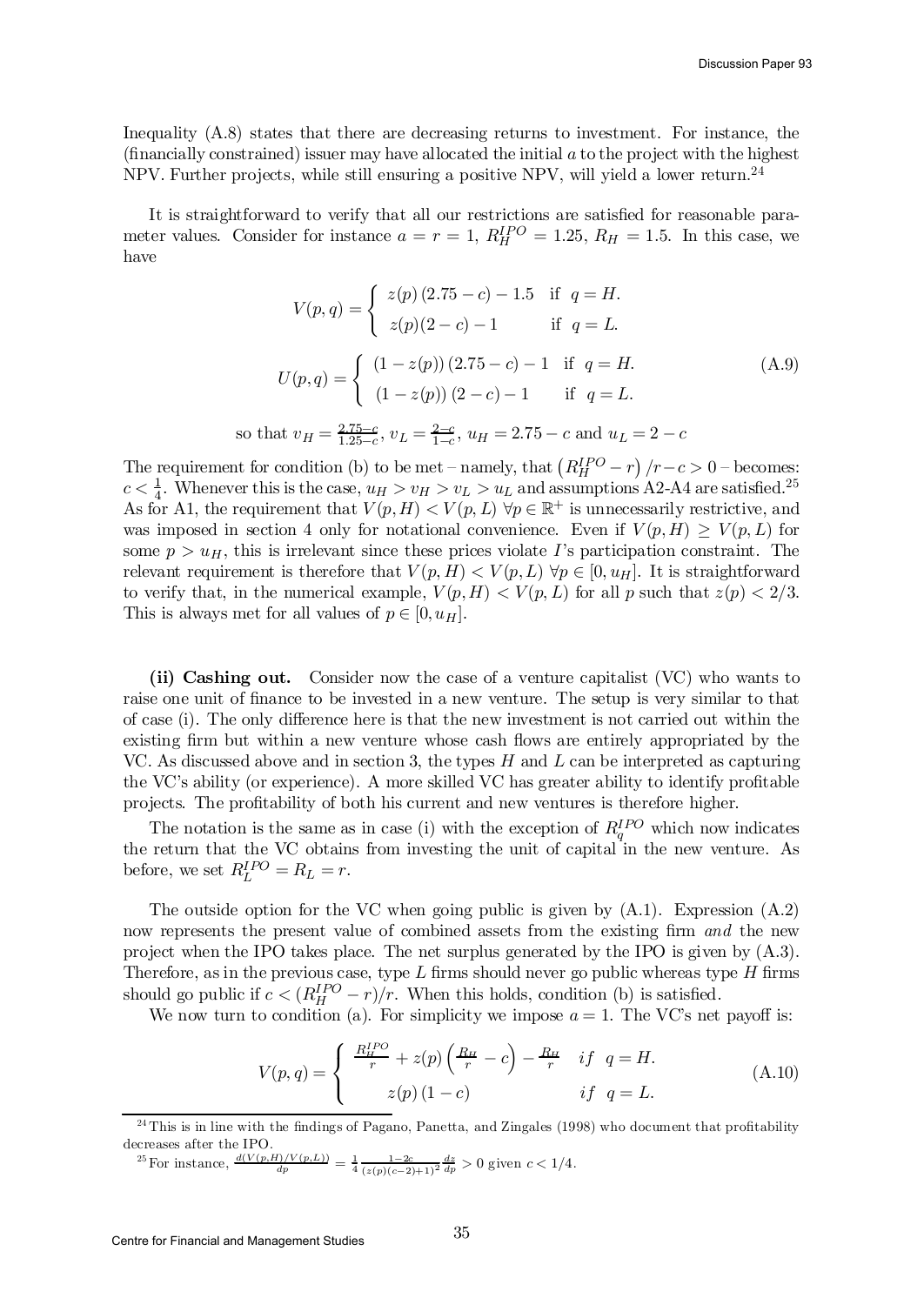while the net payoff for the investor is:

$$
U(p,q) = \begin{cases} (1 - z(p))\left(\frac{R_H}{r} - c\right) - 1 & \text{if } q = H.\\ (1 - z(p))(1 - c) - 1 & \text{if } q = L. \end{cases}
$$
(A.11)

The conditions that need to be satisfied to induce the VC to go public are

$$
\begin{cases}\n z(p)(R_H - cr) \ge R_H - R_H^{IPO} & \text{if } q = H. \\
 z(p)(1 - c) \ge 0 & \text{if } q = L.\n\end{cases}\n\tag{A.12}
$$

If  $c < 1$ , type L goes public for all  $z(p) \geq 0$ . In that case, condition (a) is satisfied if  $R_H > R_H^{IPO}$ . If  $c \geq 1$ , type L never goes public. Condition (a) is thus never satisfied – since, at best, both types are equally reluctant to undertake the IPO. Overall, therefore, the necessary and sufficient conditions for (a) are:

$$
c < 1\tag{A.13}
$$

and

$$
R_H > R_H^{IPO} \tag{A.14}
$$

The first requirement is straightforward. The second is equivalent to condition  $(A.8)$ . Again, this is consistent with the idea of a VC selecting first the projects with higher NPV.

It is straightforward to verify that all our restrictions are satisfied using the same parameter values as in example (i):  $r = 1$ ,  $R_H^{IPO} = 1.25$ ,  $R_H = 1.5$ . We have

$$
V(p,q) = \begin{cases} z(p) (1.5 - c) - 0.25 & \text{if } q = H. \\ z(p)(1 - c) & \text{if } q = L. \end{cases}
$$
  

$$
U(p,q) = \begin{cases} (1 - z(p)) (1.5 - c) - 1 & \text{if } q = H. \\ (1 - z(p)) (1 - c) - 1 & \text{if } q = L. \end{cases}
$$
  
so that  $v_H = \frac{1.5 - c}{1.25 - c}$ ,  $v_L = 0$  (for  $c < 1$ ),  $u_H = 1.5 - c$  and  $u_L = 1 - c$ 

The requirement for condition (b) to be met – namely, that  $(R_H^{IPO}-r)/r-c > 0$  – becomes:  $c < \frac{1}{4}$ <sup>1</sup>/<sub>4</sub>. Whenever this is the case,  $u_H > v_H > v_L > u_L$  and assumptions A2-A4 are satisfied.<sup>26</sup> As for A1, the discussion at the end of example (i) applies. It is straightforward to verify that  $V(p,H) < V(p,L)$  for all p such that  $z(p) < 1/2$ . This is always met for all values of  $p \in [0, u_H].$ 

# B Proof of Proposition 1

We start by showing that there exists no separating equilibrium in which trade occurs. Then we show that no pooling or hybrid equilibrium in which trade occurs passes NWBR. Finally, we show that there exists a NWBR-refined equilibrium in which no trade occurs.

Lemma B.1. There is no separating equilibrium in which trade occurs.

<sup>26</sup> For instance, 
$$
\frac{d(V(p,H)/V(p,L))}{dp} = \frac{0.25(1-c)}{(z(p)(1-c))^2} \frac{dz}{dp} > 0
$$
 given  $c < 1/4$ .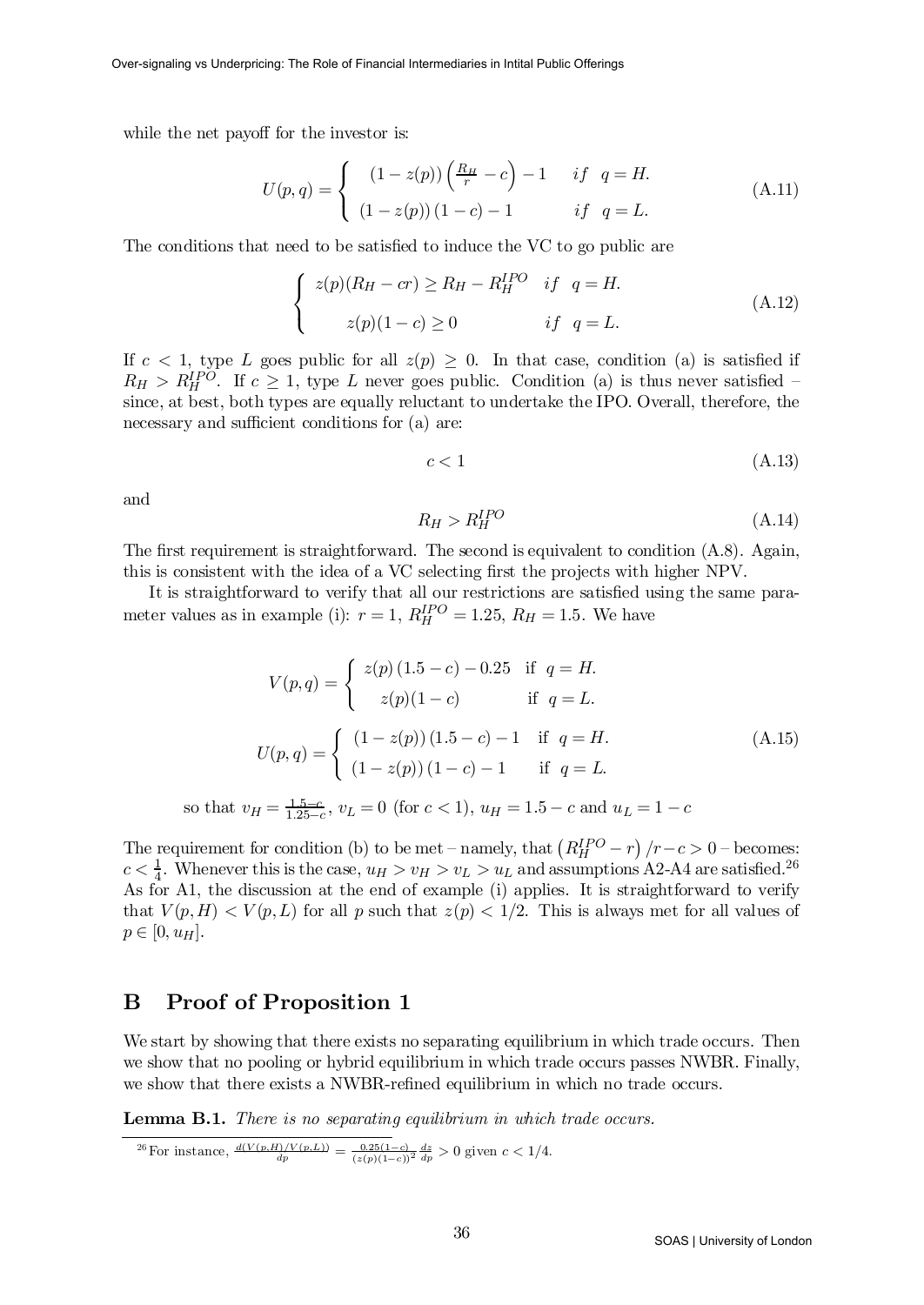*Proof.* In a separating equilibrium, I always discards her private signal as equilibrium prices are fully informative. Let  $\mathcal{P}_q$  be the set of p selected in equilibrium by type q. If  $\mathcal{P}_L \cap \mathcal{P}_H = \emptyset$ , type L is never able to trade since  $u_L > v_L$ . However, type L would benefit from trading at any  $p \in \mathcal{P}_H$  given that p is optimal for type H and  $v_L < v_H$ . Hence, type L would always try to mimic type  $H$ .  $\Box$ 

## Lemma B.2. No pooling-hybrid equilibrium in which trade occurs survives NWBR.

Proof. Assume that trade occurs in a pooling or hybrid equilibrium. Suppose that pooling occurs at  $\hat{p}$ , with  $v_H \leq \hat{p} < u_H$ . A type H issuer selects  $\hat{p}$  with probability  $\beta_H \in (0,1]$  and a type L Issuer announces  $\hat{p}$  with probability  $\beta_L \in (0, 1]$ . I observes  $\hat{p}$  and receives a signal s. I's expected net payoff from buying at  $\hat{p}$  is:

$$
\frac{\lambda \beta_H f_H(s)}{\lambda \beta_H f_H(s) + (1 - \lambda)\beta_L f_L(s)} U(\hat{p}, H) + \frac{(1 - \lambda)\beta_L f_L(s)}{\lambda \beta_H f_H(s) + (1 - \lambda)\beta_L f_L(s)} U(\hat{p}, L)
$$
(B.1)

Expected utility is nonnegative if:

$$
\frac{f_H(s)}{f_L(s)} \ge -\frac{(1-\lambda)\beta_L}{\lambda\beta_H} \frac{U(\hat{p}, L)}{U(\hat{p}, H)}\tag{B.2}
$$

Notice that the LHS is an increasing function of s and the RHS is positive for  $\hat{p} \in (u_L, u_H)$ . Given the full support assumption, there always exists a threshold  $s^* \in [s, \overline{s}]$  such that  $(B.2)$ holds if  $s \geq s^*$  and does not hold if  $s < s^*$ . Hence, *I*'s threshold strategy is to buy if  $s \geq s^*$ and not to buy for  $s < s^*$ . S's payoff is:

$$
[1 - F_q(s^*)]V(\hat{p}, q)
$$
 (B.3)

where  $q \in \{H, L\}$ . Suppose now that I observes a deviation  $p > \hat{p}$ . Upon observing p, I uses a threshold  $s^D$  (see Bénabou and Tirole 2003 on this way to use NWBR). According to NWBR, type L can be eliminated from the deviation if the set of values for  $s^D$  that make him weakly benefit from the deviation is contained in the set of values that make type  $H$ strictly benefit. Type  $L$  would (weakly) benefit whenever:

$$
[1 - F_L(s^D)]V(p, L) \ge [1 - F_L(s^*)]V(\hat{p}, L)
$$
\n(B.4)

Type  $L$  is eliminated if, whenever  $(B.4)$  holds, the following also holds:

$$
[1 - F_H(s^D)]V(p, H) > [1 - F_H(s^*)]V(\hat{p}, H)
$$
\n(B.5)

Note that (B.5) is always verified whenever  $s^D \leq s^*$  since the issuer would get a higher price and a *lower* threshold (which implies a higher probability to sell). Consider then  $s^D > s^*$ . For a deviation  $p > \hat{p}$ , assumption A2 implies that (B.5) is always satisfied when (B.4) holds so long as:

$$
\frac{1 - F_H(s^D)}{1 - F_H(s^*)} \ge \frac{1 - F_L(s^D)}{1 - F_L(s^*)}
$$
\n(B.6)

Rewrite the above as:

$$
(1 - F_H(s^D))(1 - F_L(s^*)) - (1 - F_H(s^*)) (1 - F_L(s^D)) \ge 0
$$
\n(B.7)

The derivative of the above expression with respect to  $s^D$  is

$$
-f_H(s^D)(1 - F_L(s^*)) + f_L(s^D)(1 - F_H(s^*))
$$
\n(B.8)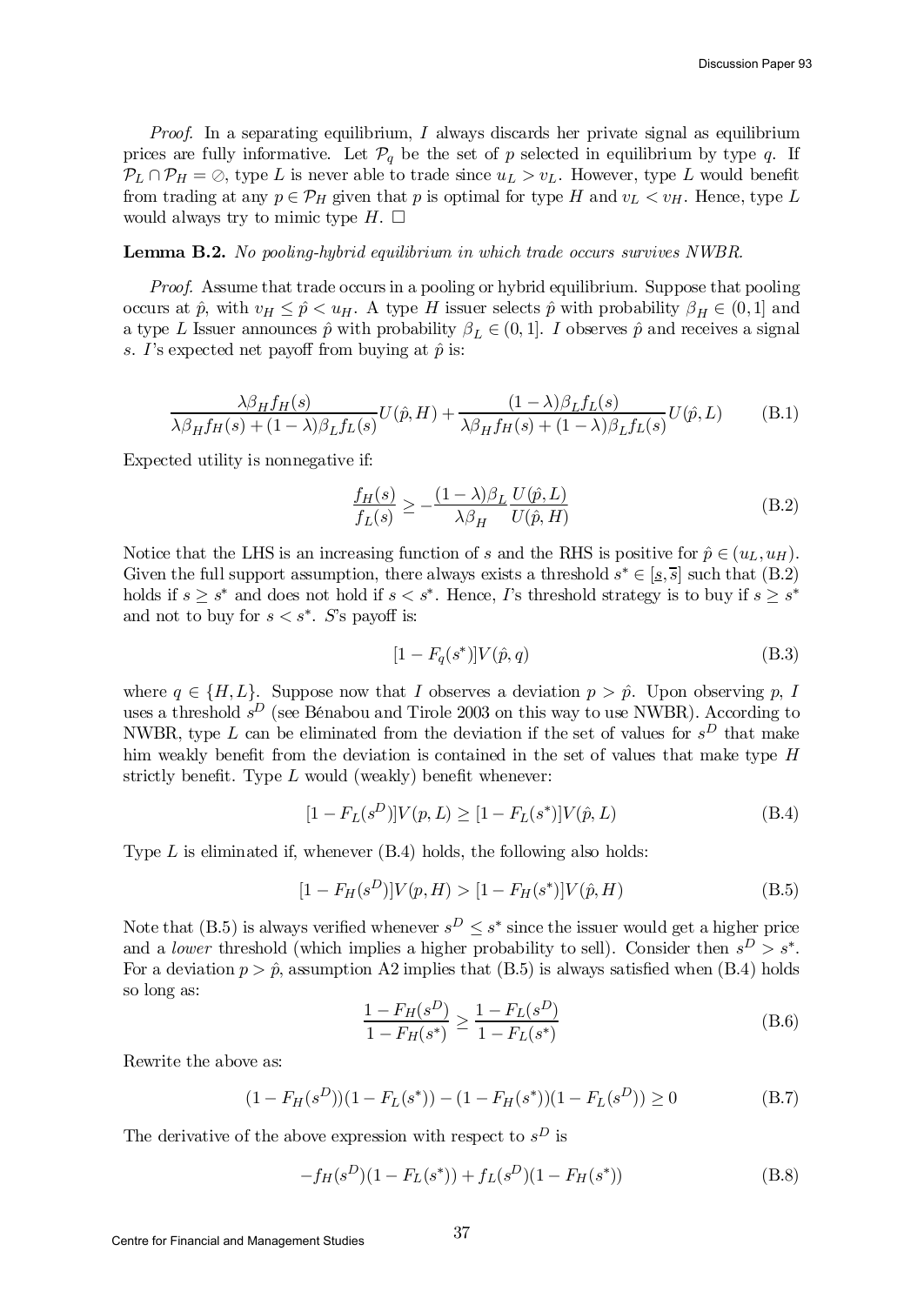so that the LHS of equation (B.7) is increasing whenever:

$$
\frac{f_H(s^D)}{f_L(s^D)} < \frac{1 - F_L(s^*)}{1 - F_H(s^*)} \tag{B.9}
$$

and is decreasing whenever the reverse inequality holds. Given the MLRP (which implies that  $\frac{f_H(s^D)}{f_H(s^D)}$  $\frac{L_H(s^2)}{f_L(s^D)}$  is an increasing function), the LHS of inequality (B.7) must be an increasingdecreasing function (i.e. increasing for small values of  $s<sup>D</sup>$  and decreasing beyond a threshold).

We note that the limits of (B.7) for  $s^D \to s^*$  and  $s^D \to \overline{s}$  are both zero. Since the LHS of inequality (B.7) is an increasing-decreasing function which converges to zero as  $s<sup>D</sup>$  moves toward the bounds of  $(s^*,\overline{s})$ , it follows that it cannot be negative in  $(s^*,\overline{s})$ . Hence, (B.6) holds and type  $L$  can be always eliminated. Since type  $L$  can be eliminated, for deviations to  $p < u_H$ , I would always buy with probability one. But then, it is always optimal for S to deviate to  $p \in (\hat{p}, u_H)$ , which implies that there cannot be any pooling or hybrid equilibrium with trade.  $\Box$ 

**Lemma B.3.** There always exists a NWBR-refined equilibrium in which trade does not occur.

*Proof.* Consider a situation in which S always announces  $p = u_H$  and I selects a threshold equal to  $\overline{s}$  for all p. This is clearly an equilibrium if I believes any deviation to emanate from type L. It is also robust to NWBR since, for any deviation  $p \geq v_H$ , the set of I's best responses that make type L willing to deviate coincides with the set of best responses that make type H willing to deviate. Therefore, type L cannot be eliminated.  $\Box$ 

# C Intermediated Issues

We start by establishing a number of intermediate results that will be extensively used to prove the results in sections 6 and 6.3. Lemmata C.1-C.2 provide some characterization of the prices that may emerge in any equilibrium with trade. Lemma C.3 focuses on I's best reply in stage 5, taking  $\phi$  and p as given. Lemma C.4 focuses on B's interim payoff given  $\phi$ . We then turn to the proofs of the results stated in sections 6 and 6.3.

**Lemma C.1.** Trade between B and I occurs only if  $p < u_H$ .

*Proof.* For any  $p \geq u_H$ , I would always lose from trading unless p were exactly equal to  $u_H$  and I knew the issuer to be of type H for sure. This however cannot happen since: i) given assumption A1, type L would be willing to trade at  $p = u_H$  whenever type H would be willing to trade, ii) neither B nor I are able to perfectly discriminate between L and  $H$ , given the information at their disposal.  $\Box$ 

## **Lemma C.2.** If B cannot make losses, the IPO takes place only if  $V(p,H) - \phi \geq 0$ .

*Proof.* The IPO can take place only if type  $H$  is willing to sell his shares. This follows from the assumption that gains from trade are positive only when the firm's quality is high. Suppose that the IPO takes place and only type  $L$  is willing to sell. Then, if trade between B and I occurs, I's payoff is  $U(p, L)$ , type L's payoff is  $V(p, L) - \phi$ , and B's payoff is equal to  $\phi$ . Given assumption A4, the sum of all payoffs is negative for all p. Hence, someone would be better off by not participating. Suppose now that there is no trade between  $B$  and I. Then, B's payoff is  $U(p, L) - K + \phi$  and I's payoff is zero. Again, the sum of B and S's payoffs is negative, implying that either B or S would be better off by not participating.  $\Box$ 

As mentioned in section 6, for a given  $\phi$ ,  $v_H^{\phi}$  $_{H}^{\varphi}$  is the price level solving:

$$
V(v_H^{\phi}, H) - \phi = 0
$$
\n(C.1)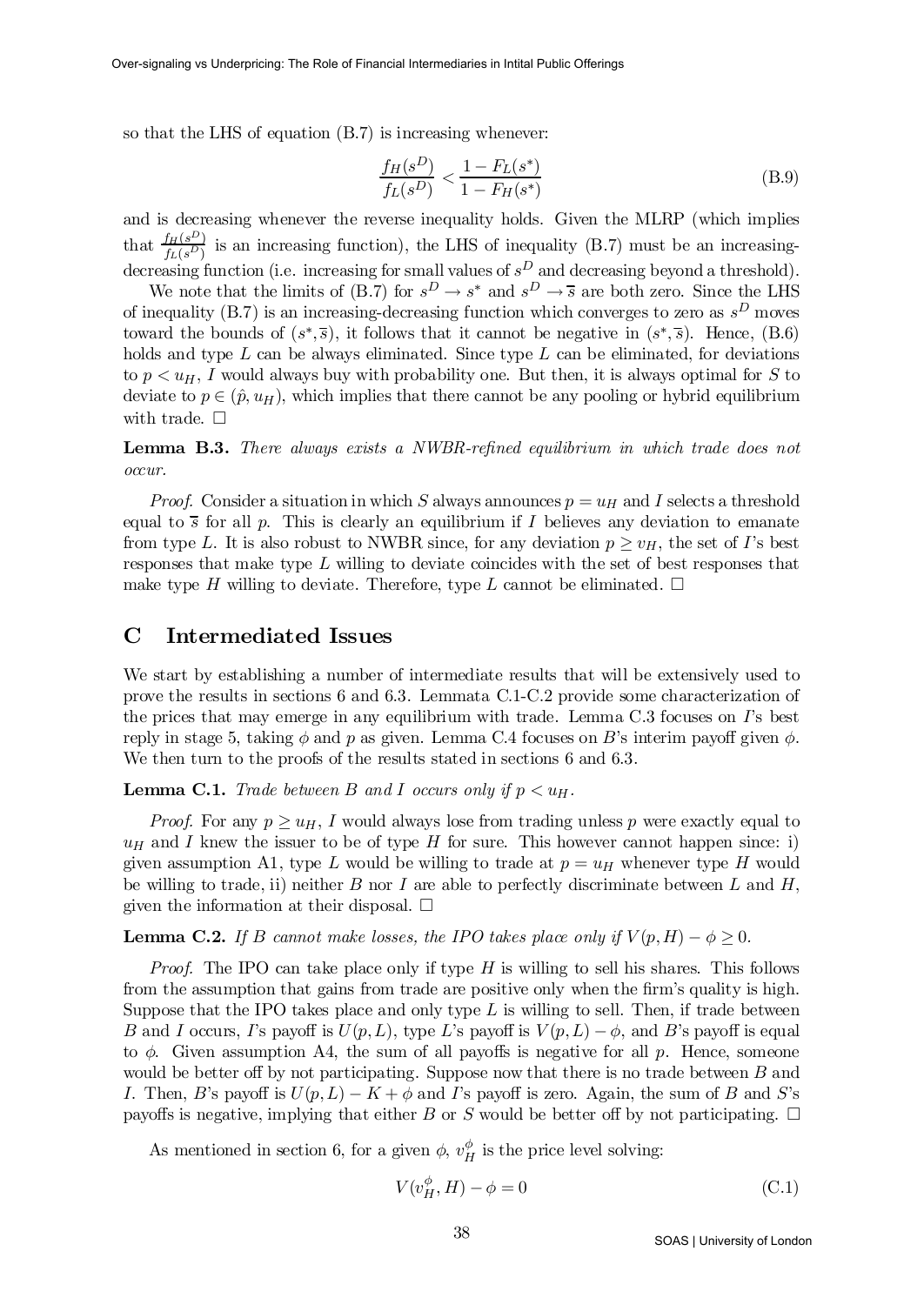so that lemma C.2 can be equivalently expressed as  $p \geq v_H^{\phi}$ .

We now turn to I's optimal strategy at stage 5. The next lemma shows that, abstracting from B's incentive to participate, the necessary conditions in lemmata C.1 and C.2, are sufficient for trade between  $S$  and  $I$ .

**Lemma C.3.** Assume that  $v_H^{\phi} < u_H$  and that B offers a price  $p \geq v_H^{\phi}$  $_{H}^{\varphi}$ . Then, I follows a threshold strategy  $s^*(p)$  on his signal s.  $s^*(p)$  satisfies:

$$
\begin{cases}\n s^* = \overline{s} & p \ge u_H \\
 \lambda f_H(s^*) \Pr(p|H) U(p, H) + (1 - \lambda) f_L(s^*) \Pr(p|L) U(p, L) = 0 & u_L < p < u_H \\
 s^* = s & p \le u_L\n\end{cases} \tag{C.2}
$$

where  $Pr(p|q)$ ,  $q \in \{H, L\}$  denotes the probability that I ascribes to observing p given type q.

Corollary C.1. Trade between B and I occurs with positive probability at any p such that  $v_H^{\phi} \leq p < u_H.$ 

*Proof.* Recall that B's strategy is a map from the set  $\{h, l\}$  of realizations of her signal  $\sigma$  to the set of probability distributions over p. Since  $\sigma$  is, conditionally on q, independent of s,  $p$  is also independent of s conditionally on  $q$ . Hence, it is easy to show that:

$$
\Pr(q|s,p) = \frac{f_q(s)\Pr(p|q)\Pr(q)}{\sum_{q \in \{H,L\}} f_q(s)\Pr(p|q)\Pr(q)}\tag{C.3}
$$

 $I$ 's expected payoff from buying at p is therefore:

$$
\frac{\lambda f_H(s) \Pr(p|H) U(p, H) + (1 - \lambda) f_L(s) \Pr(p|L) U(p, L)}{\lambda f_H(s) \Pr(p|H) + (1 - \lambda) f_L(s) \Pr(p|L)} \tag{C.4}
$$

This can also be written as

$$
\frac{\lambda \left(\frac{f_H(s)}{f_L(s)}\right) \Pr(p|H)}{\lambda \left(\frac{f_H(s)}{f_L(s)}\right) \Pr(p|H) + (1-\lambda) \Pr(p|L)} U(p,H) + \frac{(1-\lambda) \Pr(p|L)}{\lambda \left(\frac{f_H(s)}{f_L(s)}\right) \Pr(p|H) + (1-\lambda) \Pr(p|L)} U(p,L)
$$
(C.5)

Given  $p \geq v_H^{\phi}$ ,  $Pr(p|H) > 0$  and  $Pr(p|L) > 0$  (We assume that S accepts to trade when indifferent). The derivative of  $(C.5)$  with respect to s is

$$
\frac{d\left(\frac{f_H(s)}{f_L(s)}\right)}{ds} \frac{\lambda(1-\lambda)\Pr(p|H)\Pr(p|L)}{\left(\lambda\left(\frac{f_H(s)}{f_L(s)}\right)\Pr(p|H) + (1-\lambda)\Pr(p|L)\right)^2} \left[U(p,H) - U(p,L)\right] \tag{C.6}
$$

From the MLRP,  $\frac{f_H(s)}{f_H(s)}$  $\frac{f_H(s)}{f_L(s)}$  is a strictly increasing function of s. From assumption A3,  $U(p, H)$  –  $U(p, L) > 0$ . Hence, (C.6) is positive, implying that (C.5) is strictly increasing in s. Therefore, I follows a threshold strategy. Namely, there exists a value  $s^*(p)$  such that, for  $s \leq s^*(p)$ , I does not purchase the shares, while, for  $s > s^*(p)$ , I purchases the shares.

For  $p \geq u_H$ ,  $U(p, L) < U(p, H) \leq 0$ . Hence, (C.5) is negative for all s and, therefore,  $s^*(p) = \overline{s}$  (no trade between B and I). For  $p \leq u_L$ ,  $U(p, H) > U(p, L) \geq 0$ . Hence, (C.5) is positive for all s and, therefore,  $s^*(p) = s$  (trade between B and I occurs with probability one).

Given  $u_L < p < u_H$ ,  $U(p, H) > 0$  and  $U(p, L) < 0$ . For  $s \to \overline{s}$ ,  $f_H(s)/f_L(s) \to +\infty$ .  $U(p, H) > 0$  then implies that (C.5) is positive. For  $s \to s$ ,  $f_H(s)/f_L(s) \to 0$ . Given  $U(p, L) < 0$ , (C.5) is negative. By monotonicity and continuity, there exists a unique value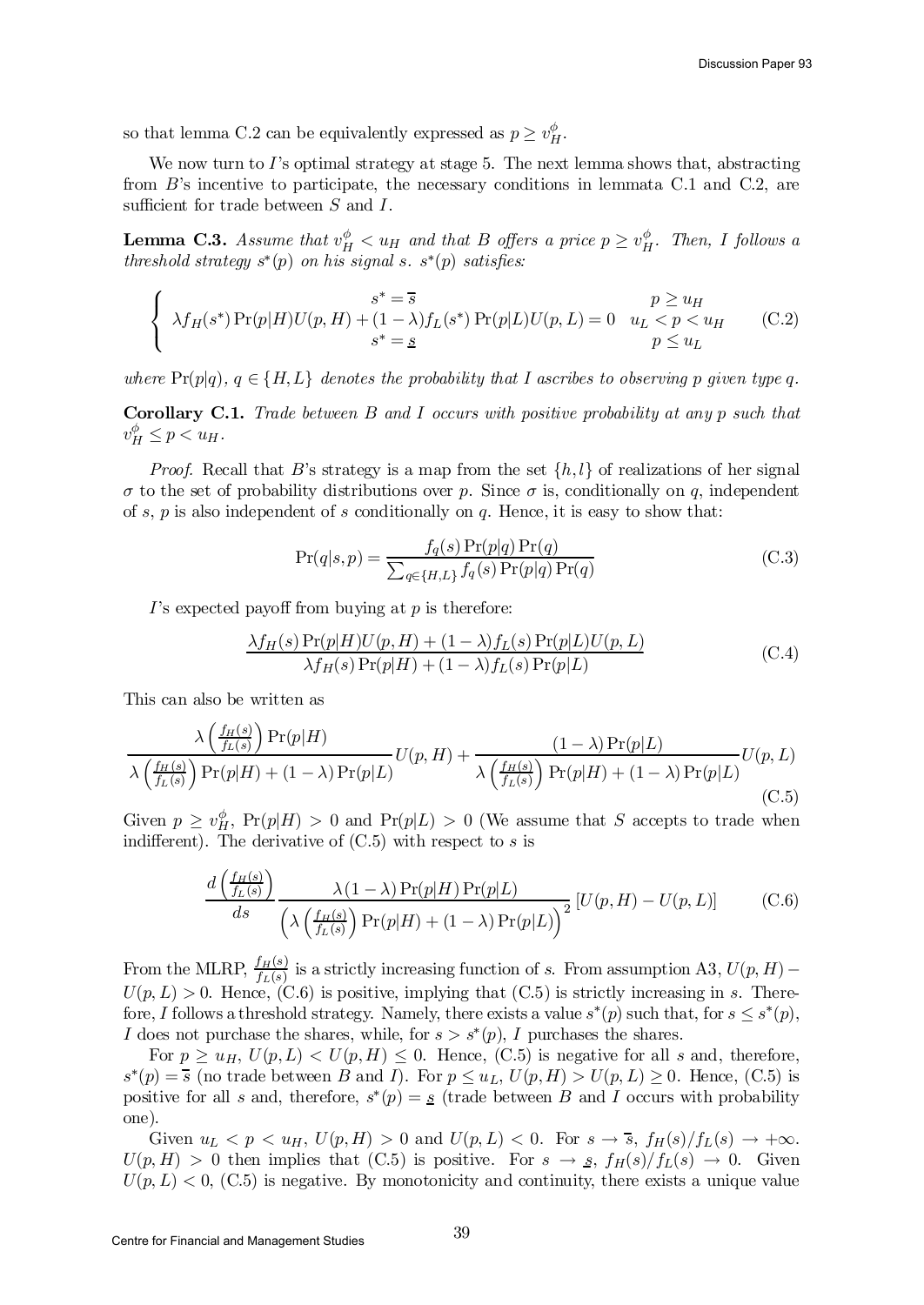$s^*$  such that  $(C.5)$  is equal to zero. Finally, setting  $(C.5)$  equal to zero and rearranging yields the expression in  $(C.2)$ .  $\square$ 

We can now derive  $B$ 's expected payoff in the subgame starting in stage 2 from announcing a price at which  $S$  is willing to trade.

**Lemma C.4.** Denote as  $p_{\sigma}$  the price set by B upon observing  $\sigma \in \{h, l\}$ , and as  $s^*(p_{\sigma})$  I's threshold when observing  $p_{\sigma}$ . B's interim expected payoff when the IPO takes place is:

$$
\pi_{\sigma} F_H(s^*(p_{\sigma})) (U(p_{\sigma}, H) - K) + (1 - \pi_{\sigma}) F_L(s^*(p_{\sigma})) (U(p_{\sigma}, L) - K) + \phi \tag{C.7}
$$

*Proof.* Given  $\sigma$  and  $\Gamma$ 's threshold strategy  $s^*$ , the conditional probability that  $I$  does not buy and  $S$  is of type  $H$  is:

$$
\Pr(H, s < s^* | \sigma) = \frac{\Pr(s < s^*, \sigma | H) \Pr(H)}{\Pr(\sigma | H) \Pr(H) + \Pr(\sigma | L) \Pr(L)} = \frac{\Pr(\sigma | H) \Pr(H)}{\Pr(\sigma | H) \Pr(H) + \Pr(\sigma | L) \Pr(L)} \Pr(s < s^* | H) = \pi_{\sigma} F_H(s^*) \tag{C.8}
$$

for  $\sigma \in \{h, l\}$ . By the same token,  $Pr(L, s < s^* | \sigma) = (1 - \pi_{\sigma}) F_L(s^*)$ . Expression (C.7) follows.  $\square$ 

## C.1 Proof of Lemma 1

=

According to lemmata C.1, C.2, and C.3,  $v_H^{\phi} \leq p \lt u_H$  is necessary and sufficient for trade between  $B$  and  $I$  to occur with positive probability. We now show that  $B$  has incentive to charge such a price when  $v_H^{\phi} < u_H$ . If the IPO takes place, then lemma C.2 implies that *B* must be charging  $p \geq v_H^{\phi}$  $_H^{\varphi}$ . Hence, all we need to show is that B has incentive to charge  $p < u_H$ . Suppose then that B has received a signal  $\sigma \in \{h, l\}$  and that, at equilibrium, she charges  $p_{\sigma} \geq u_H$  so that no trade occurs between her and I. Given that  $U(., L)$  is decreasing in p and  $U(p,H) \leq 0$  for  $p \geq u_H$ , B's expected payoff is at most

$$
(1 - \pi_{\sigma})U(u_H, L) - K + \phi \tag{C.9}
$$

By deviating, and charging a lower price  $v_H^{\phi} \leq p' \leq u_H$ , B could sell with a positive probability. Denoting as  $s'$   $\Gamma$ 's threshold in that case,  $B$ 's expected payoff would be

$$
\pi_{\sigma} F_H(s') \left( U(p', H) - K \right) + (1 - \pi_{\sigma}) F_L(s') \left( U(p', L) - K \right) + \phi \tag{C.10}
$$

Now,

$$
\pi_{\sigma} F_H(s') \left( U(p', H) - K \right) + (1 - \pi_{\sigma}) F_L(s') \left( U(p', L) - K \right) + \phi >
$$
  
> 
$$
\left( 1 - \pi_{\sigma} \right) U(u_H, L) - K + \phi \tag{C.11}
$$

if

$$
\pi_{\sigma} F_H(s')U(p', H) + (1 - \pi_{\sigma}) \left[ F_L(s')U(p', L) - U(u_H, L) \right] + K \left[ 1 - \pi_{\sigma} F_H(s') - (1 - \pi_{\sigma}) F_L(s') \right] > 0 \tag{C.12}
$$

Notice that, since  $p' < u_H$ ,  $U(p', H) > 0$ . Moreover, since  $U(., L)$  is strictly decreasing and  $U(u_H, L) < 0, F(s' | L)U(p', L) - U(u_H, L) > 0$ . Finally,  $1-\pi_{\sigma}F_H(s') - (1-\pi_{\sigma})F_L(s') \ge$ 0. Hence, the inequality is always satisfied. By charging  $v_H^{\phi} \leq p' \leq u_H$ , B is strictly better off than by charging  $p_{\sigma} \geq u_H$ .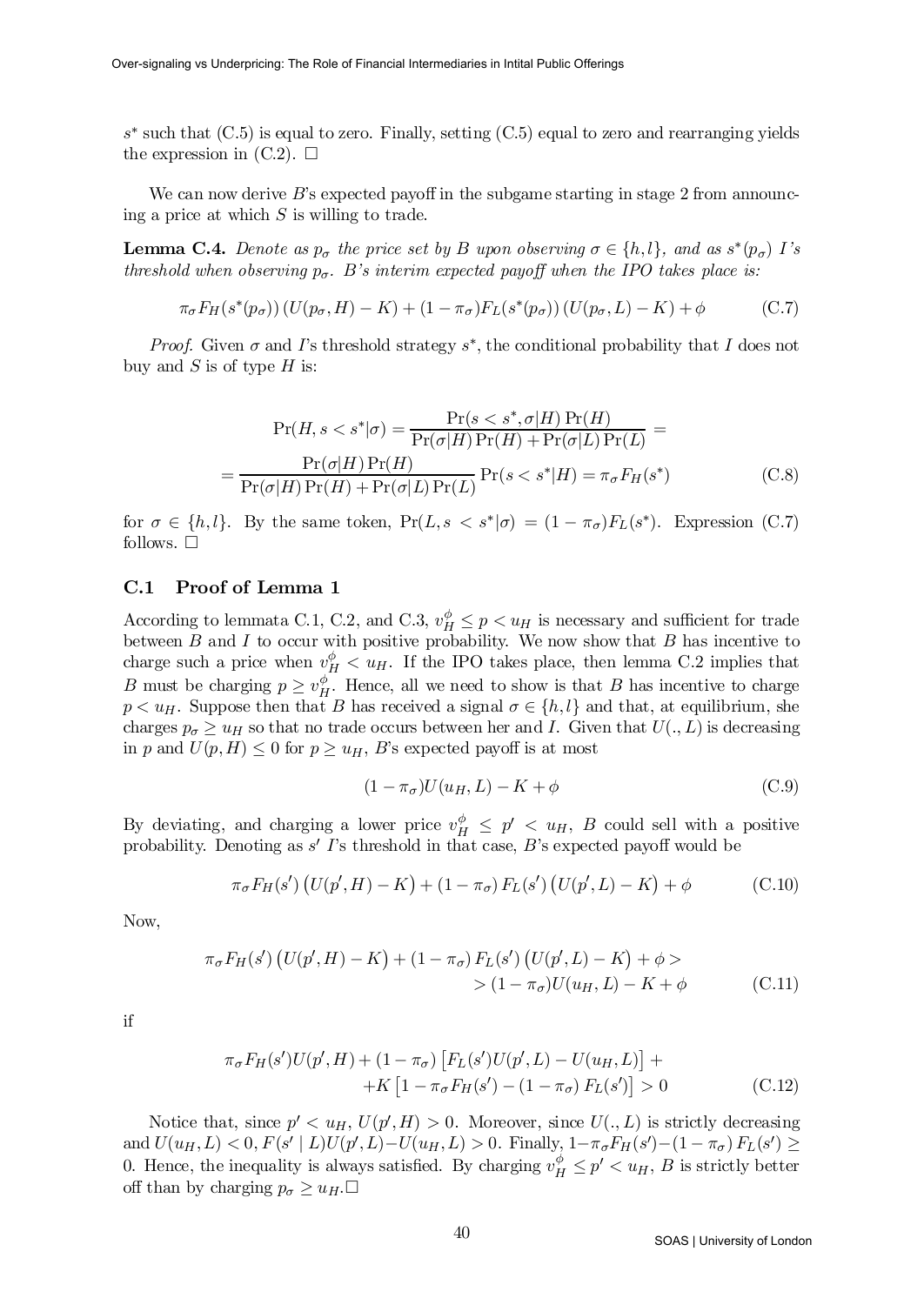#### C.2 Proof of Lemma 2

Assume  $\phi \leq 0$ . Two cases may arise: a)  $p \leq u_L$  and b)  $p > u_L$ . Consider case a). For  $p \leq u_L$ , I is willing to buy for all realizations of s. Hence, trade between B and I occurs with probability one, so that B's net payoff is equal to  $\phi$ . If  $\phi < 0$ , B makes expected losses. If  $\phi = 0$ , lemma C.2 shows that the IPO takes place only if  $p \ge v_H^{\phi} = v_H > u_L$ , which contradicts  $p \leq u_L$ . Consider now case b). Assume first  $p \geq u_H$  so that no trade occurs between  $B$  and  $I$ . In this case,  $B$ 's profits are at most:

$$
(1 - \pi_{\sigma})U(u_H, L) - K + \phi \tag{C.13}
$$

Given  $U(u_H, L) < 0$  and  $K \geq 0$ , B's profits are negative for all  $\phi \leq 0$ . Assume now  $p < u_H$ so that trade between  $B$  and  $I$  occurs with positive probability.

Given lemma C.3, I follows a threshold strategy  $s^*(p)$  such that:

$$
\lambda \Pr(p|H) f_H(s) U(p, H) + (1 - \lambda) \Pr(p|L) f_L(s) U(p, L) < 0 \tag{C.14}
$$

for all  $s < s^*(p)$ . Notice that:

$$
\Pr(p|q) = \begin{cases} \eta \beta_h + (1-\eta)\beta_l & q = H \\ (1-\eta)\beta_h + \eta \beta_l & q = L \end{cases}
$$
\n(C.15)

where  $\beta_{\sigma} \equiv \Pr(p|\sigma)$  is derived from B's equilibrium strategy (we omit the argument p, but it should be clear that  $\beta_{\sigma}$  is a function of p). Inequality (C.14) can be thus rewritten as:

$$
\lambda[\eta\beta_h + (1-\eta)\beta_l]f_H(s)U(p, H) + (1-\lambda)[(1-\eta)\beta_h + \eta\beta_l]f_L(s)U(p, L) < 0 \tag{C.16}
$$

Since the inequality holds for all  $s \leq s^*(p)$ , one can integrate between s and  $s^*(p)$  to obtain

$$
\lambda[\beta_h \eta + \beta_l (1 - \eta)] F_H(s^*(p)) U(p, H) ++(1 - \lambda)[\beta_h (1 - \eta) + \beta_l \eta] F_L(s^*(p)) U(p, L) < 0
$$
 (C.17)

When B follows a strategy that consists of announcing p with probability  $\beta_{\sigma}$  upon observing  $\sigma$ , B's ex-ante payoff is:

$$
\sum_{p \in \mathcal{P}} \{\lambda[\beta_h \eta + \beta_l (1 - \eta)] F_H(s^*(p))[U(p, H) - K] + (1 - \lambda)[\beta_h (1 - \eta) + \beta_l \eta] F_L(s^*(p))[U(p, L) - K] + \Gamma \phi\}
$$
(C.18)

where  $\Gamma \equiv \lambda [\beta_h \eta + \beta_l (1 - \eta)] + (1 - \lambda) [\beta_h (1 - \eta) + \beta_l \eta] > 0$  and P denotes the set of prices announced with positive probability. Given  $K \geq 0$  and  $(C.17)$ , B's expected profits for any  $p \in (u_L, u_H)$  can be non-negative only if  $\phi > 0$ . This proves the first statement of lemma 2. The second statement follows from the first statement  $(v_H^{\phi} > v_H)$  and lemma C.2  $(p \ge v_H^{\phi})$ . ¤

## C.3 Proof of Lemma 3

In order to prove lemma 3, we need to characterize the equilibrium in the subgame starting in stage 2. We first discuss  $B$ 's interim participation constraint. This is used to show that the IPO takes place if and only if B observes  $\sigma = h$ , so that no trade between B and S occurs when B observes  $\sigma = l$ . We then show that there is only one equilibrium with trade that passes NWBR, and this is such that  $p_h = v_H^{\phi}$  $_{H}^{\varphi}.$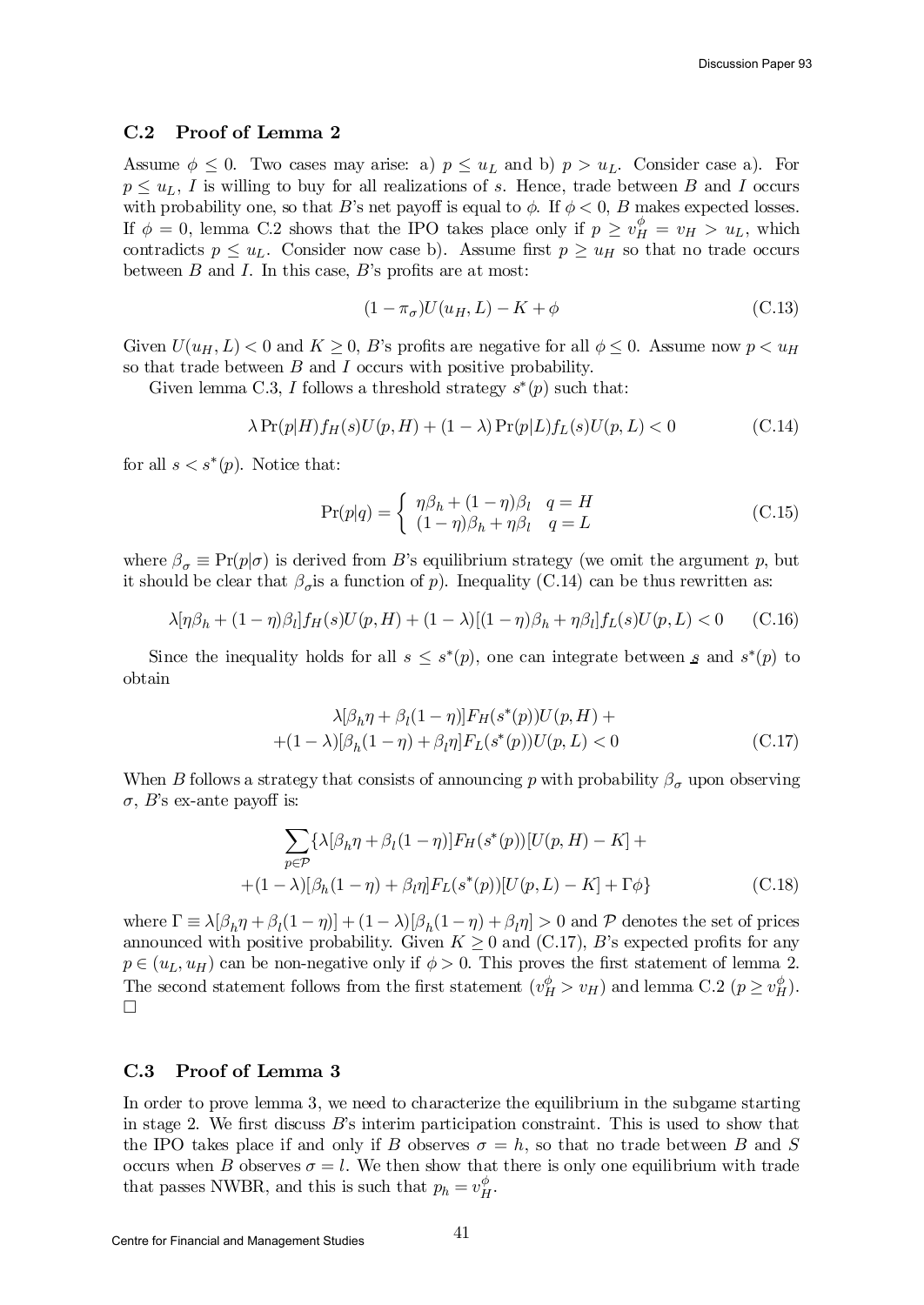Once  $\sigma$  is observed, the price  $p_{\sigma}$  must satisfy B's interim participation constraint. Otherwise, B could offer a price  $p_{\sigma}$  so low that S would always reject it and make zero profits  $-$  a situation *de facto* equivalent to no IPO occurring at all. Moreover, in the candidate equilibrium, B's expected profits prior to observing  $\sigma$  must be zero. This can only happen if the interim participation constraint is satisfied with equality.

B's interim payoff is derived in lemma C.4. If the IPO takes place for  $\sigma = h$ , the price  $p_h$  must then satisfy:

$$
\pi_h F_H(s^*(p_h)) (U(p_h, H) - K) + (1 - \pi_h) F_L(s^*(p_h)) (U(p_h, L) - K) + \phi = 0 \tag{C.19}
$$

Similarly, if the IPO takes place when  $\sigma = l$ ,  $p_l$  satisfies:

$$
\pi_l F_H(s^*(p_l)) (U(p_l, H) - K) + (1 - \pi_l) F_L(s^*(p_l)) (U(p_l, L) - K) + \phi = 0
$$
 (C.20)

**Lemma C.5.** The IPO takes place only when  $\sigma = h$ .

Proof. We proceed by contradiction. Consider an equilibrium in which the IPO takes place when B observes  $\sigma = l$ . In equilibrium, the incentive compatibility of B when observing  $\sigma = h$  must be satisfied:

$$
\Delta \left[ \pi_h F_H(s^*(p_h)) \left( U(p_h, H) - K \right) + (1 - \pi_h) F_L(s^*(p_h)) \left( U(p_h, L) - K \right) + \phi \right] \ge
$$
  
\n
$$
\pi_h F_H(s^*(p_l)) \left( U(p_l, H) - K \right) + (1 - \pi_h) F_L(s^*(p_l)) \left( U(p_l, L) - K \right) + \phi \quad \text{(C.21)}
$$

where  $\Delta = 1$  if the IPO takes place also when B observes  $\sigma = h$  and  $\Delta = 0$  otherwise. Notice that the price  $p_h$ , in principle, need not be different from  $p_l$  if pooling or hybrid equilibria are possible. Consider first  $\Delta = 1$ . In this case both (C.19) and (C.20) must hold. This implies:

$$
\pi_h F_H(s^*(p_h)) (U(p_h, H) - K) + (1 - \pi_h) F_L(s^*(p_h)) (U(p_h, L) - K) =
$$
  
\n
$$
\pi_l F_H(s^*(p_l)) (U(p_l, H) - K) + (1 - \pi_l) F_L(s^*(p_l)) (U(p_l, L) - K)
$$
 (C.22)

Putting together (C.21) and (C.22), we obtain:

$$
F_H(s^*(p_l))U(p_l, H) - F_L(s^*(p_l))U(p_l, L) \le -K \left[F_L(s^*(p_l)) - F_H(s^*(p_l))\right] \tag{C.23}
$$

Note that, since trade occurs between B and I, lemma C.1 requires  $p_l < u_H$ . Lemmata C.2 and 2 then ensure that  $p_l \ge v_H^{\phi} > u_L$ . Given  $u_L < p_l < u_H$ , the LHS of (C.23) is strictly positive for all  $s^* \in (\underline{s}, \overline{s})$ . However, since  $f_q(.)$  satisfies the monotone likelihood property,  $[F_L(s^*) - F_H(s^*)] > 0$  for all  $s^* \in (s, \overline{s})$ . This implies that the RHS of (C.23) is strictly negative. Hence,  $(C.23)$  is never satisfied. There is no equilibrium in which the IPO takes place for both  $\sigma = l$  and  $\sigma = h$ .

Assume now  $\Delta = 0$ . Since trade occurs when  $\sigma = l$ , the interim participation constraint  $(C.20)$  must be satisfied. One can then verify that  $(C.21)$  and  $(C.20)$  imply that  $(C.23)$ should hold also in this case, so that the same argument used for  $\Delta = 1$  applies.

To summarize, given that trade never occurs when B observes  $\sigma = l$ , any equilibrium with trade must be separating: when  $\sigma = h$ , B goes ahead with the IPO, and offers a price  $p_h$  at which trade occurs with positive probability. When  $\sigma = l$ , B does not go ahead with the IPO. (Equivalently, B goes ahead but offers a price  $p_l \leq v_L$ , i.e. a price that is never accepted by S). We now show that this is indeed the case by verifying that, when  $\sigma = l$ , B has no incentive to mimic and set  $p_h$ . Forgoing the IPO is incentive compatible if: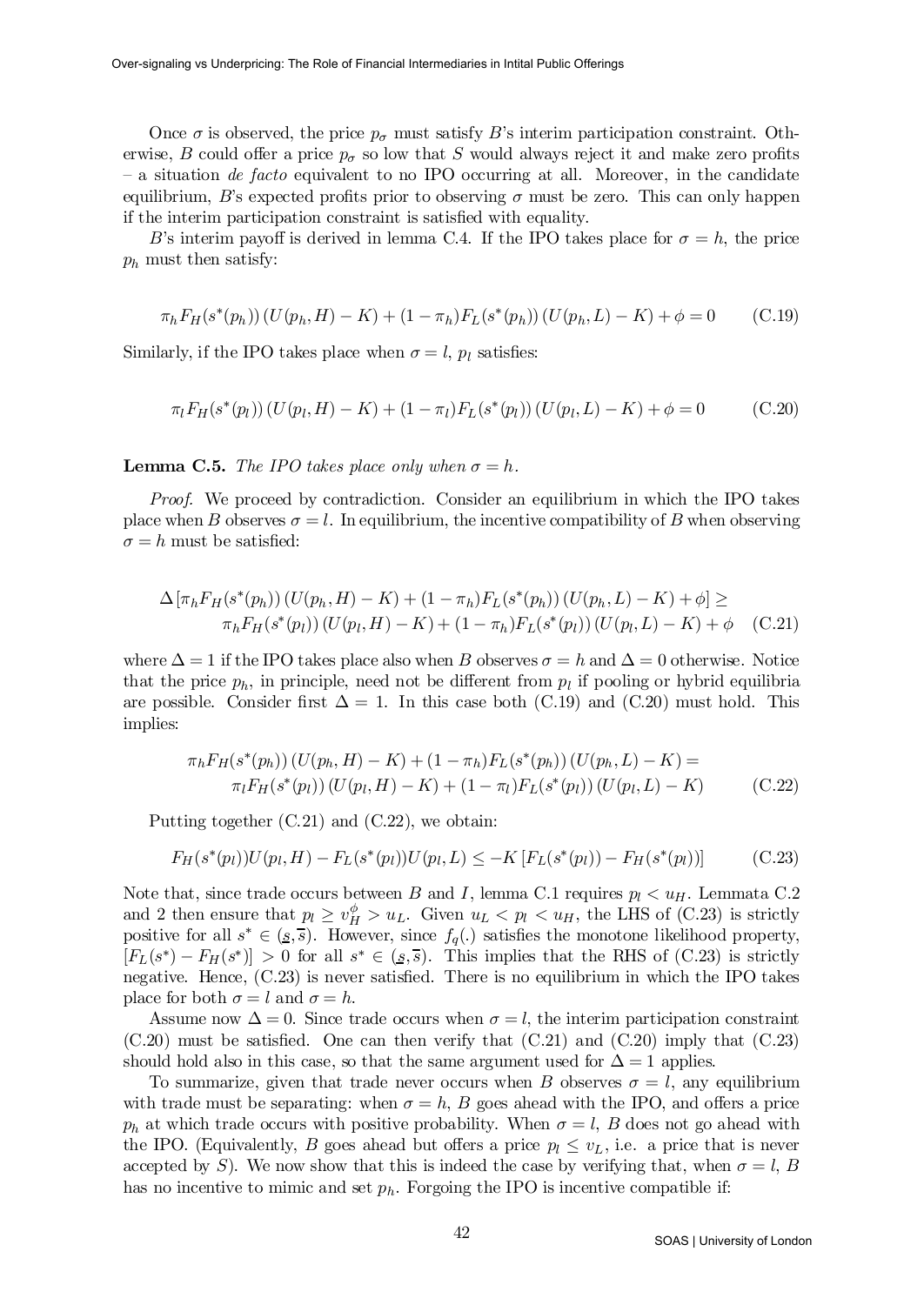$$
\pi_l F_H(s^*(p_h)) (U(p_h, H) - K) + (1 - \pi_l) F_L(s^*(p_h)) (U(p_h, L) - K) + \phi \le 0 \tag{C.24}
$$

Substituting  $\phi$  from C.19 and rearranging yields:

$$
F_H(s^*(p_h))U(p_l, H) - F_L(s^*(p_h))U(p_l, L) \ge -K\left[F_L(s^*(p_h)) - F_H(s^*(p_h))\right] \tag{C.25}
$$

Applying a similar logic to that for (C.23), this is always satisfied for  $u_L < p_h < u_H$ . We now show that  $p_h$  must be in this range. Since trade occurs between  $B$  and  $I$ , lemma C.1 ensures that  $p_h < u_H$ . Lemma C.2 ensures  $p_h \geq v_H^{\phi}$  $_{H}^{\varphi}$ . Given lemma 2, this implies  $p_h > u_L$ . ¤

The next lemma characterizes  $I$ 's best reply given the separating equilibrium considered.

**Lemma C.6.** Given the equilibrium price  $p_h$ , I's equilibrium threshold  $s^*(.)$  solves

$$
\pi_h f_H(s^*(p_h)) U(p_h, H) + (1 - \pi_h) f_L(s^*(p_h)) U(p_h, L) = 0 \tag{C.26}
$$

*Proof.* This follows from lemma C.3, given  $u_L < p_h < u_H$  and  $p_h \geq v_L^{\phi}$  $_H^{\varphi}$ . The threshold  $s^*(p_h)$  solves

$$
\lambda f_H(s^*(p_h)) \Pr(p_h|H) U(p_h, H) + (1 - \lambda) f_L(s^*(p_h)) \Pr(p_h|L) U(p_h, L) = 0 \tag{C.27}
$$

In the separating equilibrium considered,  $Pr(p_h|H) = \eta$  and  $Pr(p_h|L) = 1 - \eta$ . Dividing by  $\eta \lambda + (1 - \lambda)(1 - \eta)$  and rearranging, one obtains (C.26).  $\Box$ 

From lemma 2,  $v_H^{\phi} > u_L$ . As a result, candidate equilibria are characterized by  $p_h$ belonging to the continuum  $[v_H^{\phi}]$  $_{H}^{\phi}$ ,  $u_H$ ). We now show that only  $p = v_H^{\phi}$  $_{H}^{\phi}$  survives NWBR.

**Lemma C.7.** The unique offering price that survives NWBR is  $p_h = v_E^{\phi}$  $_{H}^{\varphi}$  .

*Proof.* To prove that the unique offering price passing NWBR is  $p_h = v_H^{\phi}$  $_H^{\phi}$ , we show that any situation where  $p_h > v_H^{\phi}$  would be dominated. If I has refined beliefs, B could be better off by decreasing  $p_h$ .

To see this, suppose that the equilibrium is such that  $p_h > v_L^{\phi}$  $_{H}^{\phi}$ . Recall that, since  $\phi > 0$ ,  $v_H^{\phi} > u_L$ . Consider then a deviation  $\tilde{p}$  such that  $v_H^{\phi} < \tilde{p} < p_h$ . I replies by using threshold  $\tilde{s}$ . When observing h, B benefits from the deviation if:

$$
\pi_h F_H(\tilde{s}) U(\tilde{p}, H) + (1 - \pi_h) F_L(\tilde{s}) U(\tilde{p}, L) - K [\pi_h F_H(\tilde{s}) + (1 - \pi_h) F_L(\tilde{s})] >
$$
  

$$
\pi_h F_H(s^*) U(p_h, H) + (1 - \pi_h) F_L(s^*) U(p_h, L) - K [\pi_h F_H(s^*) + (1 - \pi_h) F_L(s^*)]
$$
 (C.28)

When observing  $l, B$  (weakly) benefits if:

$$
\pi_l F_H(\tilde{s}) U(\tilde{p}, H) + (1 - \pi_l) F_L(\tilde{s}) U(\tilde{p}, L) - K [\pi_l F_H(s^*) + (1 - \pi_l) F_L(s^*)] + \phi \ge 0 \quad (C.29)
$$

Substituting  $\phi$  from condition (C.19) – the interim participation constraint for B when  $\sigma = h$ – one obtains:

$$
\pi_l F_H(\tilde{s}) U(\tilde{p}, H) + (1 - \pi_l) F_L(\tilde{s}) U(\tilde{p}, L) - K \left[ \pi_l F_H(\tilde{s}) + (1 - \pi_l) F_L(\tilde{s}) \right] \ge
$$
  
 
$$
\ge \pi_h F_H(s^*) U(p_h, H) + (1 - \pi_h) F_L(s^*) U(p_h, L) -
$$
  
- K \left[ \pi\_h F\_H(s^\*) + (1 - \pi\_h) F\_L(s^\*) \right] \qquad (C.30)

Given  $\tilde{p} > v_H^{\phi} > u_L$ , then  $U(\tilde{p}, L) < 0$ . From  $\tilde{p} < p_h < u_H$ , it follows that  $U(\tilde{p}, H) > 0$ . Since  $\pi_h > \pi_l$ , the LHS of (C.28) is greater than the LHS of (C.30). Hence, if B weakly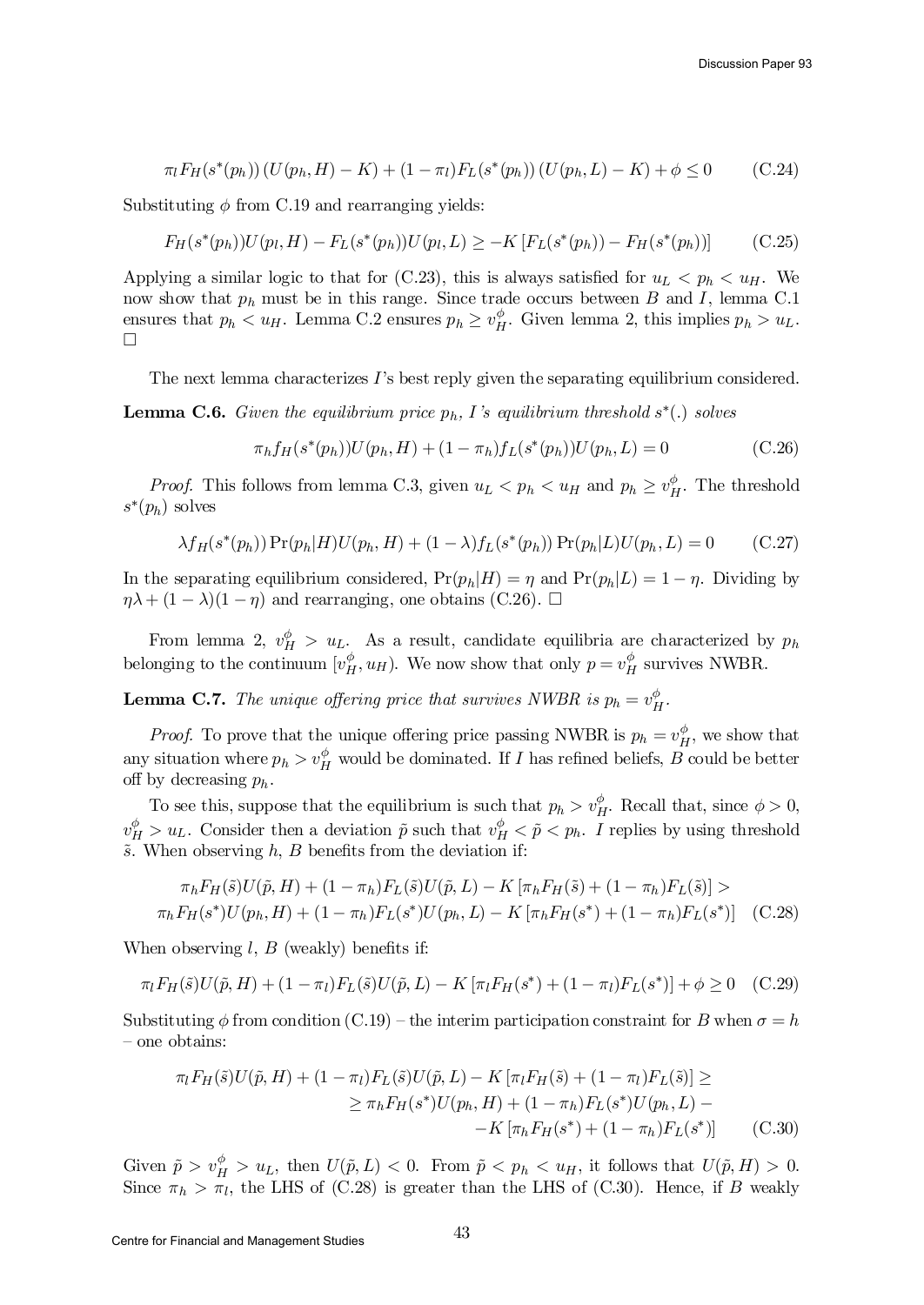benefits from the deviation upon observing  $l$ , then she *strictly* benefits from the deviation upon observing h. Following a deviation to a lower price, the investor should then infer that it comes from  $B$  having received signal  $h$ . Upon observing such a deviation,  $\Gamma$ 's threshold  $\tilde{s}(\tilde{p})$  is therefore equal to  $s^*(\tilde{p})$ .

We now show that, given that I's threshold function stays the same for all  $\tilde{p} \in [v_H^{\phi}, p_h]$ , B has an incentive to deviate to a lower price whenever the participation constraint of the type  $H$  issuer is not binding. To see this, note that differentiating  $B$ 's payoff with respect to  $\tilde{p}$  yields:

$$
\{\pi_h f_H(s^*)(U(\tilde{p}, H) - K) + (1 - \pi_h) f_L(s^*)(U(\tilde{p}, L) - K)\} \frac{ds^*(\tilde{p})}{d\tilde{p}} ++\pi_h F_H(s^*) \frac{dU(\tilde{p}, H)}{d\tilde{p}} + (1 - \pi_h) F_L(s^*) \frac{dU(\tilde{p}, L)}{d\tilde{p}}
$$
(C.31)

The last two terms are strictly negative. What about the first term?

From lemma C.6,  $s^*$  solves (C.26). Hence, the first term in (C.31) can be rewritten as:

$$
-K\left(\pi_h f_H(s^*) + (1 - \pi_h) f_L(s^*)\right) \frac{ds^*(\tilde{p})}{d\tilde{p}}\tag{C.32}
$$

which is negative whenever  $s^*(\tilde{p})$  is increasing in  $\tilde{p}$ . Rearranging (C.26), we see that  $s^*$  solves

$$
\frac{f_H(s^*)}{f_L(s^*)} = -\frac{1 - \pi_h U(\tilde{p}, L)}{\pi_h U(\tilde{p}, H)}
$$
\n(C.33)

so that

$$
\frac{ds^*(\tilde{p})}{d\tilde{p}} = -\frac{1 - \pi_h}{\pi_h} \frac{d\left(\frac{U(\tilde{p}, L)}{U(\tilde{p}, H)}\right) / d\tilde{p}}{d\left(\frac{f_H(s^*)}{f_L(s^*)}\right) / ds^*} > 0
$$
\n(C.34)

Hence,  $B$ 's expected payoff is decreasing in the offering price.

This proves that, in a NWBR-refined equilibrium with trade, the price  $p_h$  must be equal to the minimum price that satisfies the participation constraint of the high quality issuer:  $p_h = v_B^\phi$  $_H^{\varphi}$ .  $\Box$ 

## C.4 Proof of lemma 4

The set  $\Phi$  is the set of values of  $\phi$  such that: i) trade between B and I occurs with positive probability; ii)  $B$  makes zero profits in expectation.

Let  $\Phi_T$  denote the set of values for  $\phi$  such that trade between B and I occurs with positive probability. Given that in equilibrium  $p_h = v_H^{\phi}$ , any  $\phi \in \Phi_T$  must satisfy  $s^*(v_H^{\phi}) < \overline{s}$ . This occurs if and only if  $v_H^{\phi} < u_H$ . Hence,

$$
\Phi_T \equiv \{ \phi : v_H^{\phi} < u_H \} \tag{C.35}
$$

Let

$$
\Phi_Z \equiv \{ \phi : \pi_h F_H(s^*(v_H^{\phi})) U(v_H^{\phi}, H) + (1 - \pi_h) F_L(s^*(v_H^{\phi})) U(v_H^{\phi}, L) - K \left[ \pi_h F_H(s^*(v_H^{\phi})) + (1 - \pi_h) F_L(s^*(v_H^{\phi})) \right] + \phi = 0 \}
$$
(C.36)

denote the set of values of  $\phi$  such that B makes zero profits. Clearly,  $\Phi = \Phi_T \cap \Phi_Z$ . We start by determining conditions under which the intersection of  $\Phi_T$  and  $\Phi_Z$  is non-empty. Then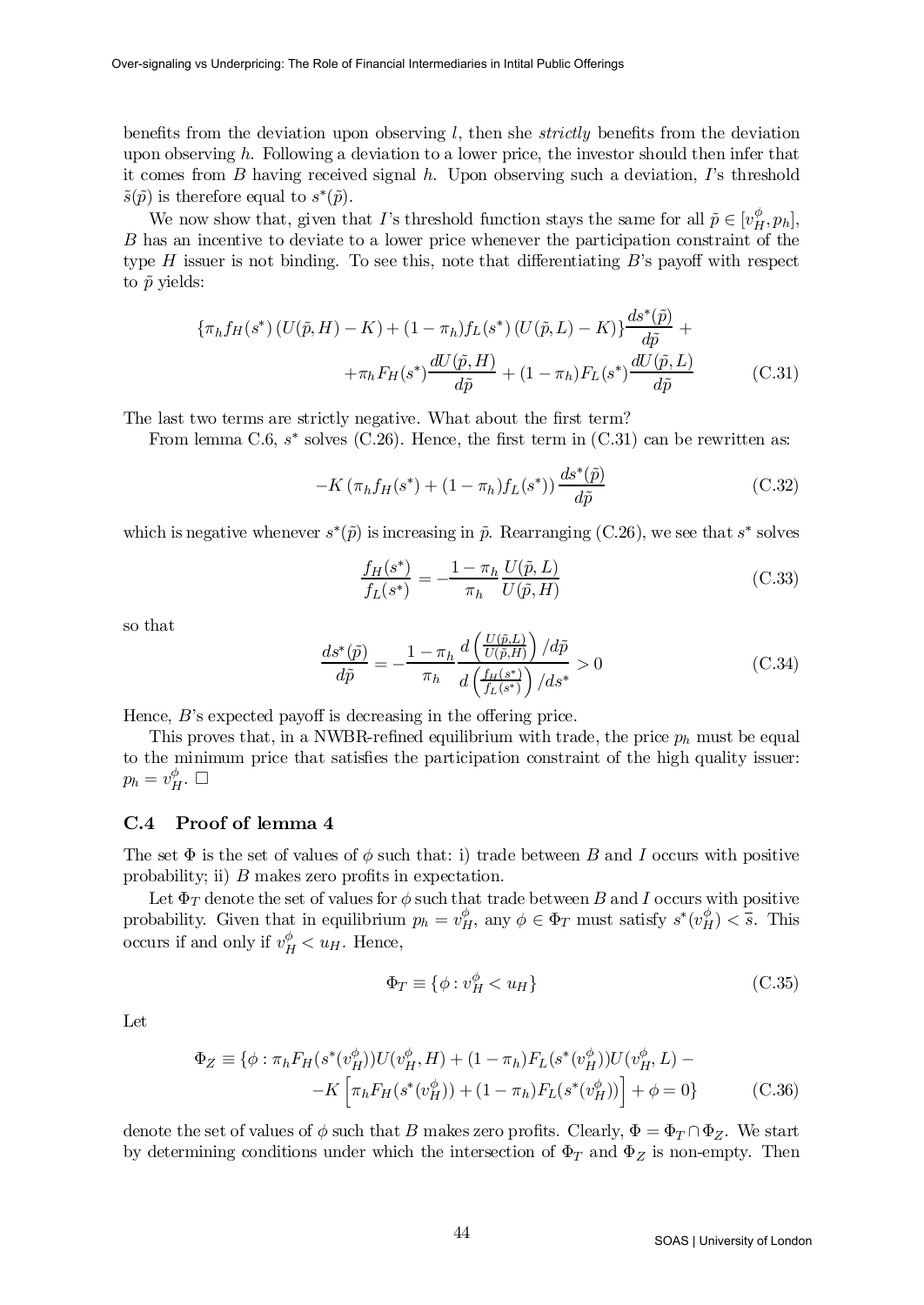we turn to uniqueness.  $\Phi$  is non-empty if there exists  $\phi \in \Phi_Z$  such that  $v_H^{\phi} < u_H$ . Using the identity  $\phi = V(v_H^{\phi})$  $_{H}^{\phi}$ , H), the equation in definition (C.36) can be rewritten as:

$$
\pi_h F_H(s^*(v_H^{\phi})) U(v_H^{\phi}, H) + (1 - \pi_h) F_L(s^*(v_H^{\phi})) U(v_H^{\phi}, L) - K \left[ \pi_h F_H(s^*(v_H^{\phi})) + (1 - \pi_h) F_L(s^*(v_H^{\phi})) \right] + V(v_H^{\phi}, H) = 0
$$
\n(C.37)

Since  $v_H^{\phi}$  is an increasing function of  $\phi$ , finding values of  $v_H^{\phi}$  for which (C.37) is satisfied is equivalent to finding values of  $\phi$  for which it is satisfied.

The upper limit for  $v_H^{\phi}$  is  $u_H$ . For  $v_H^{\phi} \leq v_H$ , the LHS of (C.37) is negative. This is because: (1) the first line of  $(C.37)$  is negative (this can be shown by using the optimal condition for I's threshold – lemma C.6), (2)  $K \geq 0$ , and (3) for all  $\phi \leq 0$  (equivalently,  $v_H^{\phi} \leq v_H$ ),  $V(v_H^{\phi})$  $_{H}^{\phi}$ ,  $H$ )  $\leq$  0. By continuity, therefore, if the LHS of (C.37) is positive when  $v_H^{\phi} \to u_H$ , then there exists a value  $\phi \in \Phi_Z$  such that  $v_H^{\phi} < u_H$ . Consider then  $v_H^{\phi} \to u_H$ . The LHS of (C.37) converges to:

$$
(1 - \pi_h)U(u_H, L) + V(u_H, H) - K \tag{C.38}
$$

This proves the first statement of lemma 4.

We now prove the second part of the lemma. To do this is sufficient to show that the LHS of  $(C.37)$  is increasing in  $v_H^{\phi}$  $_H^{\phi}$ . Differentiating the LHS of (C.37):

$$
\pi_h[f_H(s^*(v_H^{\phi}))U(v_H^{\phi}, H) + (1 - \pi_h)f_L(s^*(v_H^{\phi}))U(v_H^{\phi}, L)]\frac{ds^*(v_H^{\phi})}{dv_H^{\phi}} + \frac{\pi_h F_H(s^*(v_H^{\phi}))\frac{dU(v_H^{\phi}, H)}{dv_H^{\phi}} + (1 - \pi_h)F_L(s^*(v_H^{\phi}))\frac{dU(v_H^{\phi}, L)}{dv_H^{\phi}} + \frac{dV(v_H^{\phi}, H)}{dv_H^{\phi}} - K\left[\pi_h f_H(s^*(v_H^{\phi})) + (1 - \pi_h)f_L(s^*(v_H^{\phi}))\right]\frac{ds^*(v_H^{\phi})}{dv_H^{\phi}} \tag{C.39}
$$

From the characterization of the optimal threshold for I in lemma C.6,  $s^*(v_k^{\phi})$  $_{H}^{\phi}$ ) is such that the first term is zero. Given A4,  $V(p, H) + U(p, H)$  is independent of p and therefore:

$$
\frac{dV(v_H^{\phi}, H)}{dv_H^{\phi}} = -\frac{dU(v_H^{\phi}, H)}{dv_H^{\phi}}
$$
(C.40)

It follows that:

$$
\pi_h \frac{dU(v_H^{\phi}, H)}{dv_H^{\phi}} + (1 - \pi_h) \frac{dU(v_H^{\phi}, L)}{dv_H^{\phi}} + \frac{dV(v_H^{\phi}, H)}{dv_H^{\phi}} =
$$
  
= 
$$
(1 - \pi_h) \left[ \frac{dU(v_H^{\phi}, L)}{dv_H^{\phi}} - \frac{dU(v_H^{\phi}, H)}{dv_H^{\phi}} \right]
$$
(C.41)

Given that the RHS of  $(C.41)$  is non-negative by assumption, the LHS must also be nonnegative. Since  $U(p,q)$  is decreasing in p and  $F_q(s^*(v_B^{\phi}))$  $\binom{p}{H}$  > (1 for  $q = H, L$ , the sum of the second, third, and fourth term in (C.39) is positive. The last term is is negative, but becomes small as  $K \to 0$ . By continuity, for K sufficiently small, B's expected payoff is strictly increasing in  $v_H^{\phi}$ . Hence, for K sufficiently small, we know that if a  $\phi$  exists that satisfies (C.37), then it is unique.  $\Box$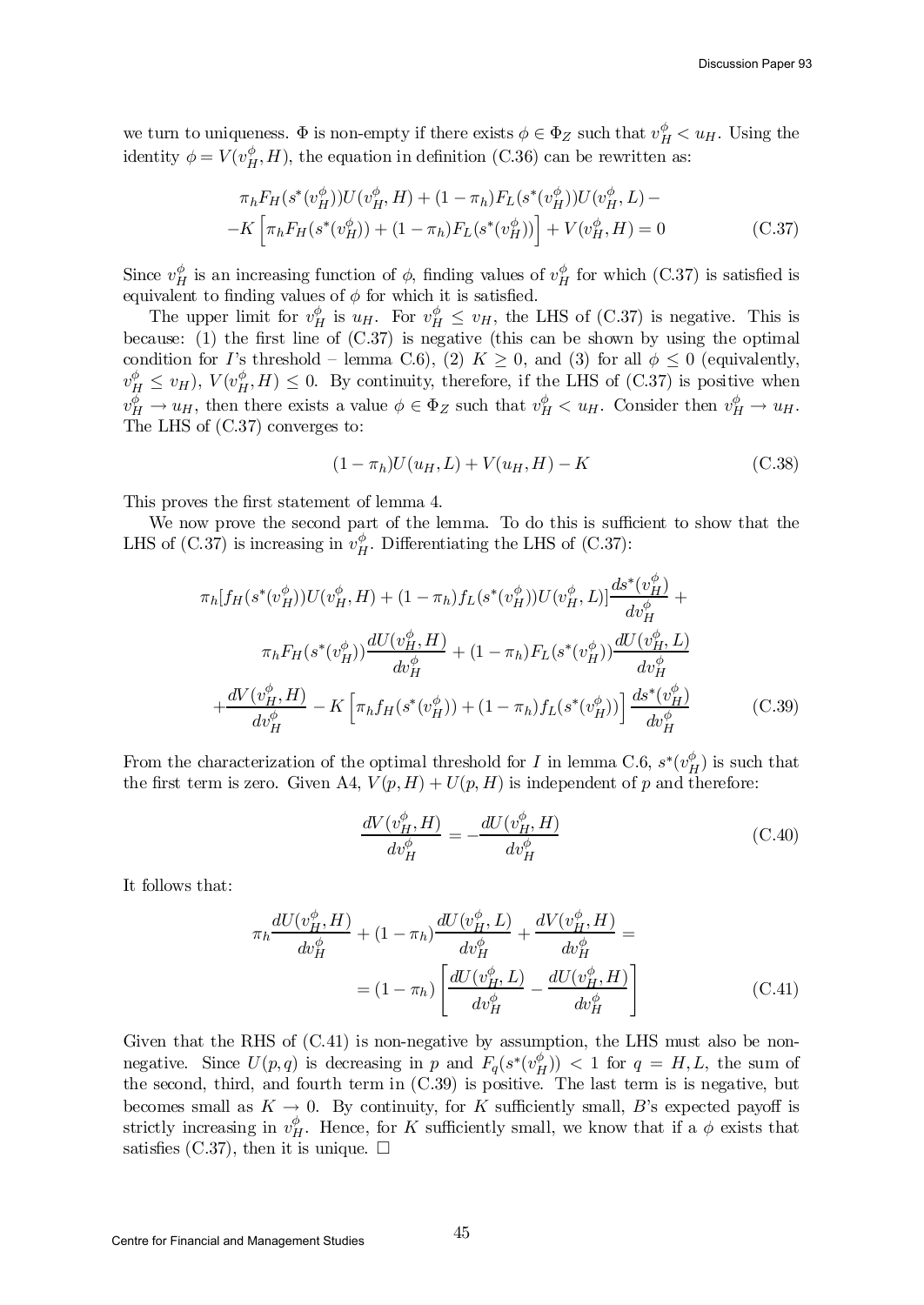## C.5 Proof of Proposition 3

Consider the equilibrium described in lemma 3. We want to show that, evaluated from I's perspective, shares in the hands of I are underpriced and shares in the hands of B are overpriced. The expected net gain from the shares conditional on  $I$  choosing to buy them is:

$$
\frac{\pi_h[1 - F_H(s^*(v_H^{\phi})]U(v_H^{\phi}, H) + (1 - \pi_h)[1 - F_L(s^*(v_H^{\phi})]U(v_H^{\phi}, L))}{\pi_h[1 - F_H(s^*(v_H^{\phi})] + (1 - \pi_h)[1 - F_L(s^*(v_H^{\phi}))]}
$$
(C.42)

From lemma C.6, I follows a threshold strategy that depends on  $v_H^{\phi}$ . The threshold  $s^*(v_H^{\phi})$ must be such that:

$$
\pi_h f_H(s) U(p_h, H) + (1 - \pi_h) f_L(s) U(p_h, L) > 0 \tag{C.43}
$$

for all  $s > s^*(v_H^{\phi})$ . Integrating (C.43) between  $s^*(v_H^{\phi})$  and  $\overline{s}$  shows that shares bought by I are on average underpriced.

We now turn attention to the case in which  $I$  does not buy and  $B$  holds the shares. The expected net gain from the shares conditional on  $I$  choosing not to buy them is:

$$
\frac{\pi_h F_H(s^*) U(p_h, H) + (1 - \pi_h) F_L(s^*) U(p_h, L)}{\pi_h F_H(s^*) + (1 - \pi_h) F_L(s^*)}
$$
\n(C.44)

The threshold  $s^*(v_H^{\phi})$  $_{H}^{\varphi}$ ) must be such that:

$$
\pi_h f_H(s) U(p_h, H) + (1 - \pi_h) f_L(s) U(p_h, L) < 0 \tag{C.45}
$$

for all  $s < s^*(v_H^{\phi}$  $_{H}^{\phi}$ ). Integrating (C.45) between <u>s</u> and s<sup>\*</sup>( $v_{L}^{\phi}$ )  $_{H}^{\phi}$ ) shows that (C.44) is negative.  $\Box$ 

## C.6 Proof of Proposition 4

Consider the equilibrium discussed in lemma 3. Total expected net gains from the shares (whether bought by  $I$  or not) are:

$$
\pi_h U(v_H^{\phi}, H) + (1 - \pi_h) U(v_H^{\phi}, L) \tag{C.46}
$$

Given the equilibrium in lemma 3, trade between  $I$  and  $B$  occurs if and only if the price  $v^\phi_L$  $_H^{\phi}$  does not exceed  $\Gamma$ 's reservation price for a type H issuer:  $v_H^{\phi} < u_H$ . This is necessary and sufficient for  $U(v_H^{\phi}, H) > 0$ . It is then clear that, for  $\pi_h$  close enough to unity, (C.46) is positive if and only if  $v_H^{\phi} < u_H$ .  $\Box$ 

## C.7 Proof of Proposition 5

Lemmata 1 and 2 show that necessary conditions for trade to occur with positive probability under fixed price offers are that  $\phi$  satisfies: 1)  $v_H^{\phi} < u_H$  and 2)  $\phi > 0$ . Consider now bookbuilding. As mentioned in the text, we model book-building as a coalition between  $B$  and  $I$ whose information information is summarized by the two signals s and  $\sigma$ . One strategy that is always available to the coalition consists in  $B$  going ahead with the IPO only when it is profitable for  $I$  to buy the shares. This is the case if

$$
\pi_{\sigma} f_H(s) U(v_H^{\phi}, H) + (1 - \pi_{\sigma}) f_L(s) U(v_H^{\phi}, L) \ge 0
$$
\n(C.47)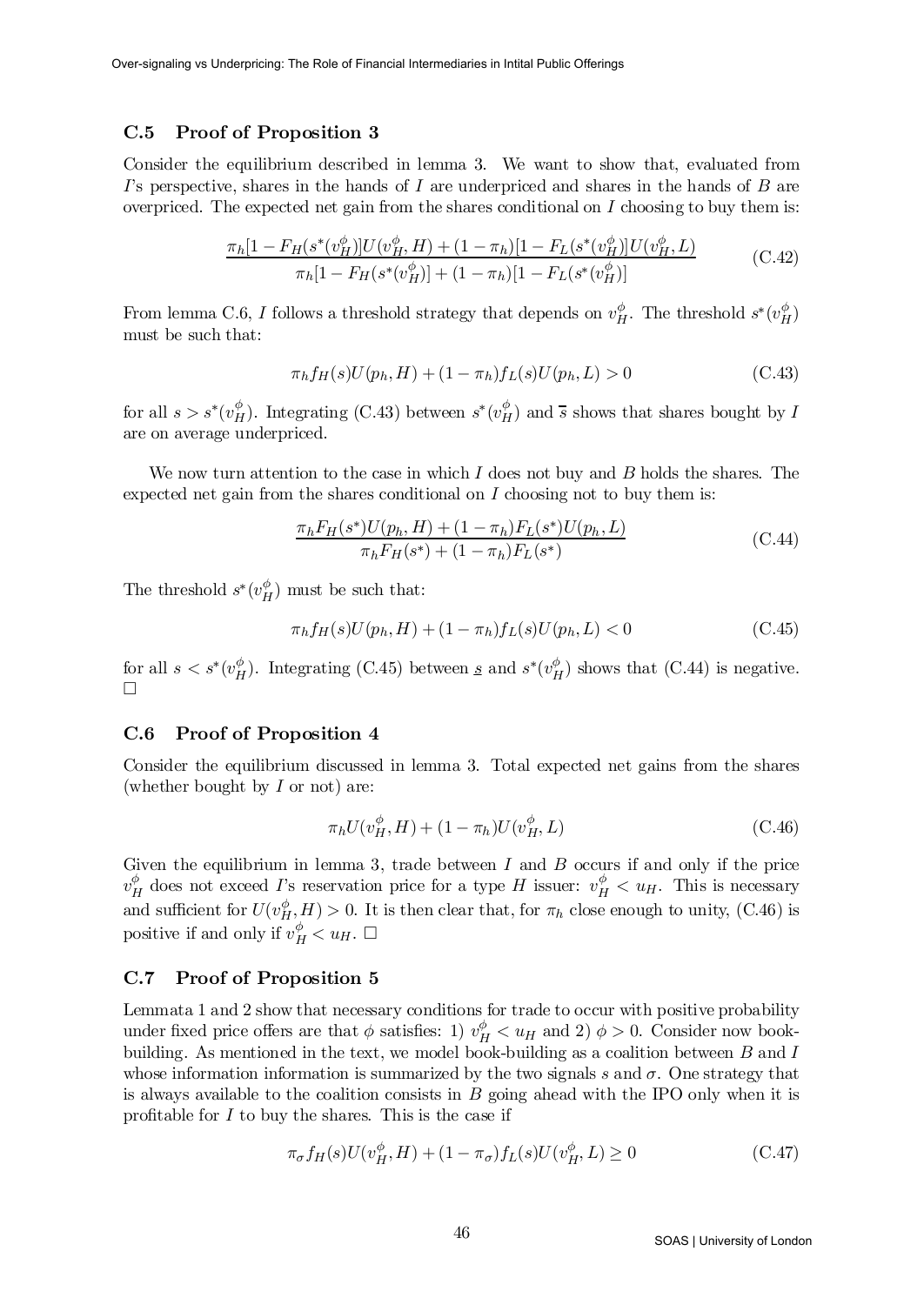where we used the fact that, whenever the IPO takes place, it is always optimal for the coalition to set  $p = v_H^{\phi}$  $_H^{\varphi}$ . Given (C.47), the sufficient condition for the coalition profits (15) to be non-negative is  $\phi \geq 0$ . Suppose that this is the case. Rearranging (C.47), one obtains

$$
\frac{f_H(s)}{f_L(s)} \ge -\frac{(1 - \pi_{\sigma})U(v_H^{\phi}, L)}{\pi_{\sigma}U(v_H^{\phi}, H)}
$$
\n(C.48)

Given MLRP and the full support assumption, for  $v_H^{\phi}$   $\lt u_H$  there always exists  $s_{\sigma}^*$   $\lt \overline{s}$ such that the above inequality holds for all  $s \geq s^*_{\sigma}$ . Overall, therefore, sufficient conditions for trade to occur with positive probability under book-building are: 1')  $v_H^{\phi} < u_H$  and 2')  $\phi \geq 0$ . Comparing this with 1) and 2) above shows that, whenever trade occurs (with positive probability) under fixed price offers, trade occurs under book-building but the reverse is not true.  $\square$ 

# D Material not meant for publication

## D.1 Proof of Corollary 1

In order to prove the result it is necessary to work with ex-ante expected payoffs as in the proof of lemma 2. Consider first fixed price offers. A necessary condition for the IPO to take place is that ex-ante profits for B be non-negative. Denote with  $\beta_{\sigma}$  the equilibrium probability with which B announces a price p upon observing  $\sigma$  (we omit the argument p in the function  $\beta_{\sigma}$ ). B's ex-ante profits are given by:

$$
\sum_{p \in \mathcal{P}} \{\lambda[\beta_h \eta + \beta_l (1 - \eta)] F_H(s^*(p))[U(p, H) - K] +
$$
  
+(1 - \lambda)[\beta\_h (1 - \eta) + \beta\_l \eta] F\_L(s^\*(p))[U(p, L) - K] + \Gamma \phi\} (D.1)

where  $s^*(p)$  is *I*'s threshold upon observing  $p, \Gamma \equiv \lambda[\beta_h \eta + \beta_l(1-\eta)] + (1-\lambda)[\beta_h(1-\eta) + \beta_l \eta] >$ 0, and  $\mathcal P$  denotes the set of prices announced with positive probability. Consider now bookbuilding and assume that the coalition only observes  $\sigma = h, l$ . The coalition goes ahead with the IPO and announces a price  $p \geq v_H^{\phi}$  whenever joint expected profits are non-negative. An option that it is always open to the coalition is to replicate the pricing strategy under fixed price offers. Hence, the coalition's profits are bounded below by the profits achievable by replicating  $B$ 's pricing strategy under fixed price offer:

$$
\sum_{p \in \mathcal{P}} {\{\lambda[\beta_h \eta + \beta_l(1-\eta)]U(p, H) + (1-\lambda)[\beta_h(1-\eta) + \beta_l \eta]U(p, L) + \Gamma \phi\}} \tag{D.2}
$$

Clearly enough, if expression  $(D.2)$  is strictly greater than  $(D.1)$ , then the necessary condition for trade under fixed price offers is sufficient for trade under book-building. The difference between  $(D.2)$  and  $(D.1)$  is:

$$
\sum_{p \in \mathcal{P}} {\{\lambda[\beta_h \eta + \beta_l(1-\eta)][(1 - F_H(s^*(p))]U(p, H) ++(1-\lambda)[\beta_h(1-\eta) + \beta_l \eta][(1 - F_L(s^*(p))]U(p, L) + \Gamma K\}}
$$
(D.3)

Since  $K \geq 0$ , the last term is non-negative for all p. The term

$$
\lambda[\beta_h \eta + \beta_l (1 - \eta)][(1 - F_H(s^*(p))]U(p, H) ++(1 - \lambda)[\beta_h (1 - \eta) + \beta_l \eta][(1 - F_L(s^*(p))]U(p, L)
$$
(D.4)

is I's expected payoff given p. Optimality of I's threshold  $s^*(p)$  then implies that this is strictly positive for all  $p \in \mathcal{P}$ .  $\Box$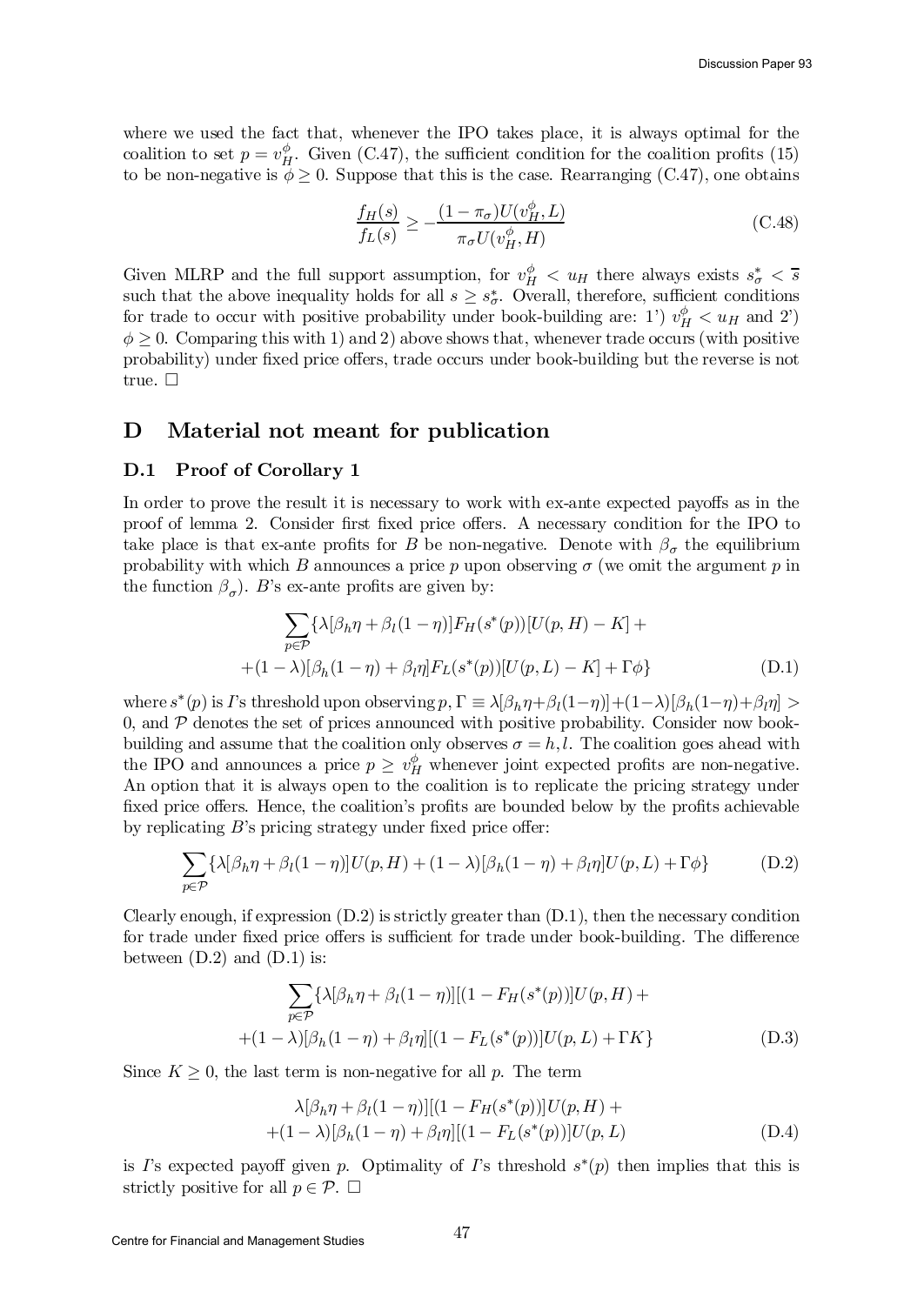## D.2 Proofs of Claims Made in Section 7

## Information Structure

**Claim 1.** When B is perfectly informed, there is a continuum of zero-profit equilibria where: (i) the IPO takes place only when  $q = H$ , (ii)  $\phi = 0$ , (iii) the offering price is in the interval  $[v_H, u_H]$ , and (iv) I buys with probability one.

*Proof.* Suppose that  $\phi = 0$ . When  $q = L$ , B has no incentive to undertake the IPO: if she sells the shares with probability one, she earns zero profits, while if she doesn't sell the shares with probability one, she makes losses. Therefore, when  $q = L$ , not undertaking the IPO is a best reply for B. Now consider  $q = H$ . Let the equilibrium price selected when  $q = H$  be  $p^* \in [v_H, u_H]$ . It is clear that, given  $p^*$ , purchasing the shares with probability one is optimal for I. Since at  $p = p^*$  B sells the shares with probability one, she makes neither losses nor gains from underwriting. Hence,  $\phi = 0$  guarantees zero profits. What about B's pricing incentives? Suppose that, when he observes an out of equilibrium price  $p \in [v_H, u_H]$ , I purchases the shares with probability one. Then it is clear that setting  $p = p^*$  when  $q = H$  is optimal for B. Setting  $p > u_H$  would result in B keeping the high-quality shares for sure, but would also entail losses. Setting  $p < v_H$  would not satisfy the H-type issuer's participation constraint. Finally, we need to verify that the proposed out of equilibrium strategy for I – namely, that when he observes an out of equilibrium price  $p \in [v_H, u_H]$ , I purchases the shares with probability one  $-$  does not violate NWBR. To see that this is indeed the case, consider an out of equilibrium price  $p \in [v_H, u_H]$ . Suppose that B selects p and that, upon observing p, I uses a threshold  $s^D$ . B's payoff from deviating to p having observed  $q = L$  is:

$$
(1 - FL(sD))(U(p, L) - K) \le 0
$$
\n(D.5)

Hence, for  $q = L$ , B can only (weakly) lose from deviating to p. Two cases may then arise: (1) B loses from deviating to p both when  $q = L$  and when  $q = H$ , or (2) B only loses from deviating to p when  $q = L$ . In both cases, beliefs such that the deviation emanates from B having observed  $q = H$  are not ruled out by NWBR.  $\Box$ 

### **Claim 2.** When B is entirely uninformed, her expected payoff is decreasing in p.

*Proof.* Upon selecting a price  $p \in [v_H, u_H]$ , B's expected payoff is

$$
\lambda F_H(s^*(p)) (U(p, H) - K) + (1 - \lambda) F_L(s^*(p)) (U(p, L) - K) + \phi
$$
 (D.6)

The derivative of  $(D.6)$  with respect to p is

$$
\left[\lambda f_H(s^*(p))U(p,H) + (1-\lambda)f_L(s^*(p))U(p,L)\right] \frac{ds^*(p)}{dp} \n- K \frac{ds^*(p)}{dp} \left[\lambda f_H(s^*(p)) + (1-\lambda)f_L(s^*(p))\right] \n+ \left[\lambda F_H(s^*(p)) \frac{dU(p,H)}{dp} + (1-\lambda)F_L(s^*(p)) \frac{dU(p,L)}{dp}\right]
$$
\n(D.7)

From the definition of  $s^*(p)$ , the first term in (D.7) is equal to zero. Since  $\frac{ds^*(p)}{dp} > 0$ , the second term in (D.7) is negative. Finally, from A3(i),  $\frac{dU(p,q)}{dp} < 0$  for both  $q = H, L$ . Hence, the third expression in  $(D.7)$  is negative, which proves our claim.  $\Box$ 

#### Equilibria that fail NWBR

**Claim 3.** When  $B$  is perfectly informed, then a situation where the IPO takes place only when the issuer is of type  $H$  (in which case the investor buys with probability one) is an equilibrium.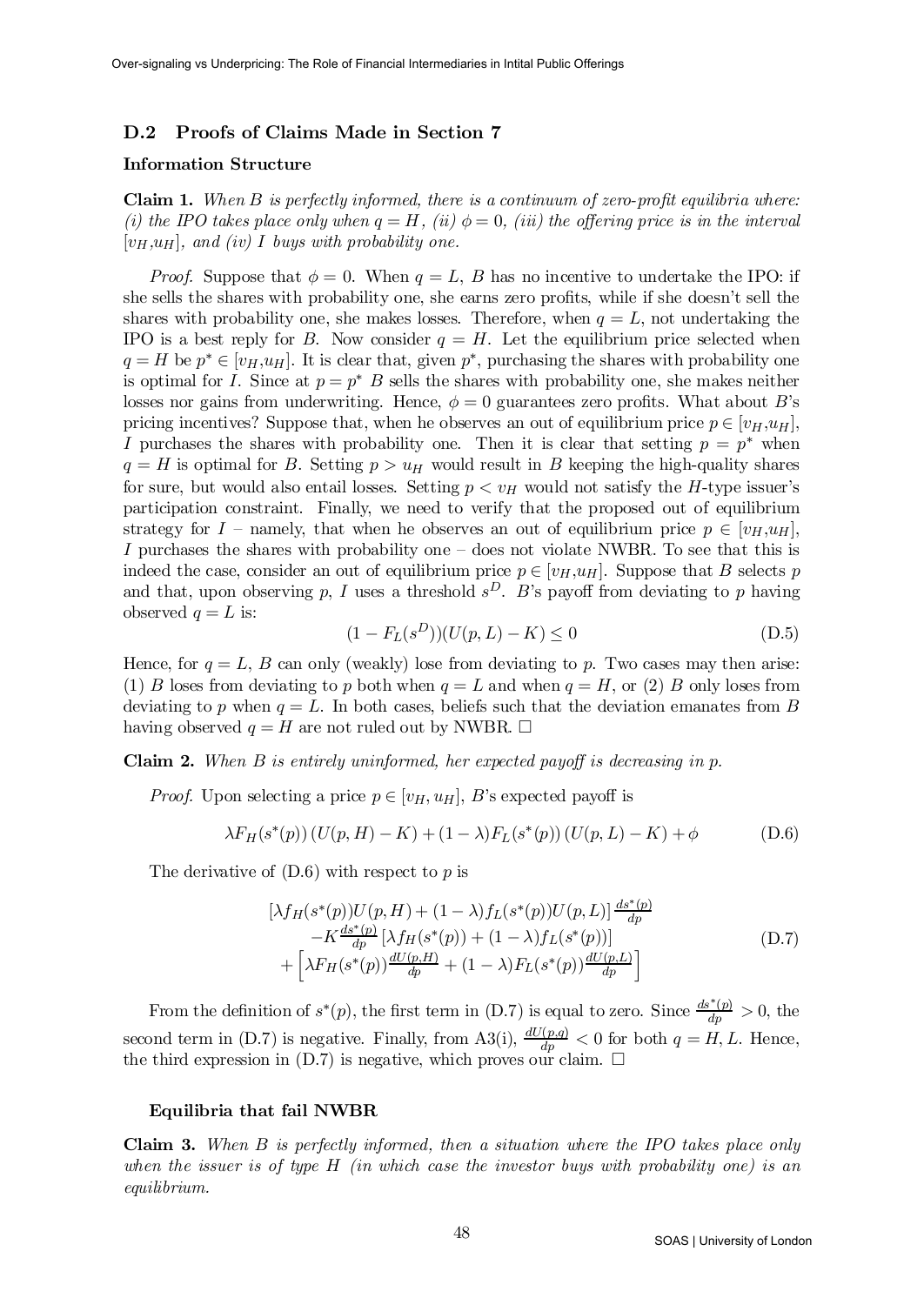*Proof.* This trivially follows from claim 1.  $\square$ 

Claim 4. When the intermediary is imperfectly informed, perfect Bayesian equilibria with zero profits involve full revelation of the intermediary's information through the price choice (the intermediary goes on with IPO only when she receives favorable information).

Proof. Consider the proof of lemma 3. Lemma C.5 implies the result. Notice that lemma C.5 does not require NWBR. Hence, in all perfect Bayesian equilibria with zero profits, the intermediary goes on with the IPO only when she observes  $\sigma = h$ .  $\Box$ 

#### Low quality should be traded

Claim 5. Existence of "efficient equilibria" when the intermediary is perfectly informed.

*Proof.* Consider a situation in which a type q issuer sells whenever  $p \ge v_q$ , the intermediary announces some  $p_q \in [v_q, u_q]$ , and the investor buys with probability one at  $p_q$ . Clearly enough,  $S$  and  $I$  are playing best replies. Assume that  $I$ 's beliefs assign probability one to type H for all out of equilibrium prices in the interval  $[v_H, u_H]$  and probability one to type L for all prices lower than  $v_H$ . These ensure that setting  $p_q$  is a best reply for the intermediary. When  $u_L \geq v_H$ , the intermediary would sell with probability one at all prices in the interval  $[v_L, u_H]$ . When  $v_H > u_L$  she would sell with probability one at all prices in the intervals  $[v_L, u_L]$  and  $[v_H, u_H]$ . At these prices, her payoff would be equal to  $\phi$  independently of the price she announces. When  $v_H > u_L$ , B would sell with probability zero at all prices in the interval  $(u_L, v_H)$ . Given S's strategy,  $q = L$  at all prices  $(u_L, v_H)$  so that B has no incentive to deviate to these prices. Hence, given I's beliefs, announcing  $p_q \in [v_q, u_q]$  is a best reply for B. Zero profits then requires  $\phi = 0$ . We now show that I's beliefs are compatible with NWBR. B's payoff from deviating to any  $p \in [v_H, u_H]$  having observed q is:

$$
(1 - F_q(s^D))[U(p, q) - K]
$$
 (D.8)

where  $s^D$  is I's threshold upon observing p. Since  $U(p,H) > U(p,L)$ , if  $(D.8)$  is weakly positive for  $q = L$ , then it is strictly positive for  $q = H$ . Hence, beliefs such that the deviation emanates from B having observed  $q = H$  are compatible with NWBR. Finally, if all qualities generate gains from trade, welfare is maximized when the amount of trade is maximized. Hence, these equilibria are efficient.  $\Box$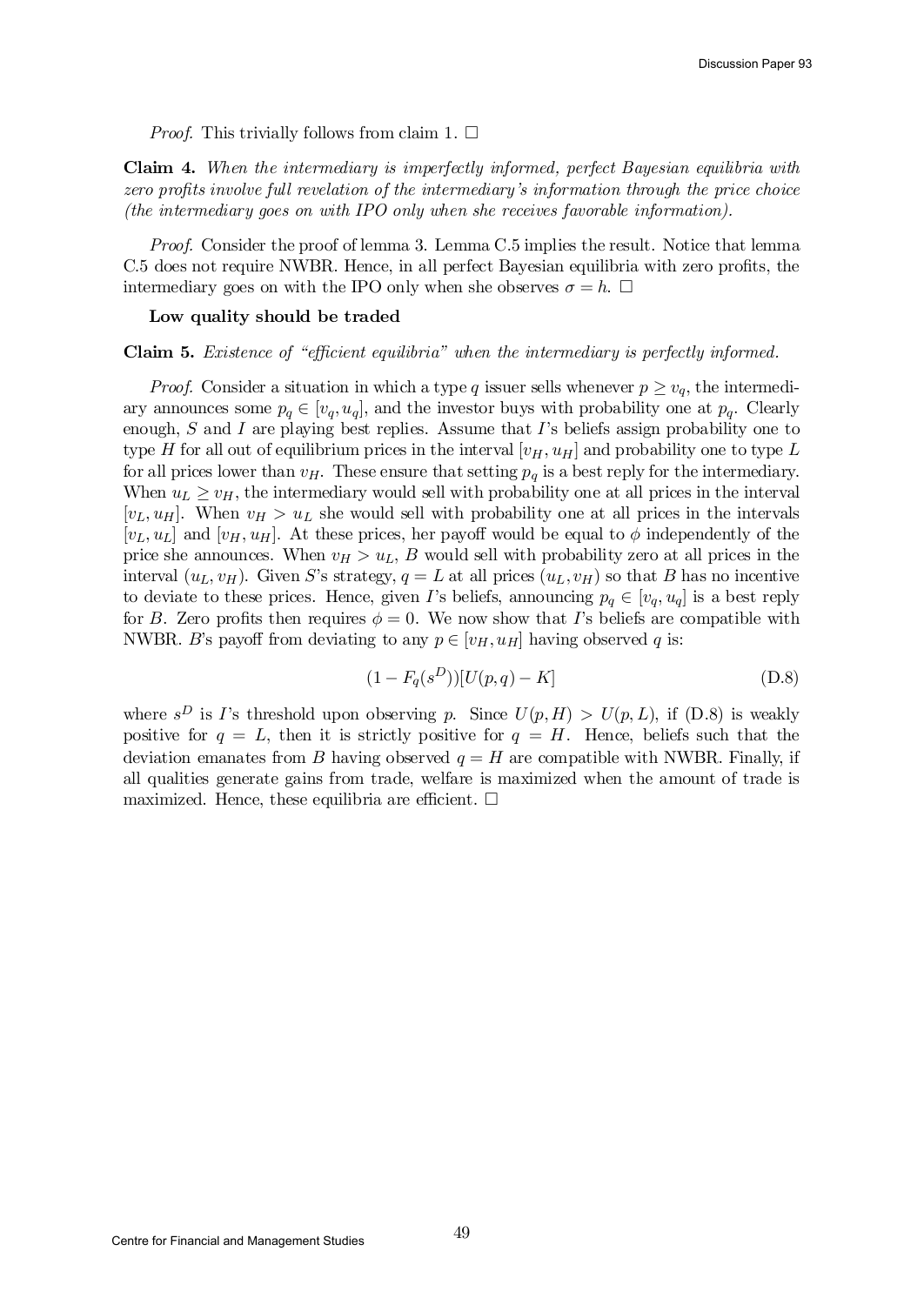# References

- [1] Aggarwal, R., Krigman, L., and Womack, K. 2002. Strategic IPO underpricing, Information Momentum, and Lockup Expiration Selling. Journal of Financial Economics. 66: 105-137.
- [2] Akerlof, G.A., 1970. The Market for "Lemons": Quality Uncertainty and the Market Mechanism. Quarterly Journal of Economics. 84: 488-500.
- [3] Allen, F., and Faulhaber, G., 1989. Signaling by Underpricing in the IPO Market. Journal of Financial Economics. 23: 303-323.
- [4] Baron, D.P., 1982. A Model of the Demand for Investment Banking Advising and Distribution Services for New Issues. Journal of Finance. 37: 955-976.
- [5] Baron, D.P. and HÄolmstrom, B., 1980. The Investment Banking Contract for New Issues Under Asymmetric Information: Delegation and the Incentive Problem. Journal of Finance. 35: 1115-1138.
- [6] Bénabou, R., and Tirole, J., 2003. Intrinsic and Extrinsic Motivation. Review of Economic Studies. 70: 489-520.
- [7] Benveniste, L.M., and Spindt, P.A., 1989. How Investment Bankers Determine the Offer Price and Allocation of New Issues. Journal of Financial Economics. 24: 343-361.
- [8] Biais, B., Bossaerts, P., and Rochet, J.-C., 2002. An Optimal IPO Mechanism. Review of Economic Studies. 69: 117-146.
- [9] Brau J.C., Francis, B., and Kohers, N., 2003. The choice of IPO versus takeover: empirical evidence. Journal of Business 76: 583-612.
- [10] Brau J.C. and Fawcett, S.E., 2006 Initial Public Offerings: an analysis of theory and practice. Journal of Finance 61: 399-436.
- [11] Campbell, T., and Kracaw, W., 1980. Information Production, Market Signaling, and the Theory of Financial Intermediation. Journal of Finance. 35: 863-882.
- [12] Chemmanur, T.J. 1993. The Pricing of Initial Public Offerings: a Dynamic Model with Information Production. Journal of Finance. 48: 285-304.
- [13] Chemmanur, T.J., and Fulghieri, P., 1994. Investment Bank Reputation, Information Production, and Financial Intermediation. Journal of Finance. 49: 57-79.
- [14] Chemmanur,T.J. and Fulghieri, P., 1999. A theory of the going-public decision. Review of Financial Studies. 12: 249-279.
- [15] Chen, H-C., and Ritter, J.R., 2000. The Seven Percent Solution. Journal of Finance. 55: 1105-1131.
- [16] Chen, Z., and Wilhelm, W., 2008. A Theory of the Transition to Secondary Market Trading of IPOs. Journal of Financial Economics. Forthcoming.
- [17] Cho, I. K., and Kreps, D.M., 1987. Signaling Games and Stable Equilibria. Quarterly Journal of Economics. 102: 179-221.
- [18] Cornelli, F., and Goldreich, D., 2003. Bookbuilding: How Informative Is the Order Book? Journal of Finance. 58: 1415-44.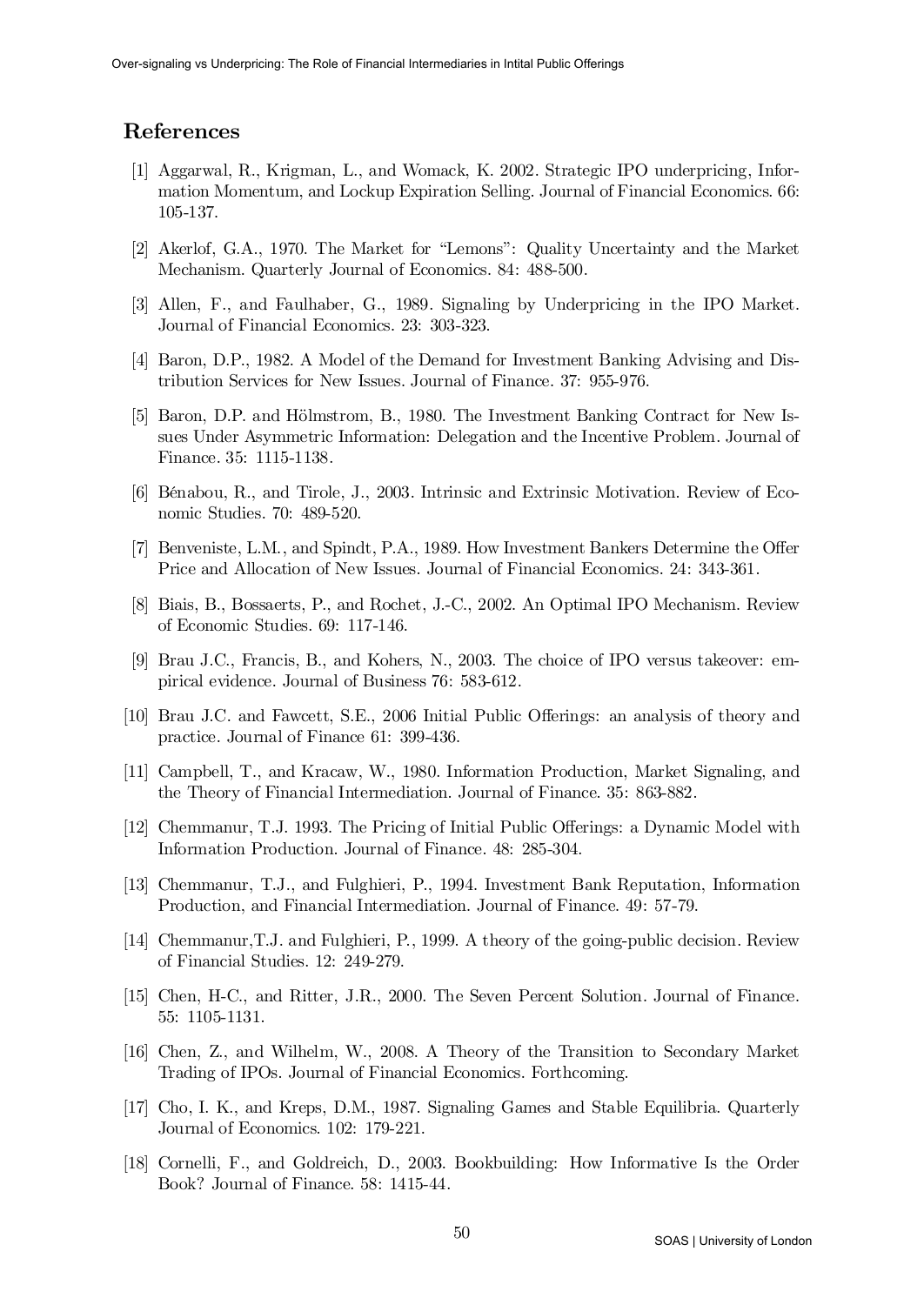- [19] Demers, E. A., and Lewellen, K., 2003. The Marketing Role of IPOs: Evidence from Internet Stocks. Journal of Financial Economics. 68: 413-437.
- [20] Diamond, D., 1984. Financial Intermediation and Delegated Monitoring. Review of Economic Studies. 51: 393-414.
- [21] Eckbo, B.E., and Masulis, R.W., 1992. Adverse Selection and the Rights Offer Paradox. Journal of Financial Economics. 32: 293-332.
- [22] Ellingsen, T., 1997. Price Signals Quality: The Case of Perfectly Inelastic Demand. International Journal of Industrial Organization. 16: 43-61.
- [23] Ellis, K., Michaely, R., and O'Hara, M., 1999. A guide to the initial public offering process. Corporate Finance Review 3: 14-18.
- [24] Faure-Grimaud, A., and Gromb, D., 2004. Public Trading and Private Incentives. Review of Financial Studies. 17: 985-1014.
- [25] Fudenberg, D. and Tirole, J., 1991. Game Theory. MIT Press, Cambridge MA.
- [26] Glosten, L.R., and Milgrom, P.R., 1985. Bid, ask and transaction prices in a specialist market with heterogeneously informed traders. Journal of Financial Economics. 14: 71- 100.
- [27] Gondat-Larralde, C., and James, K.R., 2008. IPO Pricing and Share Allocation: The Importance of Being Ignorant. Journal of Finance. 63: 449-478.
- [28] Griffin, J.M., Harris, J.H., and Topaloglu, S., 2007. Why are IPO investors net buyers through lead underwriters? Journal of Financial Economics. 85: 518-551.
- [29] Grinblatt, M., and Hwang, C.-Y., 1989. Signaling and the pricing of new issues. Journal of Finance. 44: 393-420.
- [30] Habib, M., and Ljungqvist, A., 2001. Underpricing and Entrepreneurial Losses in IPOs: Theory and Evidence. Review of Financial Studies. 14: 433-458.
- [31] Hansen, R., 2001. Do investment banks compete in IPOs? The advent of the 7% plus contract. Journal of Financial Economics. 59: 313-46.
- [32] He, P., 2007. A Theory of IPO Waves. Review of Financial Studies. 20: 983-1020.
- [33] Hughes, P., and Thakor, A., 1992. Litigation Risk, Intermediation, and the Underpricing of Initial Public Offerings. Review of Financial Studies. 5: 709-742.
- [34] Jagannathan R., and A. Sherman 2006. Why do IPO auctions fail? NBER working paper no. 12151.
- [35] Jullien, B., and Mariotti, T., 2006. Auction and the Informed Seller Problem. Games and Economic Behavior. 56: 225-258.
- [36] Leland, H., and Pyle, D., 1977. Information Asymmetries, Financial Structure and Financial Intermediaries. Journal of Finance. 32: 371-387.
- [37] Loughran, T., and Ritter, J.R., 2002. Why don't Issuers Get Upset About Leaving Money on the Table in IPOs? Review of Financial Studies. 15: 413-443.
- [38] Mello, A.S., and Parsons, J.E., 2000. Hedging and liquidity. Review of Financial Studies 13,127-153.